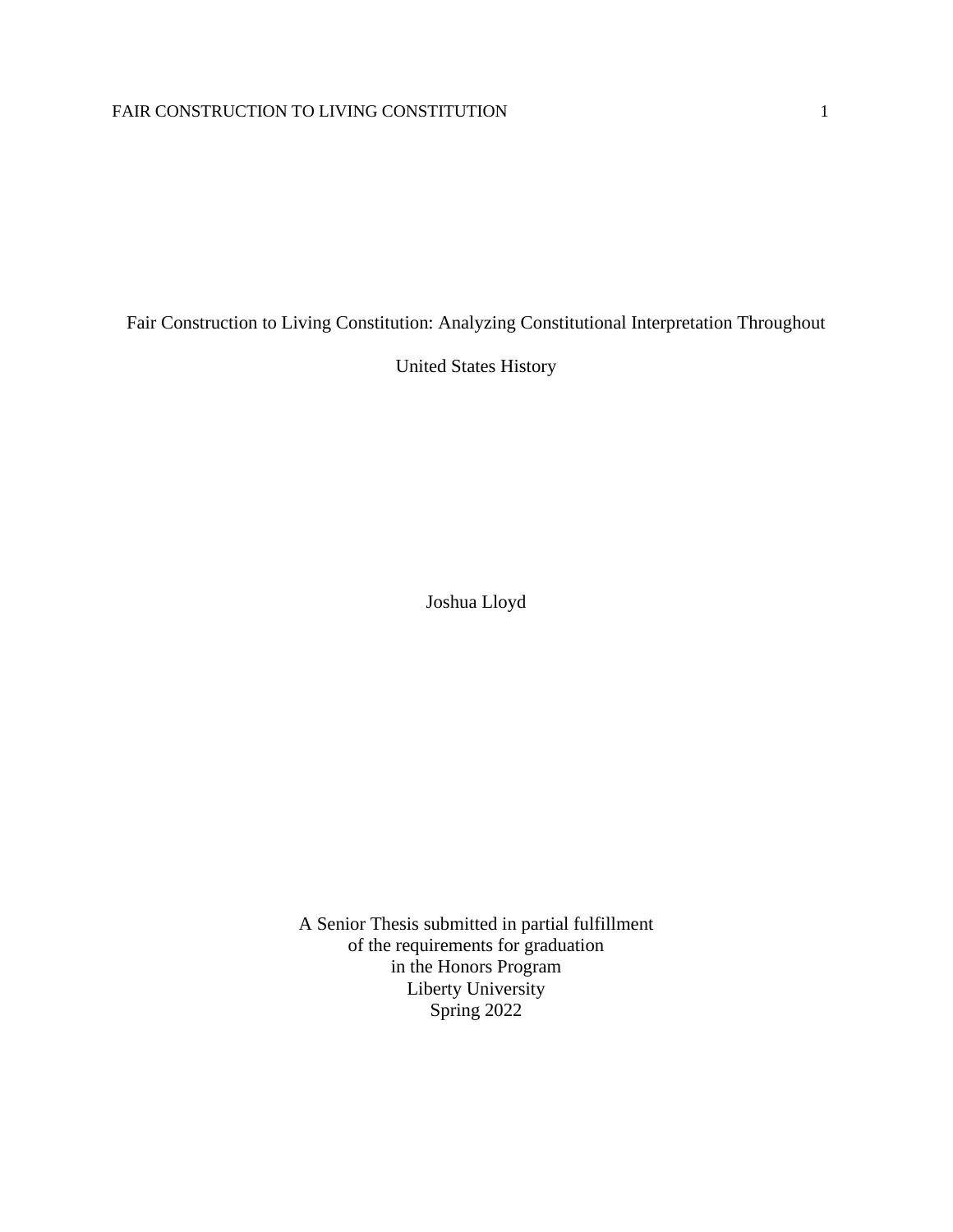Acceptance of Senior Honors Thesis

This Senior Honors Thesis is accepted in partial fulfillment of the requirements for graduation from the Honors Program of Liberty University.

> Benjamin Rathsam, J.D. Thesis Chair

\_\_\_\_\_\_\_\_\_\_\_\_\_\_\_\_\_\_\_\_\_\_\_\_\_\_\_\_\_\_

Edna Udobong, LL.M. Committee Member

\_\_\_\_\_\_\_\_\_\_\_\_\_\_\_\_\_\_\_\_\_\_\_\_\_\_\_\_\_\_

James H. Nutter, D.A. Honors Director

\_\_\_\_\_\_\_\_\_\_\_\_\_\_\_\_\_\_\_\_\_\_\_\_\_\_\_\_\_

\_\_\_\_\_\_\_\_\_\_\_\_\_\_\_\_\_\_\_\_\_\_\_\_\_\_\_\_\_\_ Date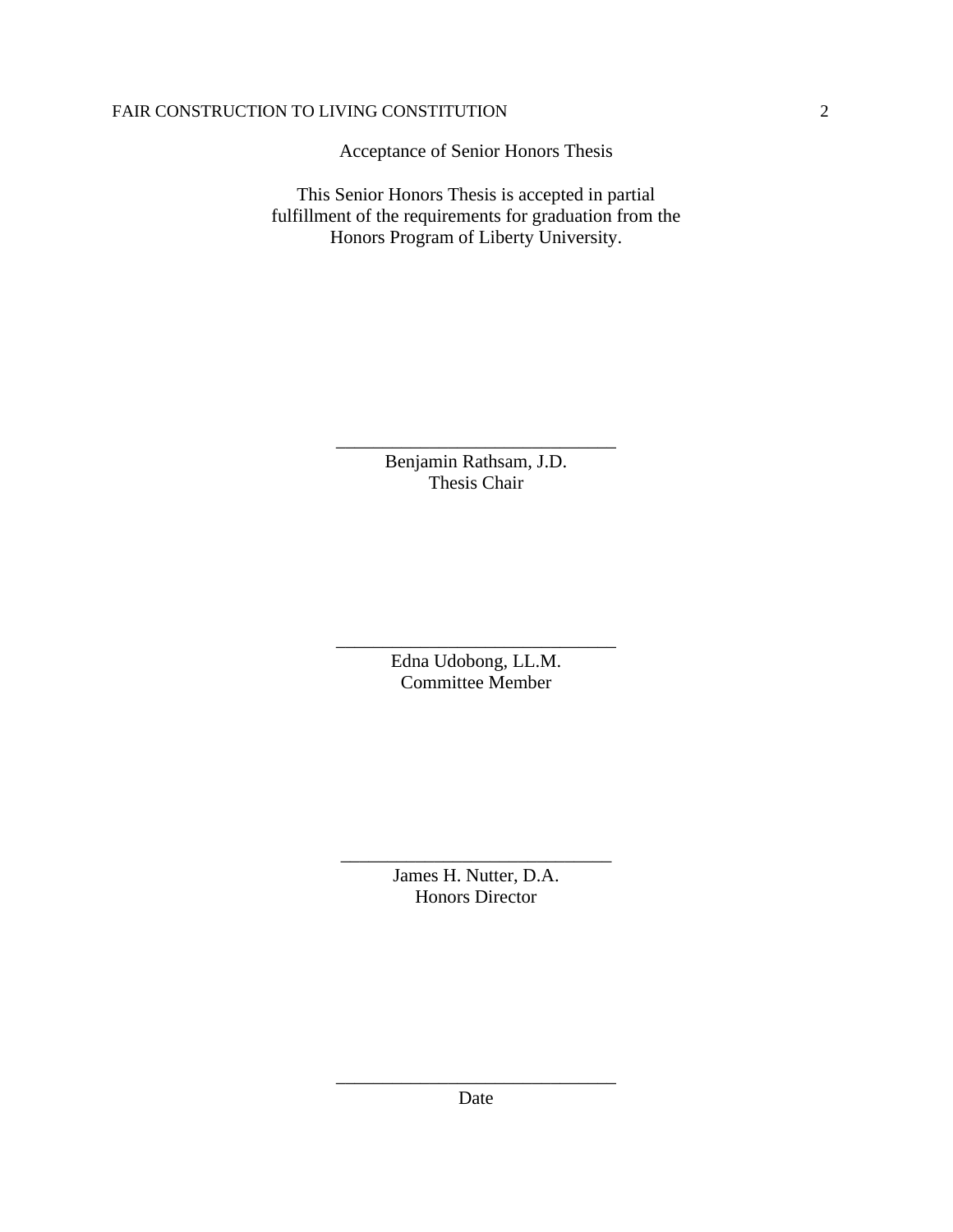#### **Abstract**

The proper method of constitutional interpretation has been debated throughout the history of the Supreme Court. This debate has been defined by the tension between the originalist and living constitution jurisprudences. Each has been dominant at one point in United States history. A fair construction jurisprudence was almost universally utilized by the Supreme Court to interpret the Constitution according to its original meaning until *Plessy v. Ferguson*. Then, due to an alliance between evangelicals and progressive scholars, a broader, more lenient living constitution jurisprudence developed which allowed justices to interpret the Constitution in light of changing social norms. Finally, following perceived excesses of the living constitution jurisprudence culminating in *Roe v. Wade*, evangelicals once again adopted a new jurisprudential philosophy to adhere to originalism which soon after grew in public acceptance. It is likely that the future of American jurisprudence lies in the hands of evangelicals who guide the dominant jurisprudence used by Supreme Court Justices.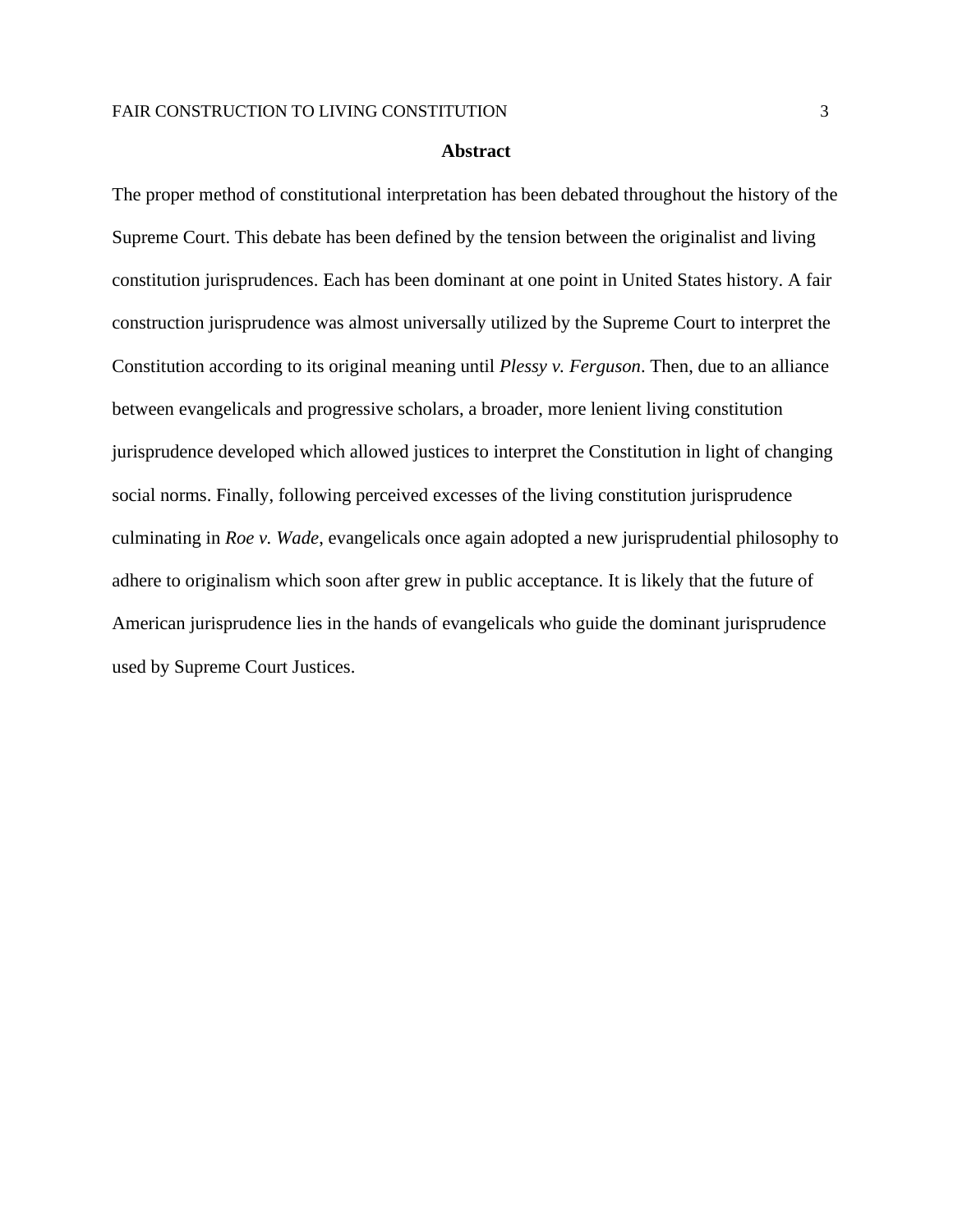# **Fair Construction to Living Constitution: Analyzing Constitutional Interpretation Throughout United States History**

#### **Introduction**

Debate has been a cultural foundation of the United States. It has occurred not only in the public and political spheres but also in the legal sphere. The interpretive method used to decipher the paramount legal text, the Constitution, is important and has been hotly debated. Multiple philosophies have been developed for how to interpret the document including fair construction, original intent, aspirationalism, and living constitutionalism. However, most, if not all, of these philosophies can be boiled down to two categories: originalism and living constitutionalism.

Each category has been dominant at some point in the history of the American court system. From the Founding to the Civil War, a form of originalism in which the text was consulted and interpreted according to its original meaning was almost universally adopted. However, following the controversial *Dred Scott v. Sandford* and *Plessy v. Ferguson* decisions and the passage of the Thirteenth, Fourteenth, and Fifteenth Amendments, the public increasingly demanded societal changes regarding morality. When the legislative process was deemed ineffective at providing these changes, legal scholars developed new interpretive strategies that permitted the courts to allow the definitions of words in a legal document to change over time, and courts were given the ability to interpret the words according to these changes. As they developed, these strategies dominated the legal world and eventually became the jurisprudence of living constitutionalism. Justice Holmes was influential in gaining widespread acceptance for living constitutionalism. Though there was always latent resistance to living constitutionalism, this resistance exploded after a series of controversial cases. Cases such as *Griswold v. Connecticut* and *Roe v. Wade* were problematic to large swaths of the public,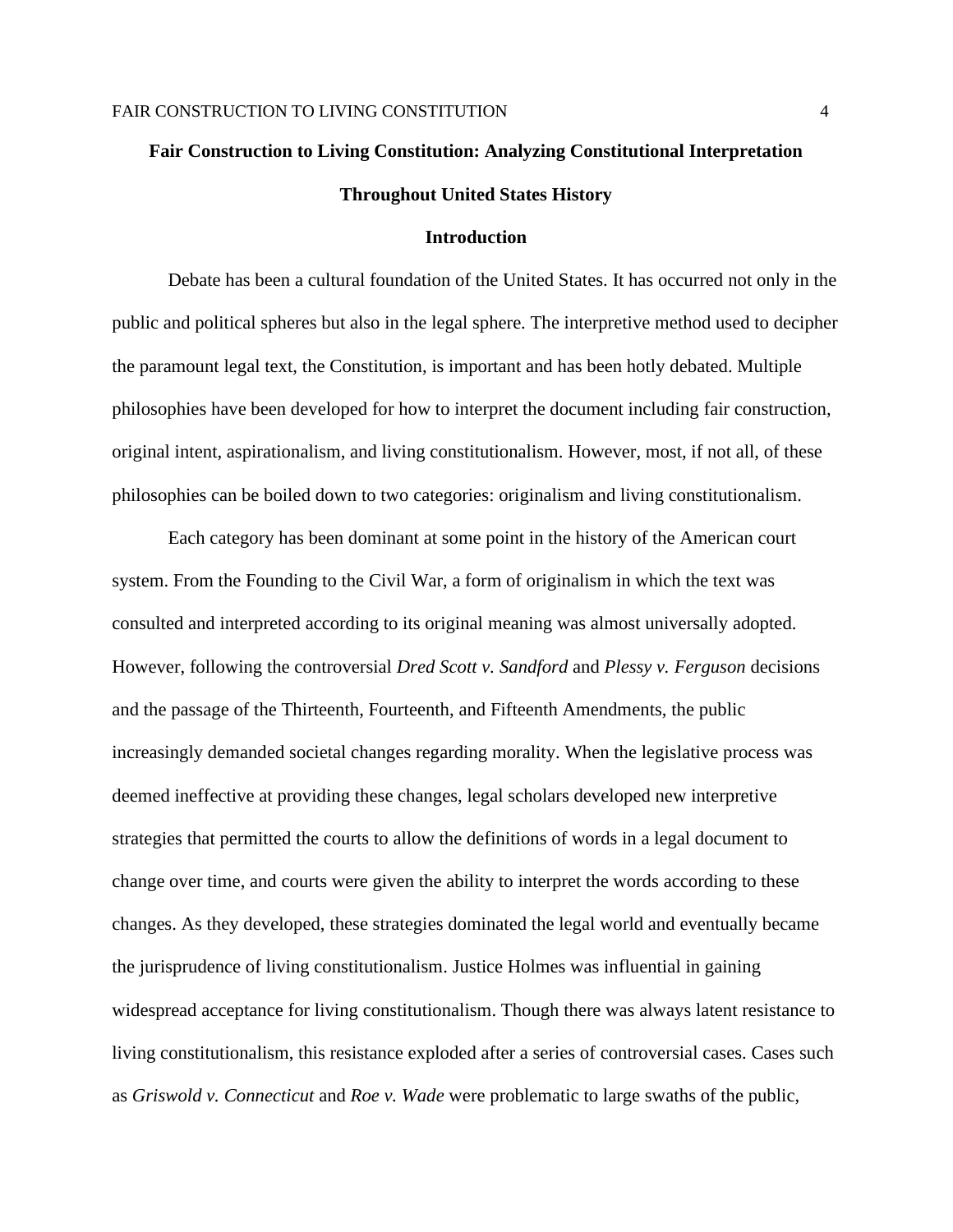especially evangelicals, because they seemed to have no justification in the text of the Constitution and promoted public immorality. As a result, originalism once again gained prominence in both the legal world and general society. Justice Antonin Scalia was the most prominent of the new originalists and championed the originalist technique of textualism. Today originalism and living constitutionalism are battling in the public and legal arena for dominance.

#### **Background**

Jurisprudence is the philosophy of law. Within this branch of philosophy, contentious debate exists about what law is, the role of law, and how laws should be interpreted. In modern America, the most debated question in jurisprudence is how the Constitution should be interpreted. Are the words of the Constitution set in stone the moment it is passed, or can its meaning change over time to adapt to new societal norms and desires?

Originalists contend that the original meaning of the Constitution should be used in its interpretation. <sup>1</sup> The original meaning is the meaning the writers of the document intended and the one their contemporaries understood.<sup>2</sup> Proponents claim originalism provides stability and objectivity when interpreting the Constitution.<sup>3</sup> Within originalism, there has been continuous debate about how exactly to determine the original meaning of a text. In the early republic, most Justices utilized fair construction. In this strategy, the words of the text were examined according to their clear meaning. If there was ambiguity, all potential meanings of the text were scrutinized with reliance on the purpose and context of the text. When all but one interpretation was found to

<sup>&</sup>lt;sup>1</sup> John O. McGinnis and Michael B. Rappaport, *Originalism and the Good Constitution* (Cambridge, MA: Harvard University Press, 2013), 1.

<sup>2</sup> Ethan Greenberg, *Dred Scott and the Dangers of a Political Court* (Lanham, MD: Lexington Books, 2009), 252.

<sup>3</sup> Herman Belz, *A Living Constitution Or Fundamental Law?: American Constitutionalism in Historical Perspective* (Lanham, MD: Rowman & Littlefield, 1998), 185.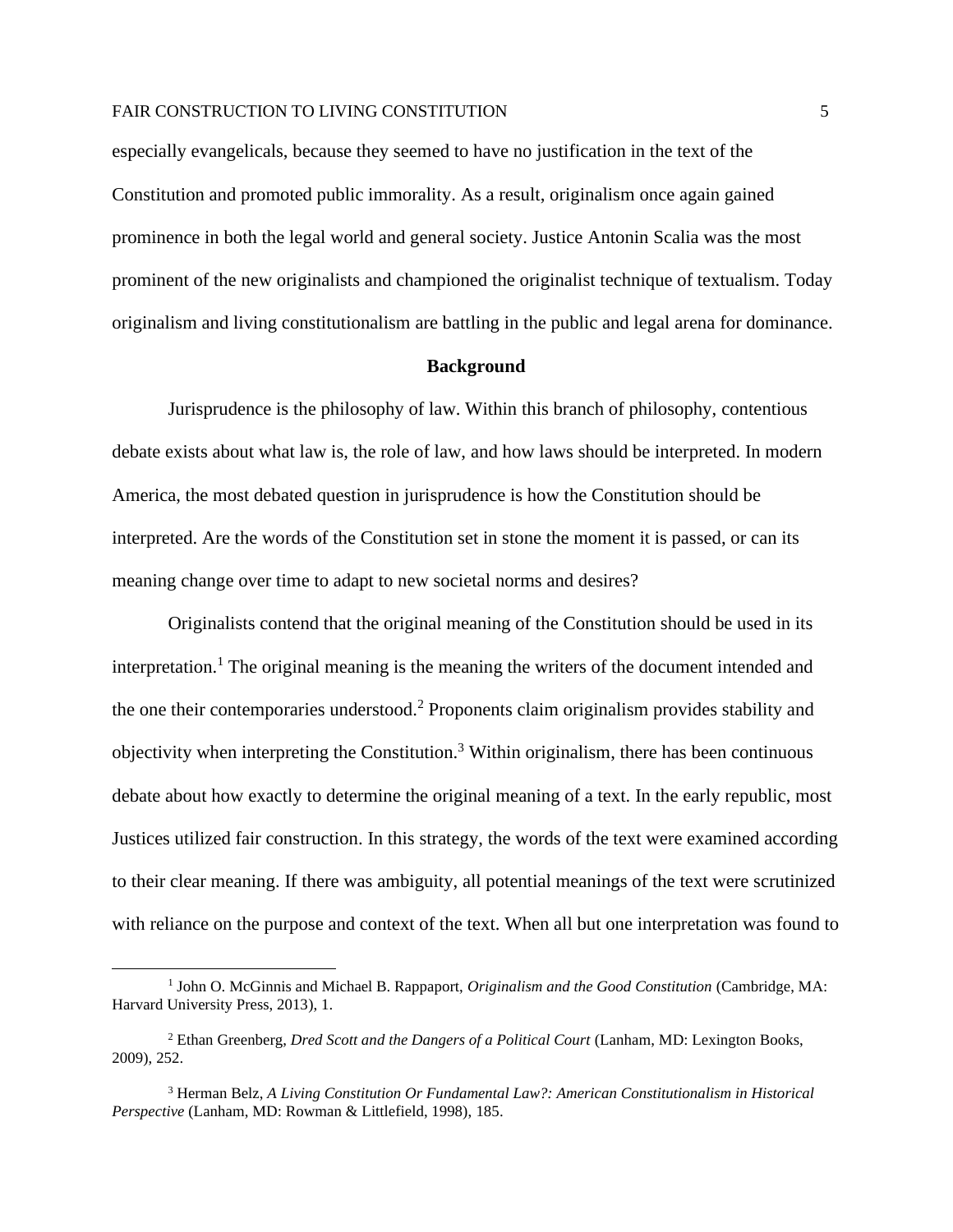be lacking, the Justice ruled according to this fair construction.<sup>4</sup> Since the modern rejuvenation of originalism, Saul Cornell has contended there have been three phases. The first phase focused on the intent of a text, the second phase focused on the public meaning of a text, and the third phase focused on the legal meaning of a text.<sup>5</sup> Another modern form of originalism, textualism, holds that one should rule based on "the original meaning of the text." Justice Scalia popularized this form, and it is prevalent among modern Originalists.

Critics of originalism contend it is self-defeating and subjective. Judges frequently give in to the temptation to allow social pressure to influence decisions and, consequently, rulings are unjustified. Paul Finkelman has contended, "what we are really witnessing in these cases [cases decided by Originalists] is a deeply conservative 'living Constitution' jurisprudence, masquerading (rather poorly) as an original intent jurisprudence."<sup>7</sup> Another common criticism is that originalists are unable to provide due diligence to the history of a legal text required to understand it. Saul Cornell has concluded, "Until originalist scholars develop a genuinely historical approach to understanding the way the Constitution was read in the Founding Era, they will continue to distort the past, not illuminate it."<sup>8</sup> Originalists retort that it is better to attempt for an objective standard by which all judicial decisions can be weighed than promote a subjective standard where the will of the judge rules.

<sup>4</sup> Charles F. Hobson, *The Great Chief Justice: John Marshall and the Rule of Law* (Lawrence: University Press of Kansas, 1996), 138.

<sup>5</sup> Saul Cornell, "Reading the Constitution, 1787–91: History, Originalism, and Constitutional Meaning," *Law and History Review* 37, no. 3 (2019): 823.

<sup>6</sup> Belz, *Living Consittution or Fundamental Law* 249.

 $<sup>7</sup>$  Paul Finkelman, "The Living Constitution and the Second Amendment: Poor History, False Originalism,</sup> and a very Confused Court," *Cardozo Law Review* 37, no. 2 (2015): 626.

<sup>8</sup> Cornell, "Reading the Constitution," 845.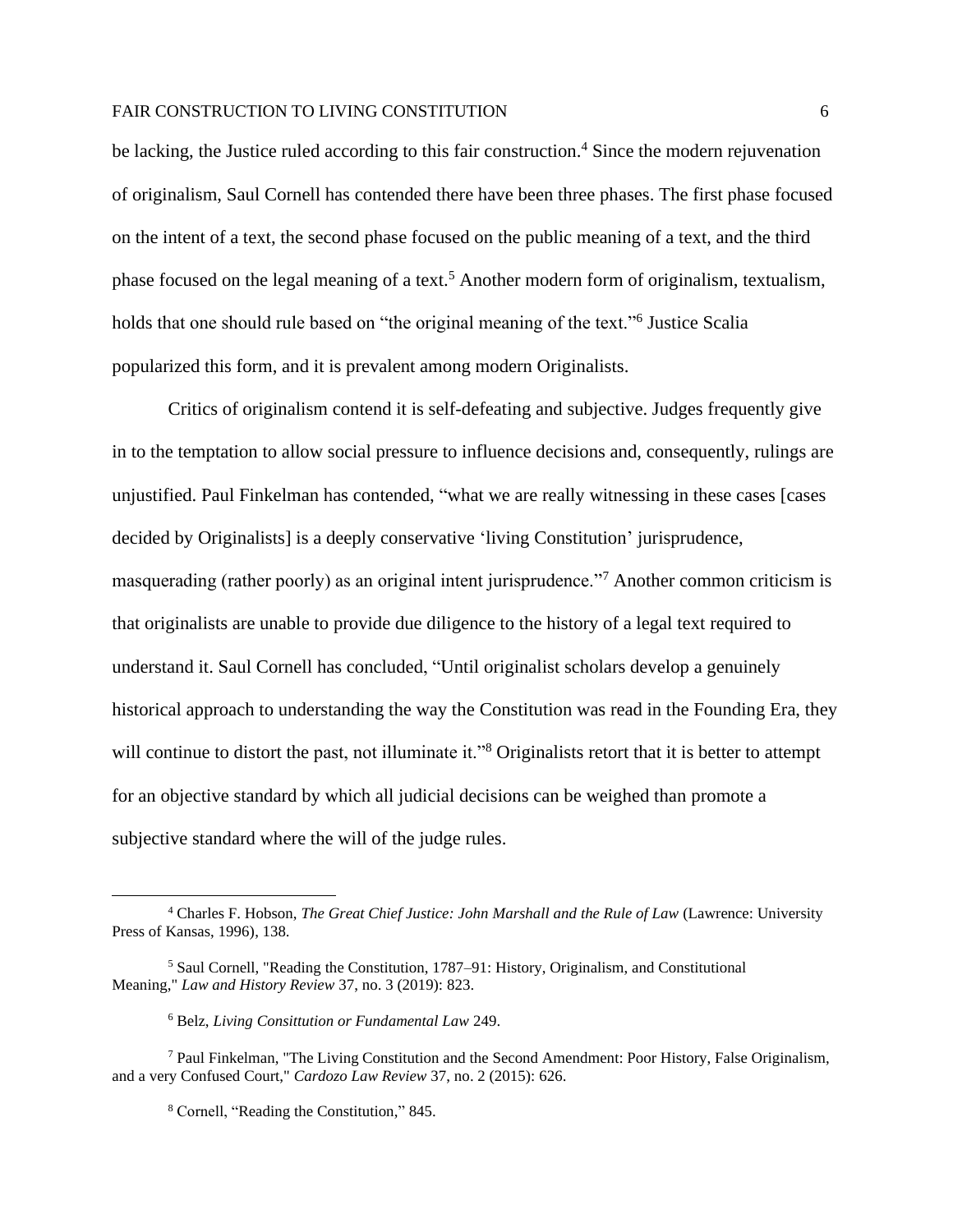In contrast, living constitutionalists argue that the Constitution incorporates intentionally vague language to allow future generations to legitimately interpret the text differently than the Framers. Living constitutionalists generally believe, "courts should, in a proper case, interpret the Constitution in new ways to meet changing times."<sup>9</sup> Societies and words change over time, and the Constitution should be allowed to adjust to these changes. Thurgood Marshall declared, "I do not believe that the meaning of the Constitution was forever 'fixed' at the Philadelphia Convention."<sup>10</sup> A common example of living constitutionalism is aspirationalism. This philosophy argues that judges should use their rulings to assist the public in aspiring to do good.<sup>11</sup> By allowing the Constitution to adapt with the times, it can remain relevant and productive in the modern day.

Critics of living constitutionalism argue that it is subjective and liable to changing on a judge's whim. Justice Scalia observed, "there is no agreement, and no chance of agreement, upon what is to be the guiding principle of the evolution."<sup>12</sup> If the purpose of the Constitution was to adapt to the times, it is difficult to discern how and when those changes occur. What percentage of the population needs to believe homosexuality is a constitutionally protected liberty before a Justice is vindicated in modifying his rulings in response? Former Chief Justice William Rehnquist echoed Scalia's concerns when he argued, "Beyond the Constitution and the laws in our society, there simply is no basis other than the individual conscience of the citizen that may

<sup>9</sup> Greenberg, *Dred Scott*, 254.

<sup>10</sup> Thurgood Marshall, "The Constitution: A Living Document," *Howard Law Journal* 30, no. 4 (1987): 915.

<sup>11</sup> Greenberg, *Dred Scott*, 254

<sup>12</sup> Antonin Scalia and Amy Gutmann, *A Matter of Interpretation: Federal Courts and the Law: An Essay* (Princeton, NJ: Princeton University Press, 1998), 45.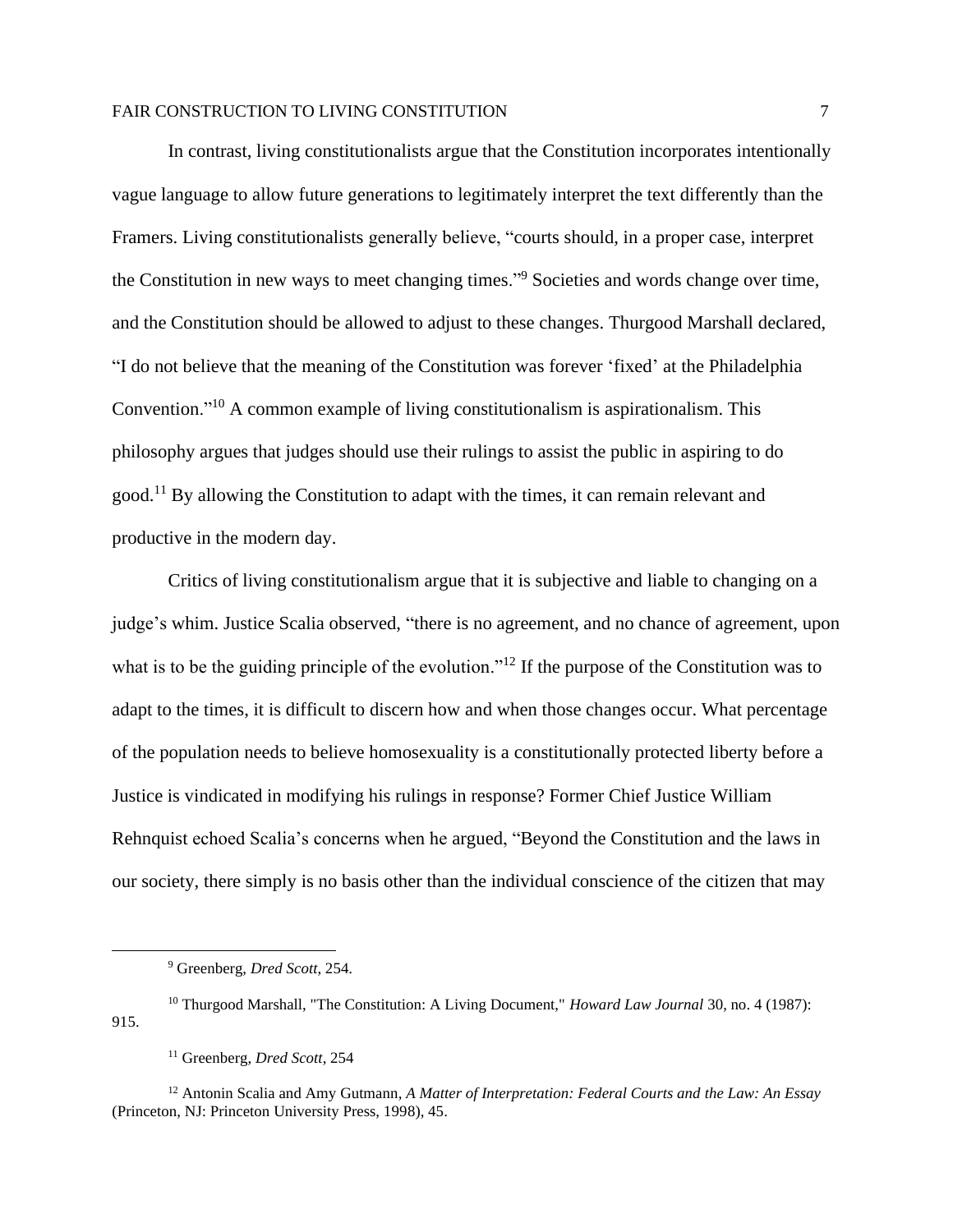serve as a platform for the launching of moral judgments."<sup>13</sup> There is no justification to believe the morality of judges is superior to the morality of the public, so judges should not allow personal morality to control judicial decisions. Robert Bork noted, "The truth is that the judge who looks outside the historic Constitution always looks inside himself and nowhere else."<sup>14</sup> Nothing prevents the morality of nine judges from overruling the morality of the voting populace in living constitutionalism if the two groups conflict.

Studying the different eras of the Supreme Court provides a useful opportunity to understand the ongoing debate between originalists and living constitutionalists. A better understanding of the relationship between originalism and living constitutionalism in the present can be discerned by analyzing how and why different jurisprudences developed and proliferated.

#### **The Jay Court**

Established in 1789, the Jay Court was given the unenviable task of establishing the jurisprudence of the Supreme Court without any Supreme Court precedent. While the Judiciary Act of 1789 provided the structure and roles of the various federal courts (such as the number of justices on the Supreme Court and where the District Courts were located), it did not provide a jurisprudential framework for judicial decision making. <sup>15</sup> Because of this constraint, some have concluded the Jay Court established little Supreme Court judicial philosophy. Herbert Johnson has argued, "Jay's contributions must be evaluated in terms of their institutional, rather than their jurisprudential, worth."<sup>16</sup> Though the Jay Court contributed most substantially to the

<sup>13</sup> William H. Rehnquist, "The Notion of a Living Constitution," *Texas Law Review* 54, no. 4 (1976), 704.

<sup>14</sup> Robert H. Bork, *The Tempting of America: The Political Seduction of the Law* (New York: Free Press, 1990)*,* 242.

<sup>15</sup> Judiciary Act of 1789, 1 Stat. 73 (1789).

<sup>16</sup> Herbert A. Johnson, "John Jay and the Supreme Court," *New York History* 81, no. 1 (2000): 59.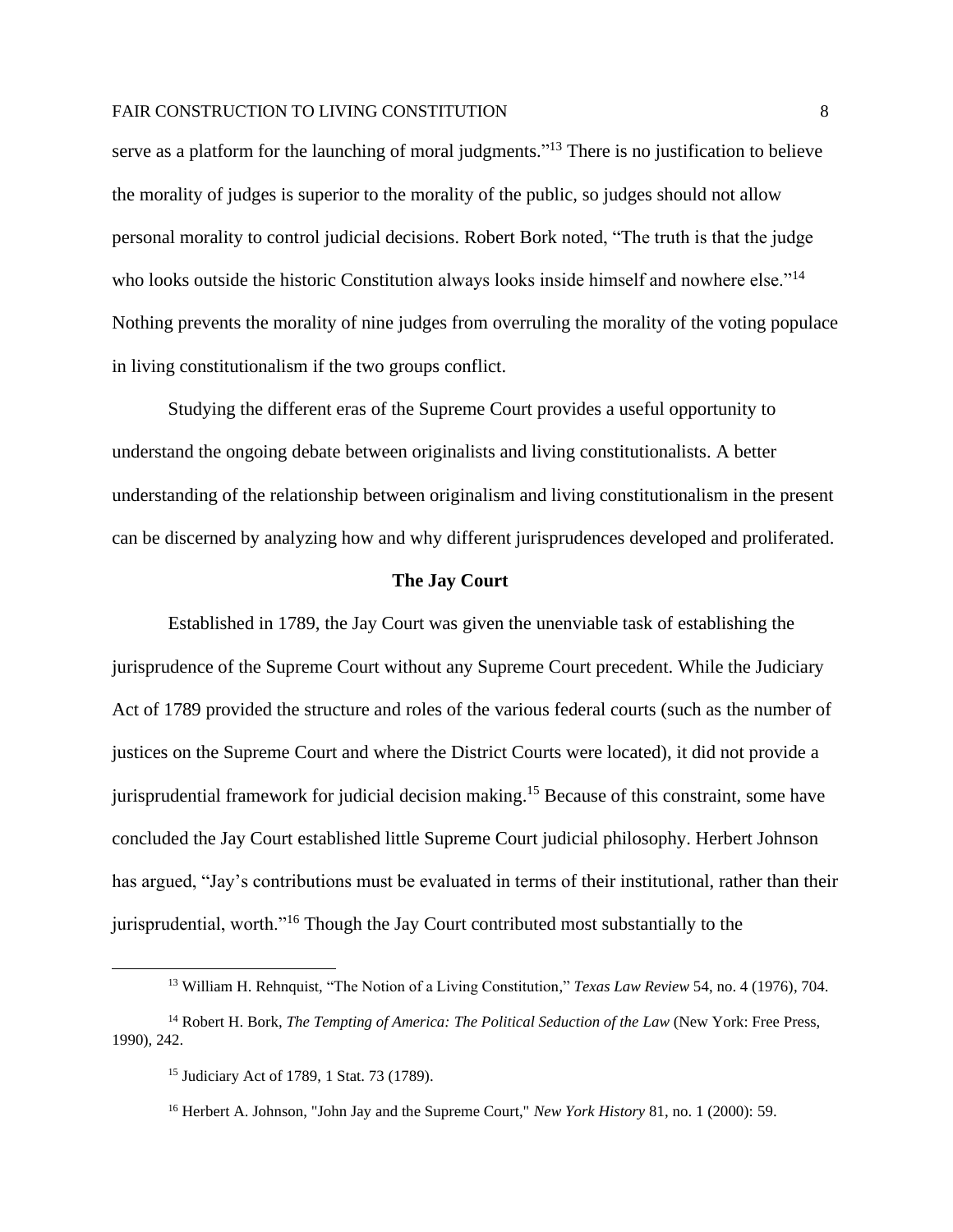development of the Supreme Court as a legitimate institution in the United States, it also provided a useful framework to examine Founding Era jurisprudence.

Because the Jay Court did not have Supreme Court precedent, it relied on the common law for guidance. The common law was, "The body of law derived from judicial decisions, rather than from statutes or constitutions."<sup>17</sup> This common law was fundamental to the British legal system, and, when the colonists arrived in America, they brought the common law tradition of England with them.<sup>18</sup> This tradition existed through the revolutionary era. Norman F. Cantor has noted, "when the Constitutional Convention met in a steamy summer in Philadelphia in 1787, it was with the assumption that English common law would continue unchanged in the United States."<sup>19</sup> The Founding Fathers largely consisted of lawyers trained in the common law.<sup>20</sup> Bernadette Meyler has concluded the common law could, "provide a set of background principles crucial to understanding the general terms of the Constitution, a text certainly of small compass if wide scope."<sup>21</sup>

However, though the common law was an important tool of the early republic's legal system, it was insufficient for making Supreme Court decisions. Meyler has noted, "writings from the founding era and materials from the states in the period following ratification

<sup>17</sup> Bryan A. Garner and Henry Campbell Black, *Black's Law Dictionary*, 11th ed. (St. Paul, MN: Thomson Reuters, 2019), s.v. "common law."

<sup>&</sup>lt;sup>18</sup> Clarence Manion, "The Founding Fathers and the Natural Law: A Study of the Source of our Legal Institutions," *American Bar Association Journal* 35, no. 6 (1949): 462.

<sup>19</sup> Norman F. Cantor, *Imagining the Law: Common Law and the Foundations of the American Legal System* (New York: HarperCollins Publishers, 1997), 354.

<sup>&</sup>lt;sup>20</sup> Manion, "The Founding Fathers and the Natural Law," 461.

<sup>21</sup> Bernadette Meyler, "Towards a Common Law Originalism," *Stanford Law Review* 59, no. 3 (2006): 575.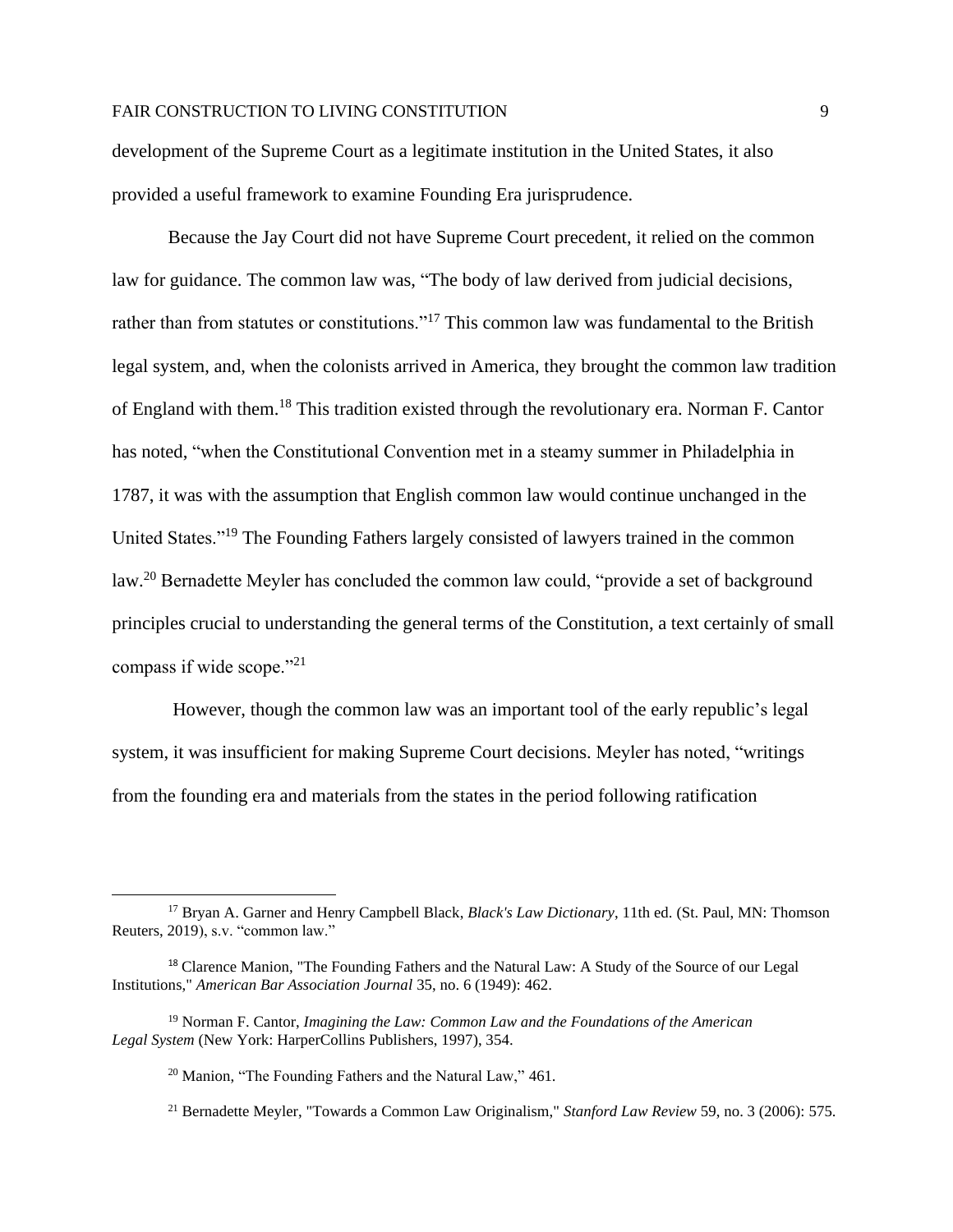demonstrate that the common law occupied a disunified field in the late eighteenth century."<sup>22</sup> As a result, many Founding Fathers, including James Madison, believed the common law could not entirely dictate the meaning of many of the Constitution's clauses.<sup>23</sup> It was up to the Jay Court to determine just how far the influence of the common law would extend to the federal judiciary given the presence of a written Constitution. The common law was restrained by the written word of the Constitution, and the Jay Court used an originalist jurisprudence informed by the common law to decide cases such as *Chisholm v. Georgia*.

In *Chisholm v. Georgia*, the issue was whether a state could be sued by a citizen of a different state.<sup>24</sup> In his opinion, Chief Justice John Jay traced the history of the Constitution and realized the people acted as the sovereigns in forming the Constitution and not the state.<sup>25</sup> The people had first compacted to form their state, and then they had compacted to form the country.<sup>26</sup> Jay next determined that citizens of one state could sue another state under Article III Section II of the Constitution.<sup>27</sup> Though states believed only the state could sue citizens of another state, Jay argued this ability is reciprocal because the words of the Constitution are unambiguous.<sup>28</sup> Jay's use of the plain meaning of the text to reach his verdict demonstrated the dominant originalist jurisprudence of the era.

- <sup>24</sup> Chisholm v. Georgia, 2 U.S. 419, 469 (1793).
- <sup>25</sup> *Id.* at 471.
- <sup>26</sup> *Id*.

<sup>28</sup> *Id*.

<sup>27</sup> *Id*. at 476.

<sup>22</sup> Meyler, "Towards a Common," 567.

 $23$  Ibid.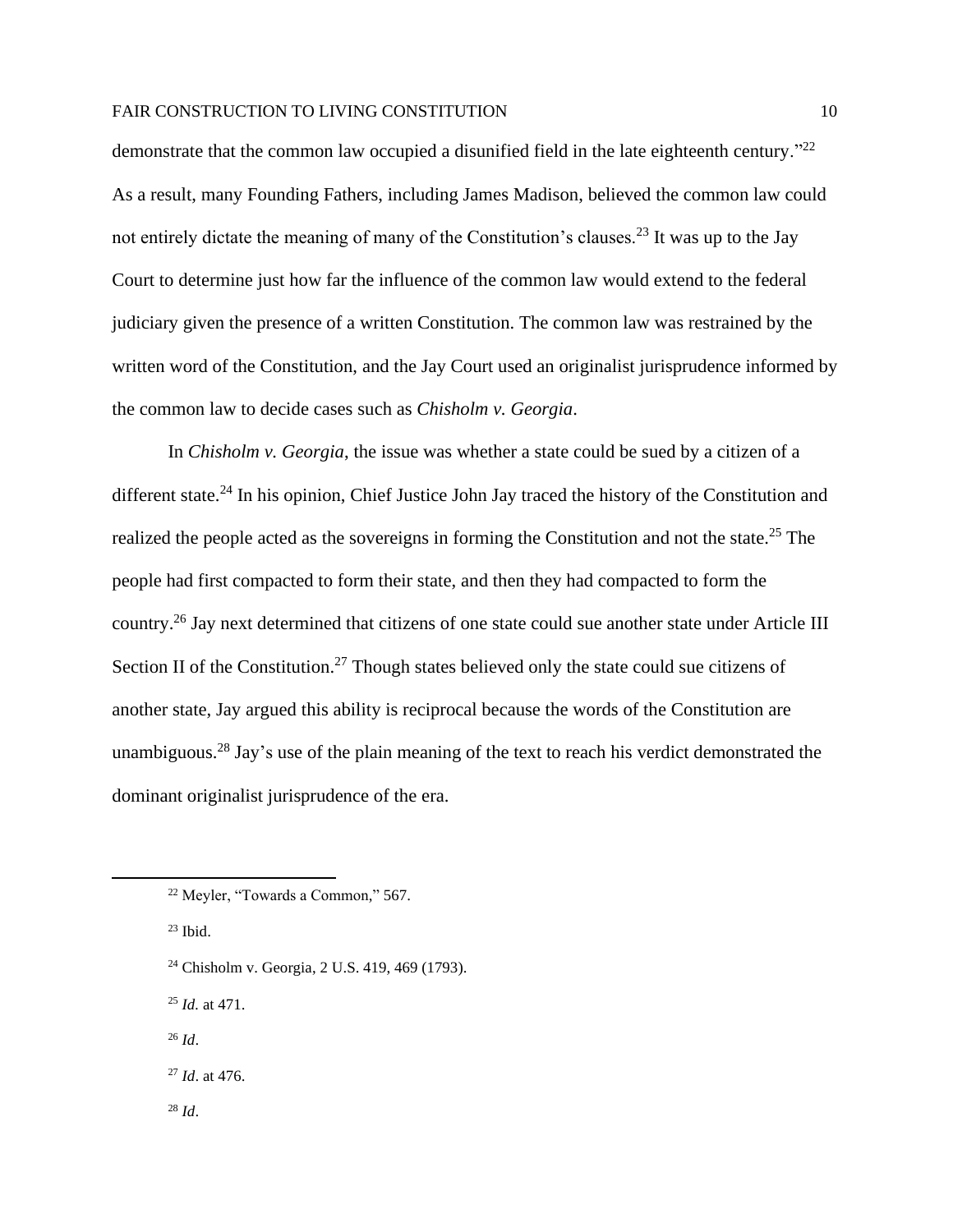After widespread public discontent with the ruling, the  $11<sup>th</sup>$  Amendment was passed in 1794 forbidding citizens from suing states. Matthew Van Hook has noted that the *Chisholm* decision was important for future Supreme Court rulings because the citizenry accepted the decision and used the proper method, ratification of the Constitution, to remedy what they believed to be the incorrect outcome.<sup>29</sup> Though Jay believed that the passage of the Amendment was a mistake, he applauded the citizenry for accepting the decision and using the proper channels to remedy a societally unsatisfactory but legally correct judicial decision.<sup>30</sup>

## **The Marshall Court**

John Marshall was the fourth Chief Justice of the Supreme Court and served from 1801 to 1835. As Chief Justice, Marshall was an effective leader. Charles Hobson has argued that the Supreme Court was never more unified than it was under Marshall from 1812 to 1824.<sup>31</sup> Marshall presided over several important constitutional decisions including *Marbury v. Madison*  and *McCulloch v. Maryland*. During his term, his Court established foundational judicial powers such as judicial review. Marshall was, like nearly all judges of his day, an adherent to fair construction which utilized a common law framework to analyze the written Constitution. This originalist jurisprudence held that a judge's subjective ideals and morals could be kept in check by using the time-tested principles and methods of interpretation of common law jurists.<sup>32</sup> He believed he could use the text of the Constitution as the basis for his decision-making process

<sup>32</sup> Ibid., 75.

<sup>29</sup> Matthew Van Hook, "Founding the Third Branch: Judicial Greatness and John Jay's Reluctance," *Journal of Supreme Court History* 40, no. 1 (2015): 13.

 $30$  Ibid.

<sup>31</sup> Hobson, *The Great Chief Justice*, 10.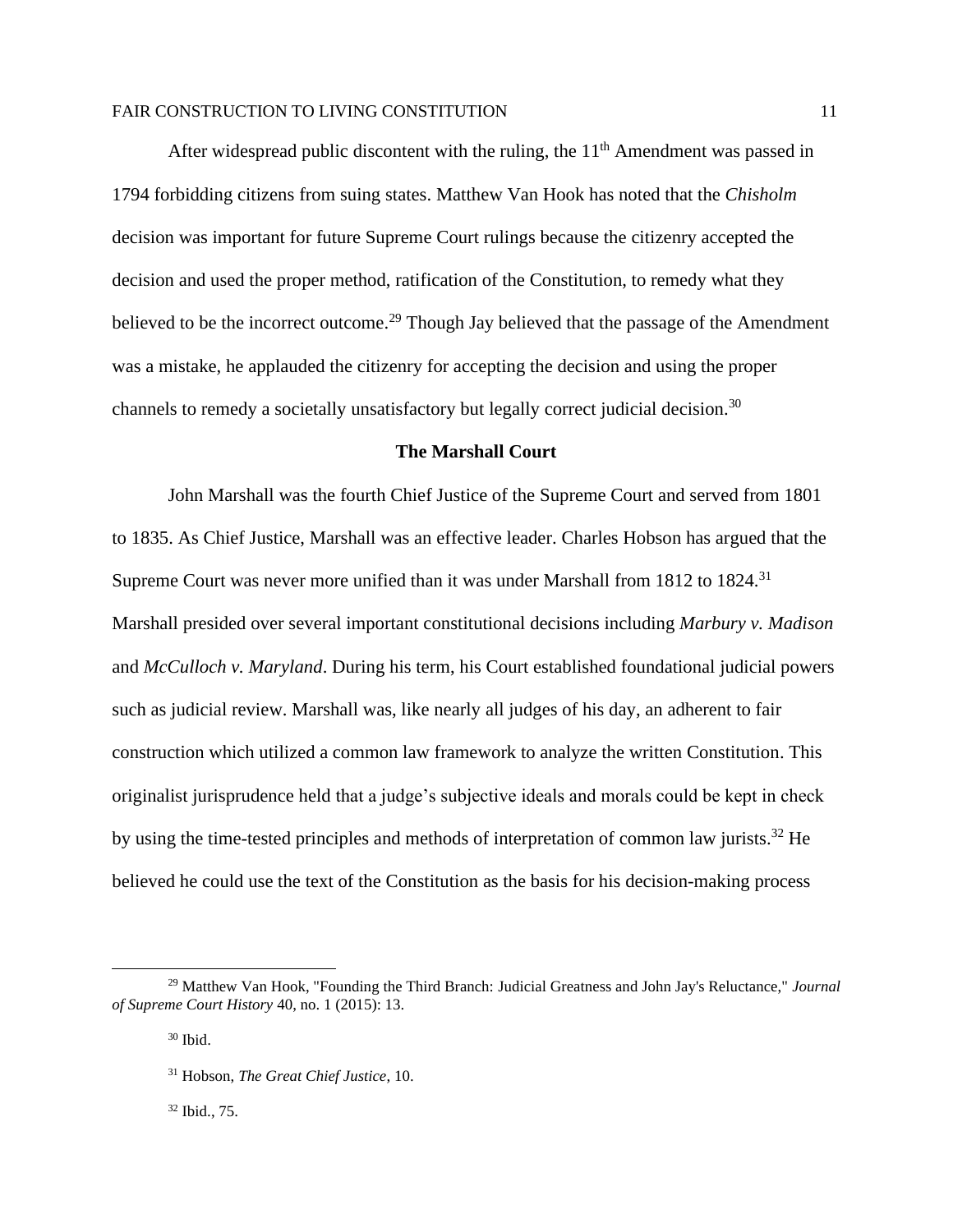and adhere to an objective legal standard of the Constitution.<sup>33</sup> For Marshall, "Courts possessed no 'will' independent of the laws. Their duty was merely to declare what the law *is*, not what it *should* be."<sup>34</sup> This duty included not projecting one's own belief structure onto the laws being interpreted. When determining the intention of a legislative act, "He understood 'intention of the Framers' to mean that intention as expressed in the words of the Constitution, not the private intentions individual framers may have expressed in speeches, debates, essays, and letters at the time the Constitution was under consideration."<sup>35</sup> Thus, Marshall utilized an interpretive strategy that would be considered originalist today. This originalist jurisprudence is displayed in his *Marbury v. Madison* opinion.

In the waning days of his administration, President John Adams issued several judicial appointments including a justice of the peace nomination for William Marbury Jr. However, not all of the nominations were delivered before Thomas Jefferson took office, and, when he discovered the undelivered nominations, he instructed Secretary of State James Madison to not deliver the remaining nominations.<sup>36</sup> Marbury and the others who had not received their nominations brought suit to get a writ of mandamus under Section 13 of the Judiciary Act of 1789, and the Supreme Court heard the case in February 1803.<sup>37</sup>

In *Marbury v. Madison*, the Supreme Court dealt with three legal questions: did Marbury have a right to the commission, was there an available legal remedy, and was the Supreme Court

<sup>37</sup> Ibid., 88.

<sup>33</sup> Hobson, *The Great Chief Justice*, 81.

<sup>34</sup> Ibid., 151.

<sup>35</sup> Ibid., 75.

<sup>36</sup> Richard Brookhiser, *John Marshall: The Man Who Made the Supreme Court* (New York: Basic Books, 2018), 87.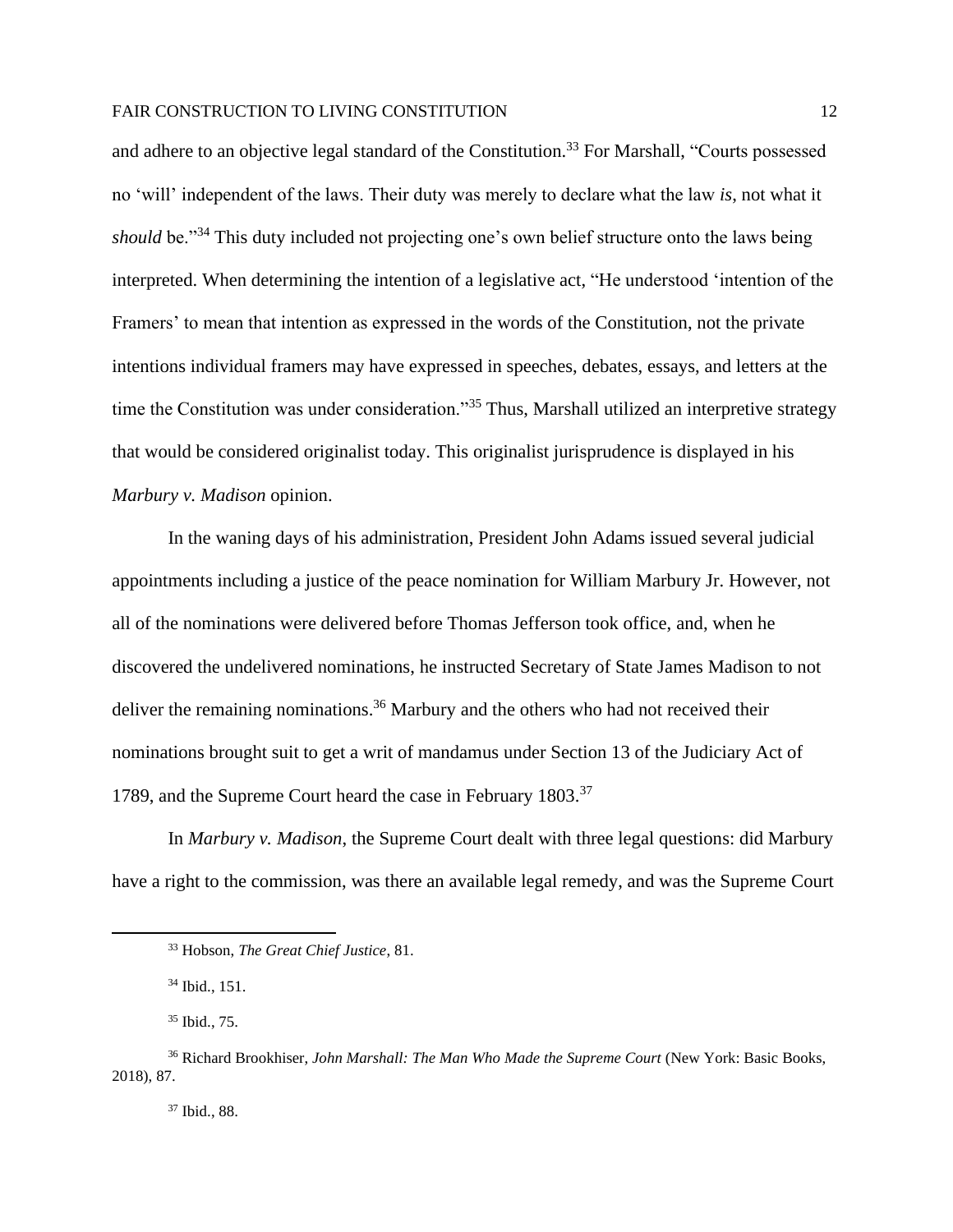able to give him this remedy.<sup>38</sup> Marshall concluded Marbury's appointment began at the signing of the commission by the President and the affixing of the seal by the Secretary of State, and Marbury had a right to the commission.<sup>39</sup> Further, the Judiciary Act of 1789 provided Marbury a legal remedy to require Madison to deliver his appointment by giving the Supreme Court the ability to issue writs of mandamus.<sup>40</sup> However, Marshall determined that the Constitution did not permit this power, and, therefore, the clause in Section 13 of the Judiciary Act of 1789 was "repugnant to the constitution."<sup>41</sup> Because a congressional law conflicted with the Constitution, Marshall realized there were only two options. He wrote:

The constitution is either a superior, paramount law, unchangeable by ordinary means, or it is on a level with ordinary legislative acts, and like other acts, is alterable when the legislature shall please to alter it. If the former part of the alternative be true, then a legislative act contrary to the constitution is not law: if the latter part be true, then written constitutions are absurd attempts, on the part of the people, to limit a power, in its own nature illimitable.<sup>42</sup>

Marshall concluded that the constitution is paramount, and legislative acts which conflict with

the Constitution can be declared unconstitutional and nullified by the Supreme Court. He wrote:

It is emphatically the province and duty of the judicial department to say what the law is. Those who apply the rule to particular cases, must of necessity expound and interpret that rule. If two laws conflict with each other, the courts must decide on the operation of each. So if a law be in opposition to the constitution; if both the law and the constitution apply to a particular case, so that the court must either decide that case conformably to the law, disregarding the constitution; or conformably to the constitution, disregarding the law; the court must determine which of these conflicting rules governs the case. This is of the very essence of judicial duty.<sup>43</sup>

- <sup>38</sup> Marbury v. Madison*,* 5 U.S. 137, 154 (1803).
- <sup>39</sup> *Id*. at 162.
- <sup>40</sup> *Id*. at 168.

<sup>41</sup> *Id.* at 176.

<sup>42</sup> *Id*.

<sup>43</sup> *Id*. at 177.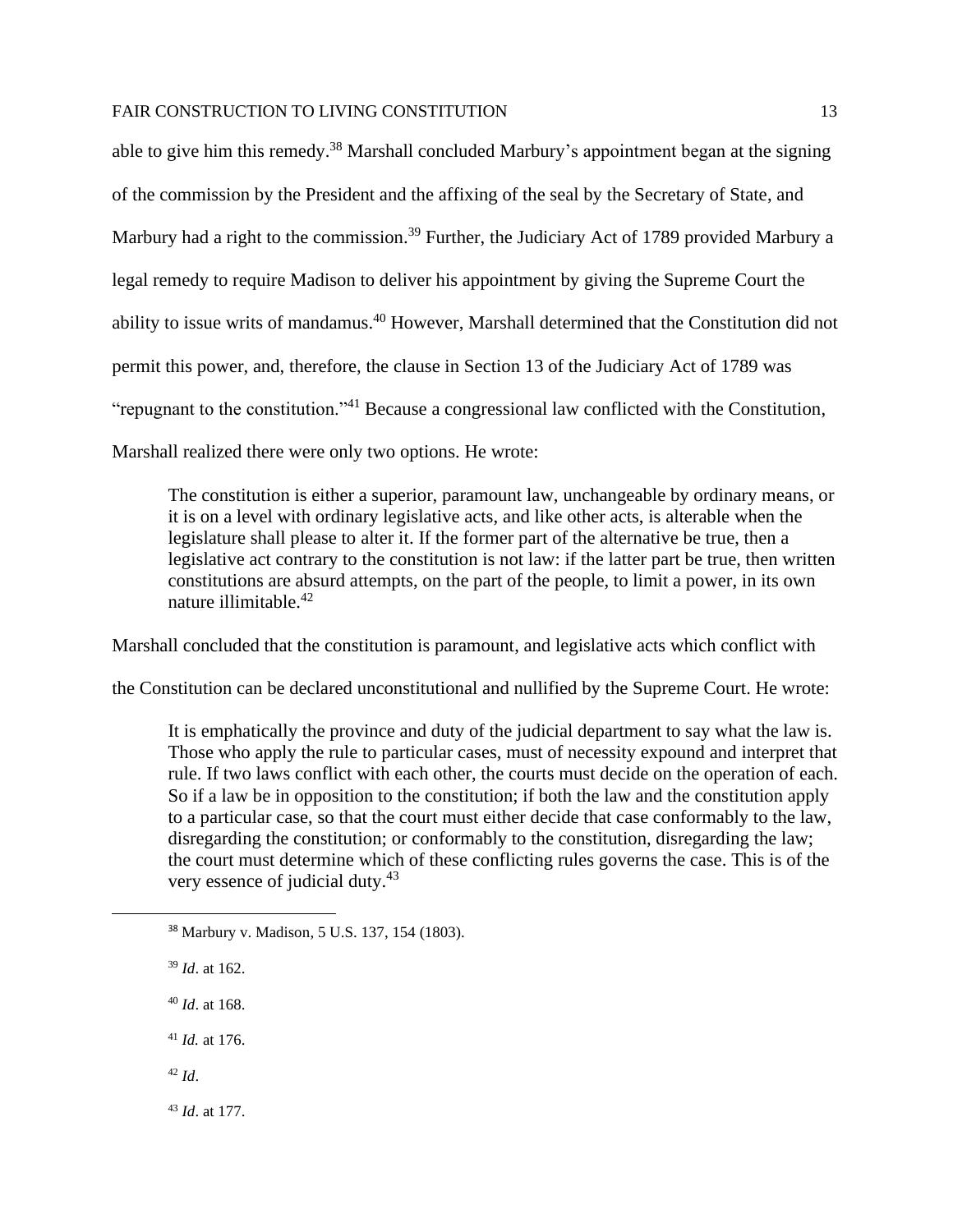In effect, Marshall ruled that, though the Supreme Court had been granted the ability to issue writs of mandamus by Congress, it had not been given this ability by the Constitution, and, consequently, that section of the judiciary act was void. Thus, Marbury was unable to receive a writ of mandamus from the Supreme Court.

The decision established the principle of judicial review in which the Supreme Court could rule acts of Congress unconstitutional. Curiously, judicial review was already an accepted practice at the time of the ruling, and Marshall's primary goal was to set the Supreme Court precedent in a case that the public would accept.<sup>44</sup> *Marbury* was an effective case to pick because it declared an act of Congress void which expanded the power of the Court. Consequently, Marshall was able to secure the constitutional power of judicial review for the Supreme Court in a ruling that was perceived by the public to limit the Supreme Court's power.

## **The Taney Court**

Roger Taney succeeded Marshall as Chief Justice and served from 1836 until 1864. The Taney Court's jurisprudence was in many respects similar to the Marshall Court, but it demonstrated the dangers of an originalist jurisprudence that the Marshall Court had largely avoided. Specifically, *Dred Scott v. Sandford* shone a light on these dangers. Dred Scott was a slave from the slave state of Missouri who traveled with his master John Emerson to the free state of Illinois and the free territory of Minnesota before returning with Emerson to Missouri.<sup>45</sup> Emerson was an army doctor and had Scott join him in the free states.<sup>46</sup> Scott spent a total of six

<sup>44</sup> Hobson, *The Great Chief Justice*, 58.

<sup>45</sup> Mark A. Graber, *Dred Scott and the Problem of Constitutional Evil* (Cambridge: Cambridge University Press, 2006), 18.

<sup>46</sup> Greenberg, *Dred Scott*, 17.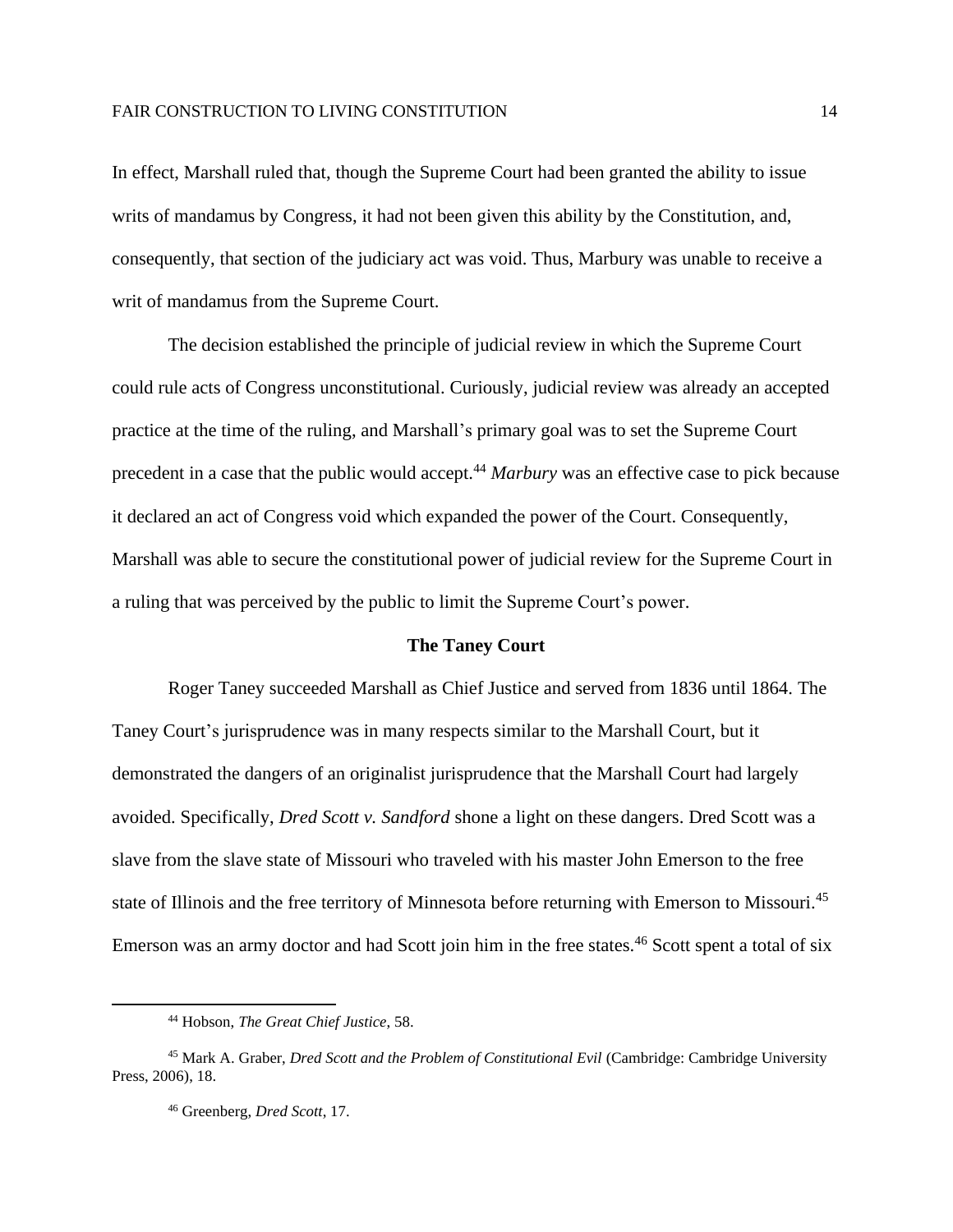years from 1834 to 1840 in the free state of Illinois and the free territory of Minnesota.<sup>47</sup> Eventually Emerson died and John Sanford became the executor of his will.<sup>48</sup> Scott sued for his freedom, and the case eventually reached the Supreme Court. All nine justices wrote opinions but the two most important are Chief Justice Taney's majority opinion and Justice Curtis's dissenting opinion.

In his opinion, Chief Justice Taney argued that Dred Scott was not entitled to his freedom because the Supreme Court did not have jurisdiction over Scott under Article III of the Constitution. His analysis hinged on the notion that the phrases "people of the United States" and "citizens" were synonymous in the Constitution.<sup>49</sup> Regarding the question of the Scotts' citizenship, he argued, "they are not included, and were not intended to be included, under the word 'citizens' in the Constitution, and can therefore claim none of the rights and privileges which that instrument provides for and secures to citizens of the United States."<sup>50</sup> Taney utilized an originalist approach to discern the meaning of the words citizen and people of the United States at the time they were written. Thus, he was unable to find for Dred Scott and his wife.

Though Chief Justice Taney's opinion demonstrated how a justice could use originalism to reach a morally indefensible result, Justice Curtis's dissent demonstrated the opposite. In his dissent, Justice Curtis forcefully argued that, at the time of the Constitution's adoption, United States citizens would have been the citizens of the Confederation which included free black

<sup>47</sup> Greenberg, *Dred Scott*, 21.

<sup>48</sup> Graber, *Dred Scott*, 19.

<sup>49</sup> Dred Scott v. Sandford, 60 U.S. 393, 404 (1857).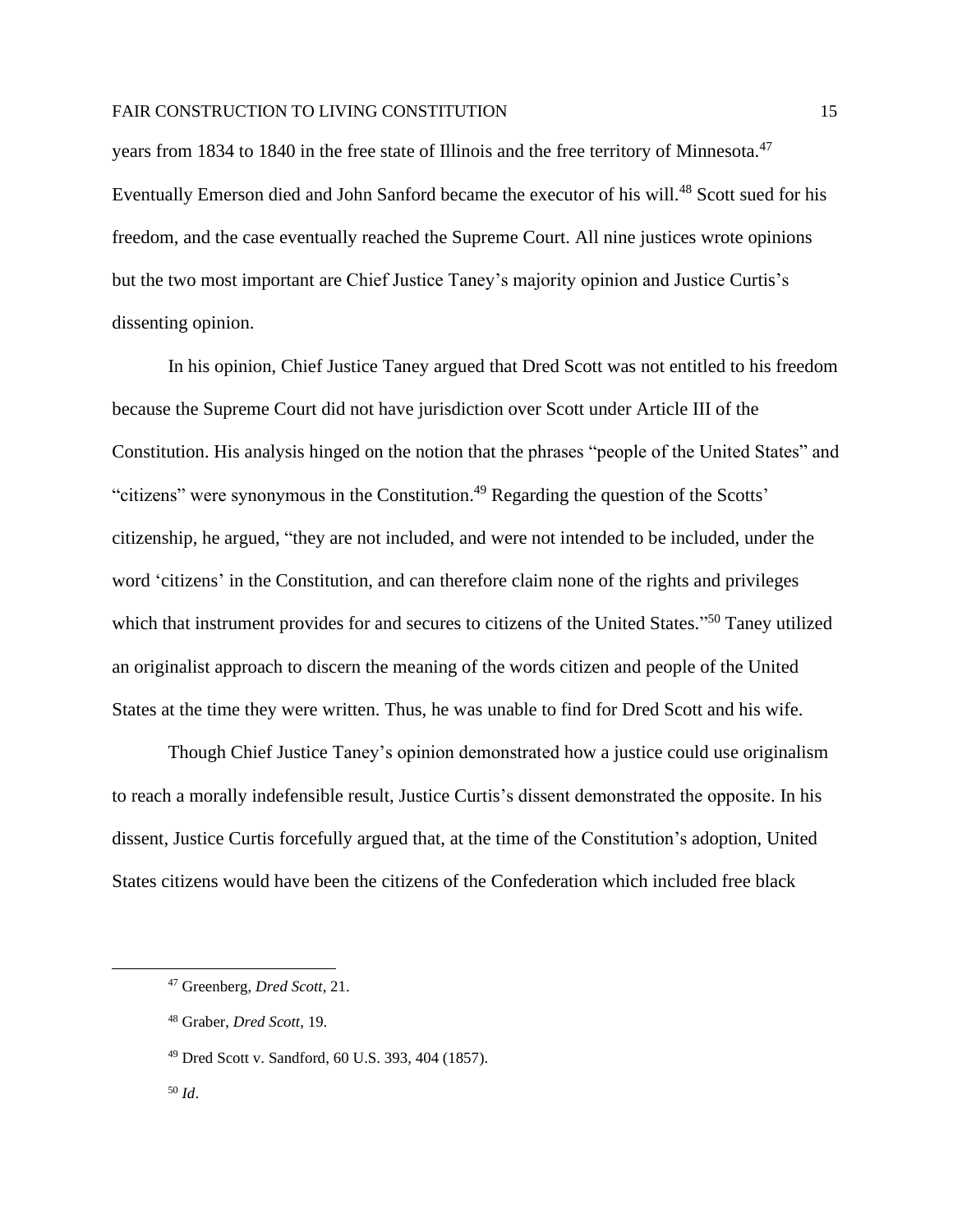men. <sup>51</sup> State governments decided citizenship in the Articles of Confederation period, and, in that period, all native-born inhabitants of New Hampshire, Massachusetts, New York, New Jersey, and North Carolina (including those descended from slaves) were considered citizens.<sup>52</sup> It was impossible for the Constitution to have forbidden citizenship to all black men as Taney had argued. Scott should have been potentially allowed to sue. In this way, the *Dred Scott* case demonstrated an originalist jurisprudence facilitated both morally correct and morally incorrect verdicts that were each legally justifiable.

The *Dred Scott* ruling's effects jurisprudentially were widespread and long-lasting. The case is universally regarded today as one of the worst Supreme Court cases in American history. *Dred Scott* was the first Supreme Court case to declare a substantive federal statute unconstitutional.<sup>53</sup> The ruling also further polarized the country contributing to the outbreak of the Civil War and demonstrated the limitations of the originalist philosophy of the era. As noted by Michael Collins and Ann Woolhandler, the *Dred Scott* decision demonstrated the flaws that had existed in the Taney Court's reasoning throughout the pre-Civil War period.<sup>54</sup> Political goals had been interfering with the role of the Court under the guise of fair construction.

Worse, the text of the Constitution gave credence to many of the claims of pro-slavery individuals. Ethan Greenberg argues that the Supreme Court's ruling was not necessarily wrong in its methodology as both originalists and living constitutionalists contend today, but in the motives behind the ruling. He argues, "The pro-slavery justices who made up the *Dred Scott* 

<sup>51</sup> *Dred Scott*, 60 U.S. at 572.

<sup>52</sup> *Id.* at 573.

<sup>53</sup> Greenberg, *Dred Scott*, 2.

<sup>54</sup> Michael Collins and Ann Woolhandler, "Judicial Federalism Under Marshall and Taney," *The Supreme Court Review* 2017, no. 1 (2018): 380.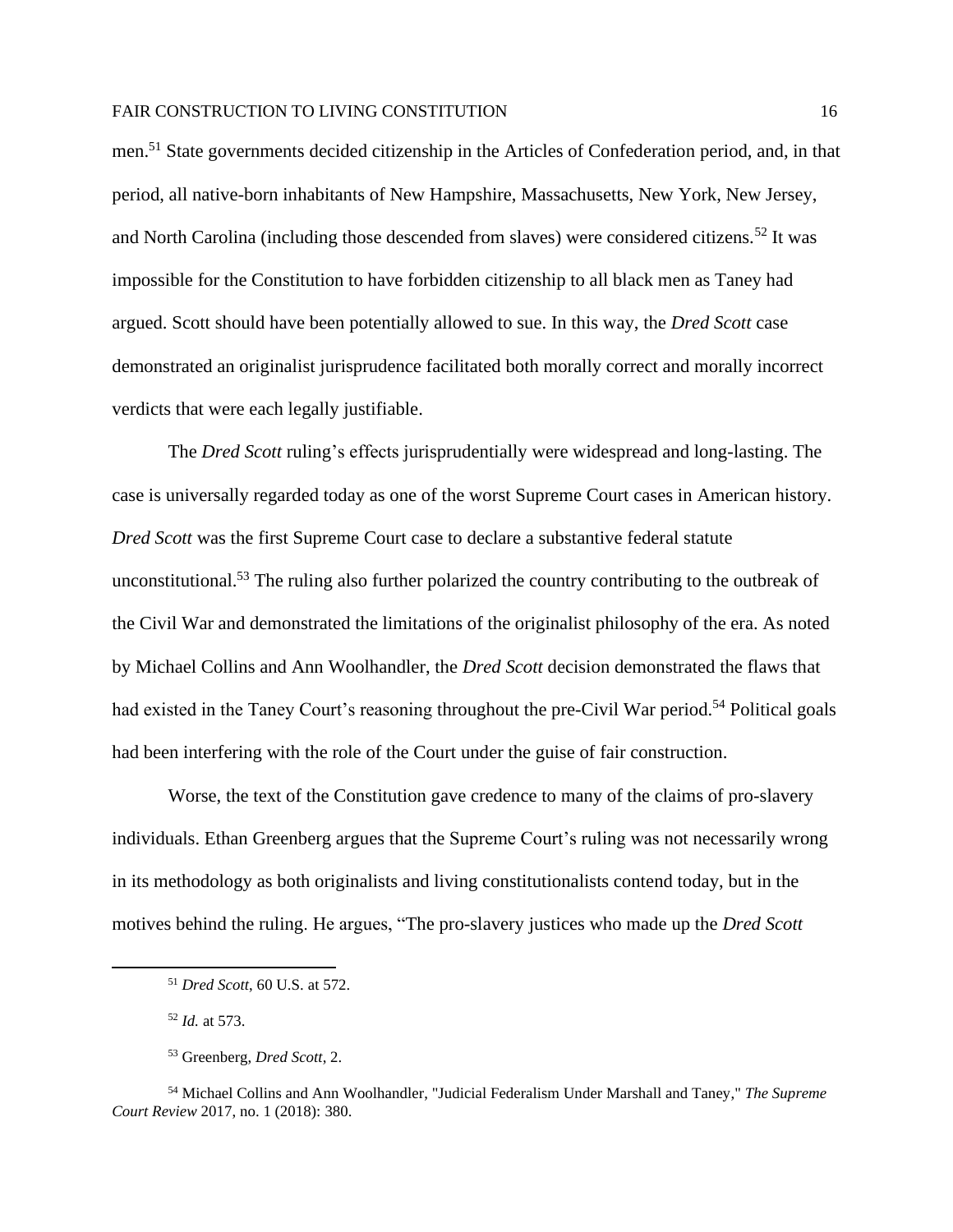majority *and* the anti-slavery dissenters *all* employed an essentially 'originalist' approach. They disagreed with each other chiefly because they drew different lessons from the Framers' ambivalent original legacy concerning slavery."<sup>55</sup> However, he also notes, "In truth, Chief Justice Taney and the pro-slavery majority in *Dred Scott* did not go wrong because they employed a faulty 'methodology' or philosophy of constitutional interpretation. Instead, they deliberately and badly misread the law in order to reach a desired result."<sup>56</sup> He argues that, to facilitate the ruling he wished to give, Taney neglected fair construction in favor of political goals.<sup>57</sup> Chief Justice Taney wanted to find against Scott, and he used any methods at his disposal within the originalist framework to do it. *Dred Scott* represents the dangers a justice can bring to a case if he lets personal emotions and beliefs cloud his judicial process.

#### **Civil War and Reconstruction Era Supreme Court**

One of the most important developments in the history of Supreme Court jurisprudence was the passage of the Thirteenth, Fourteenth, and Fifteenth Amendments. These Amendments broadened the reach of the national government and, as a result, the Supreme Court. Of these Amendments, the Fourteenth was the most influential in shaping constitutional jurisprudence due to its emphasis on the equality of citizens. The Fourteenth Amendment states:

All persons born or naturalized in the United States and subject to the jurisdiction thereof, are citizens of the United States and of the State wherein they reside. No State shall make or enforce any law which shall abridge the privileges or immunities of citizens of the United States; nor shall any State deprive any person of life, liberty, or property, without due process of law; nor deny to any person within its jurisdiction the equal protection of the laws.<sup>58</sup>

<sup>55</sup> Greenberg, *Dred Scott*, 3.

<sup>56</sup> Ibid., 4.

<sup>57</sup> Ibid., 130.

<sup>58</sup> U.S. Const., amend. XIV, § 1.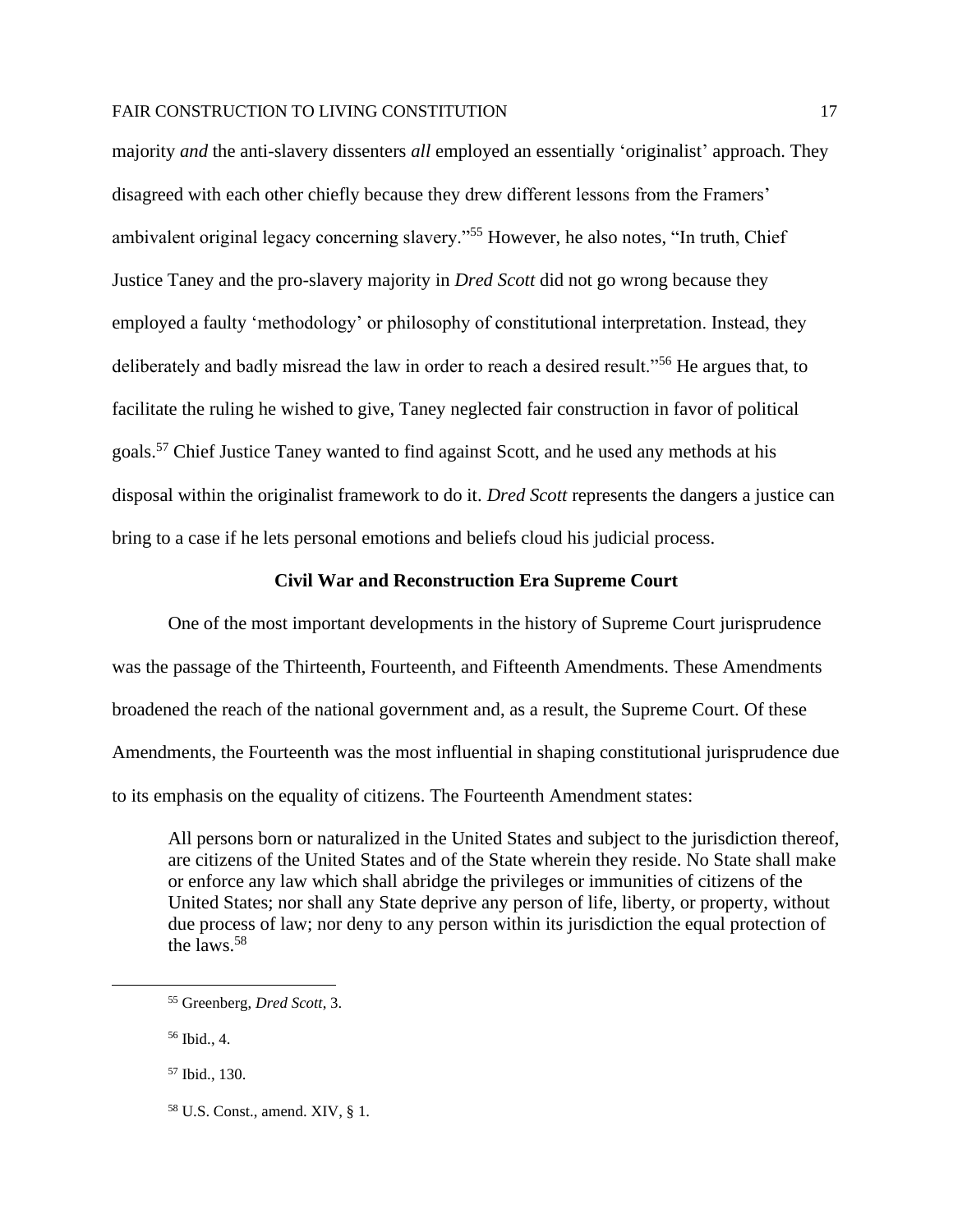Following the passage of this amendment, states would be accountable for not treating citizens equally under the law. As a result, the Supreme Court could take more aggressive action in regulating state actions. Thurgood Marshall has even declared, "While the Union survived the Civil War, the Constitution did not. In its place arose a new, more promising basis for justice and equality, the 14th Amendment, ensuring protection of the life, liberty, and property of all persons against deprivations without due process, and guaranteeing equal protection of the laws."<sup>59</sup> However, the effects of this "new" Constitution would not be fully realized until the mid- and late-twentieth Century.

# **The Post-Reconstruction Court**

The Post-Reconstruction Period was a time of great social change and modernization. As a result, some began to view fair construction originalism as an inadequate interpretive method. This critique culminated in the development of living constitutionalism. After the settlement of war issues in the Reconstruction Amendments, fair construction was attacked for its formalism and a ritualistic devotion to the Constitution ill-suited to deal with the issues of modern life.<sup>60</sup> Further, during the mid- to late-nineteenth century, there were increased calls for greater government involvement in public morality.<sup>61</sup> Large segments of the population believed slavery, lotteries, and alcohol were public evils that should be regulated and even banned.<sup>62</sup> Though slavery was the most deplorable and pervasive evil due to its enshrinement in the

 $62$  Ibid.,  $20$ .

<sup>59</sup> Belz, *Living Constitution or Fundamental Law?*, 180.

<sup>60</sup> Ibid., 6.

<sup>61</sup> John W. Compton, *The Evangelical Origins of the Living Constitution* (Cambridge, MA: Harvard University Press, 2014),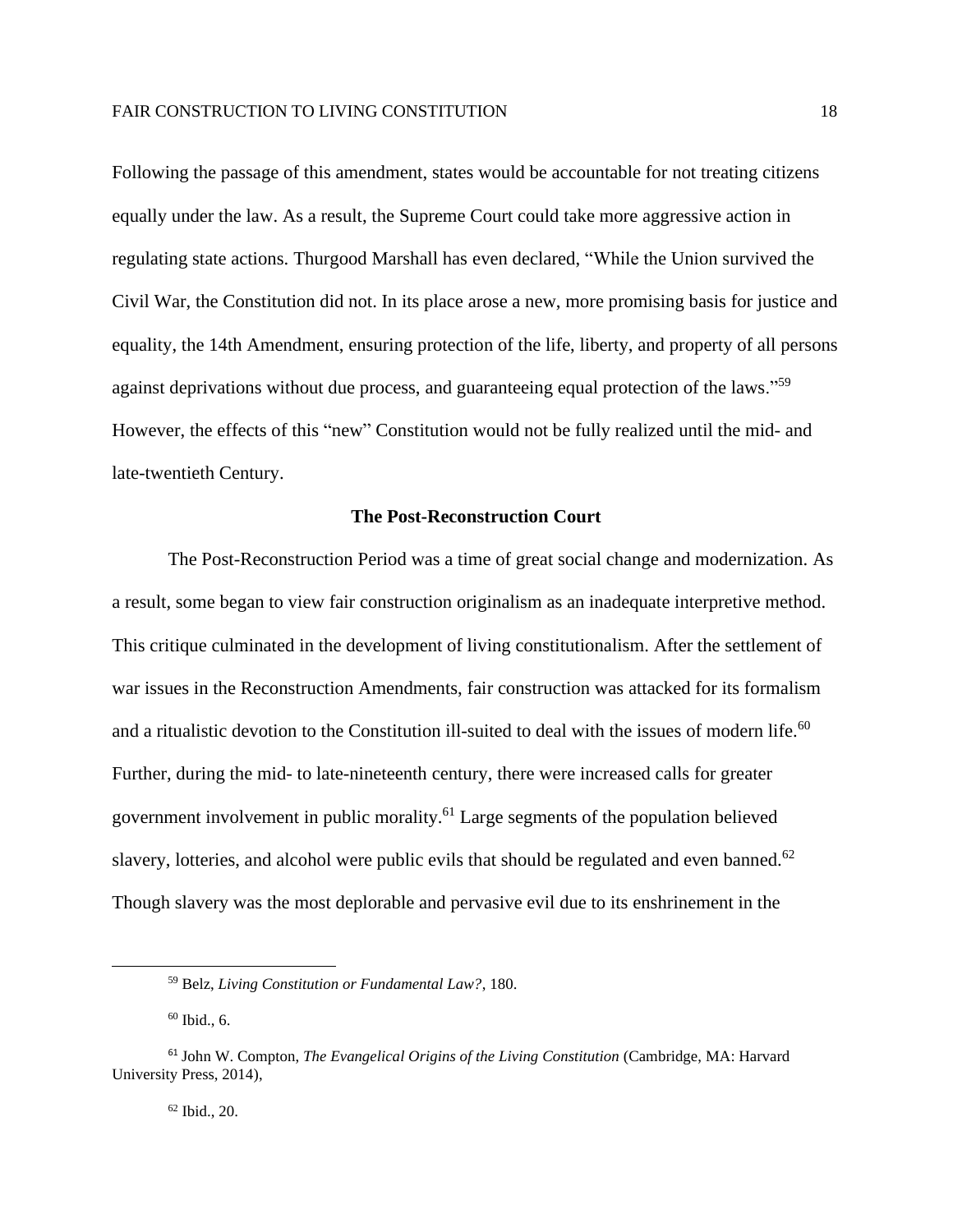Constitution, it was eliminated through the passage of the Reconstruction Amendments. Advocates believed other social evils could also be gotten rid of through legislative means. <sup>63</sup> When legislative actions were mostly fruitless, reformers searched for non-legislative means to change society and embraced living constitutionalism.

Evangelicalism was a key factor in the push for public morality laws. Between 1776 and the 1840s, the percentage of Americans who were a part of a church congregation had doubled.<sup>64</sup> The Second Great Awakening, which occurred between 1800 and 1830, resulted in significantly increased church membership and called for cross-denominational cooperation.<sup>65</sup> During this movement, evangelicals rejected the doctrine of innate depravity and believed people could be perfected on earth.<sup>66</sup> The job of Christians and the church generally was to promote perfection in the present. John Compton summarized this point, noting, "if moral perfection was not only possible but also a God-ordained duty, it followed that legal prohibition was the only morally acceptable response to vice; laws that merely *regulated* common vices like drinking and gambling, on this view, amounted to little more than official complicity in sin."<sup>67</sup>

Another contributing factor to the widespread acceptance of a living constitutional approach was the case *Plessy v. Ferguson*. Homer Plessy, a one-eighth African American man, was denied access to a train car required by law to be used only by white people. The Supreme

<sup>64</sup> Ibid., 3.

<sup>65</sup> Ibid., 29.

<sup>66</sup> Ibid., 31.

<sup>67</sup> Ibid., 33.

<sup>63</sup> Compton, *The Evangelical Origins*, 92.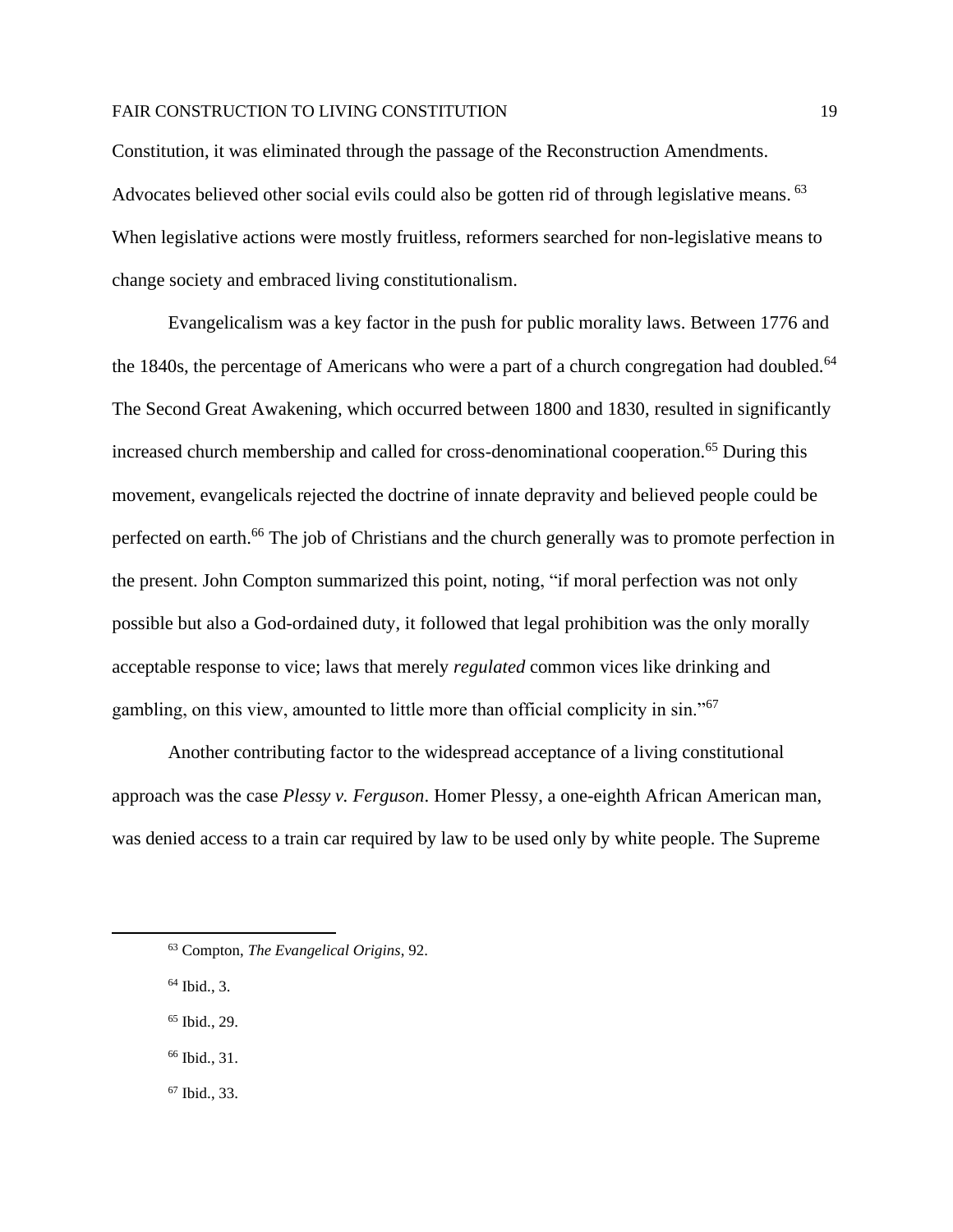Court found such laws did not violate the Fourteenth Amendment.<sup>68</sup> Justice Brown used originalism to help justify this position. The essence of his argument was that legal equality was different than social equality, only legal equality was protected by the Fourteenth Amendment, and legal equality did not require social equality.<sup>69</sup> Having determined this fact, he stated:

The object of the amendment was undoubtedly to enforce the absolute equality of the two races before the law, but in the nature of things it could not have been intended to abolish distinctions based upon color, or to enforce social, as distinguished from political equality, or a commingling of the two races upon terms unsatisfactory to either. Laws permitting, and even requiring, their separation in places where they are liable to be brought into contact do not necessarily imply the inferiority of either race to the other, and have been generally, if not universally, recognized as within the competency of the state legislatures in the exercise of their police power.<sup>70</sup>

By using the phrases "the object of the amendment" and "could not have been intended," Justice Brown conveyed to the public the perception that the ruling was not the result of personal views but the legitimate interpretation of the text's original meaning.

Justice Harlan's dissent also utilized an originalist interpretive strategy but reached the opposite conclusion. He wrote, "Every one knows that the statute in question had its origin in the purpose, not so much to exclude white persons from railroad cars occupied by blacks, as to exclude colored people from coaches occupied by or assigned to white persons."<sup>71</sup> Justice Harlan used originalism to show the purpose of the statute was not to treat people equally but to treat them differently based on race. To reiterate his adherence to the will of the legislative body, Justice Harlan contended, "the courts best discharge their duty by executing the will of the lawmaking power, constitutionally expressed, leaving the results of legislation to be dealt with by

<sup>68</sup> Plessy v. Ferguson, 163 U.S. 537, 551 (1896).

<sup>69</sup> *Id.* at 557.

<sup>70</sup> *Id.* at 544.

<sup>71</sup> *Id*. at 557.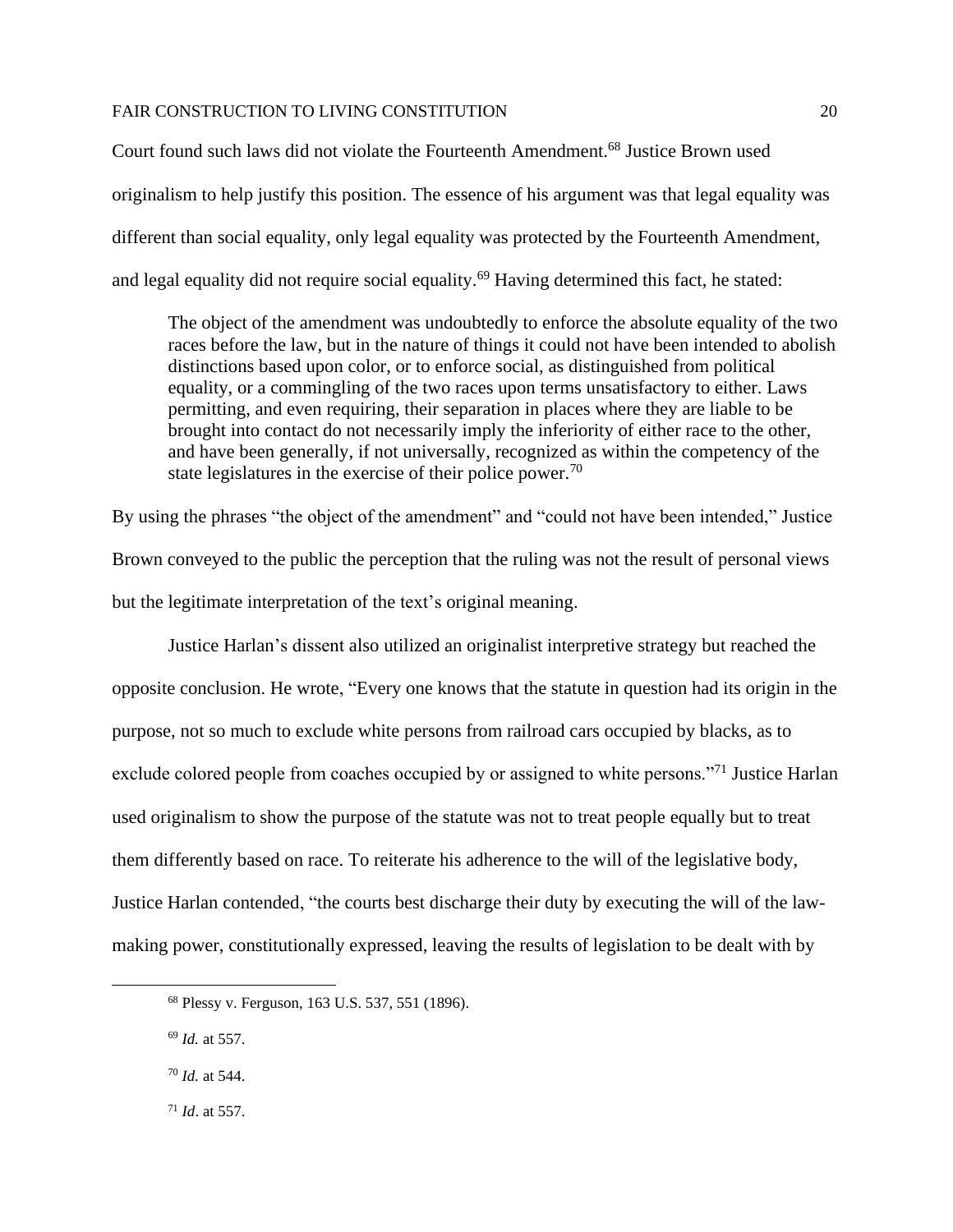the people through their representatives."<sup>72</sup> Because the Court had failed to properly discharge its duty, Harlan predicted the *Plessy* ruling would eventually be viewed with the same disdain as the *Dred Scott* decision.<sup>73</sup> He concluded with the now famous declaration, "Our Constitution is color-blind, and neither knows nor tolerates classes among citizens. In respect of civil rights, all citizens are equal before the law. The humblest is the peer of the most powerful."<sup>74</sup> Harlan understood the original meaning of the Fourteenth Amendment was equality of all under the law and applied it to the case. A comparison of Justice Brown's opinion and Justice Harlan's dissent exhibits the fallibility of the fair construction jurisprudence but also its potential for success.

Having witnessed originalism produce morally unjust rulings in *Dred Scott* and *Plessy*, advocates of using the legal process for social change began seeking a more conducive jurisprudential philosophy. Around 1890, scholars began to examine the origins of the Constitution, and eventually rejected the creative and divine inspiration views of the Constitution as well as the revolutionary theories for its origins.<sup>75</sup> This development allowed for a very interesting coalition to develop. Somewhat astonishingly, the evangelicals found an ally in the secular early twentieth-century progressives. Though unsympathetic to the moral policies of evangelicals, "even the most secular of twentieth-century progressives agreed with the nineteenth-century evangelicals on one critical point: the primary aim of the constitutional enterprise was *not* to protect established property rights or ancient jurisdictional boundaries, but

<sup>72</sup> *Plessy*, 163 U.S. at 558.

<sup>73</sup> *Id*. at 559.

<sup>74</sup> *Id.* at 559.

<sup>75</sup> Belz, *Living Constitution or Fundamental Law?*, 44.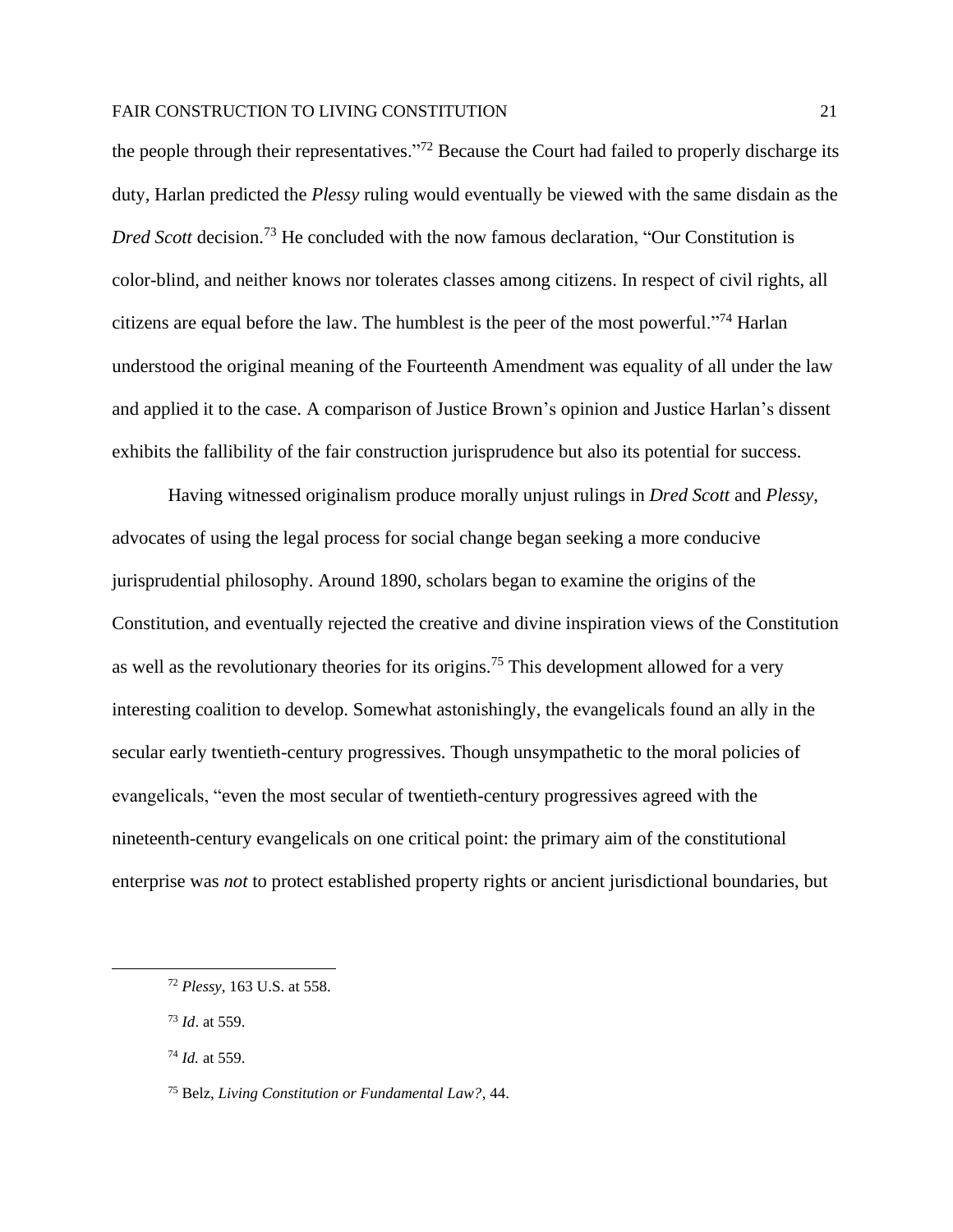rather to provide for the wellbeing of the present generation of Americans."<sup>76</sup> Through their alliance, secular scholars and evangelicals accelerated the progression towards a living constitution jurisprudence.

#### **Beginning of the Living Constitution Era**

Probably the most influential individual of the early living constitution era was Oliver Wendell Holmes Jr. Justice Holmes was key in promoting the expansion of the protections of the First and Fourteenth Amendments, especially the Freedom of Speech, by liberally construing the text of the Constitution. Interestingly, Holmes was not initially a strong advocate for free speech. Thomas Healy has noted, "It wasn't that Holmes had a particular dislike of free speech. What irked him was the notion of individual rights in general, the idea that there are limits on what a democratic majority can do."<sup>77</sup> However, through the lobbying effort of his more liberal friends such as Harold Laski and Felix Frankfurter and their social ostracization for political speech, Holmes became an ardent defender of free speech.<sup>78</sup> Throughout his career, Justice Holmes was influential in promoting the concept of a living constitution.

An important case was the 1905 case *Lochner v. New York*. In the case, the majority struck down a New York statute barring a worker from working more ten hours a day or sixty hours a week.<sup>79</sup> They contended that the law set a dangerous precedent it had no limit on state police powers. Justice Peckham wrote, "Some occupations are more healthy than others, but we think there are none which might not come under the power of the legislature to supervise and

<sup>76</sup> Compton, *The Evangelical Origins*, 135.

<sup>77</sup> Thomas Healy, "The Justice Who Changed His Mind: Oliver Wendell Holmes, Jr., and the Story Behind Abrams v. United States," *Journal of Supreme Court History* 39, no. 1 (2014): 36.

<sup>78</sup> Ibid., 56.

<sup>79</sup> Steven Budiansky, *Oliver Wendell Holmes: A Life in War, Law, and Ideas*, (New York: W.W. Norton & Company, 2019), 291.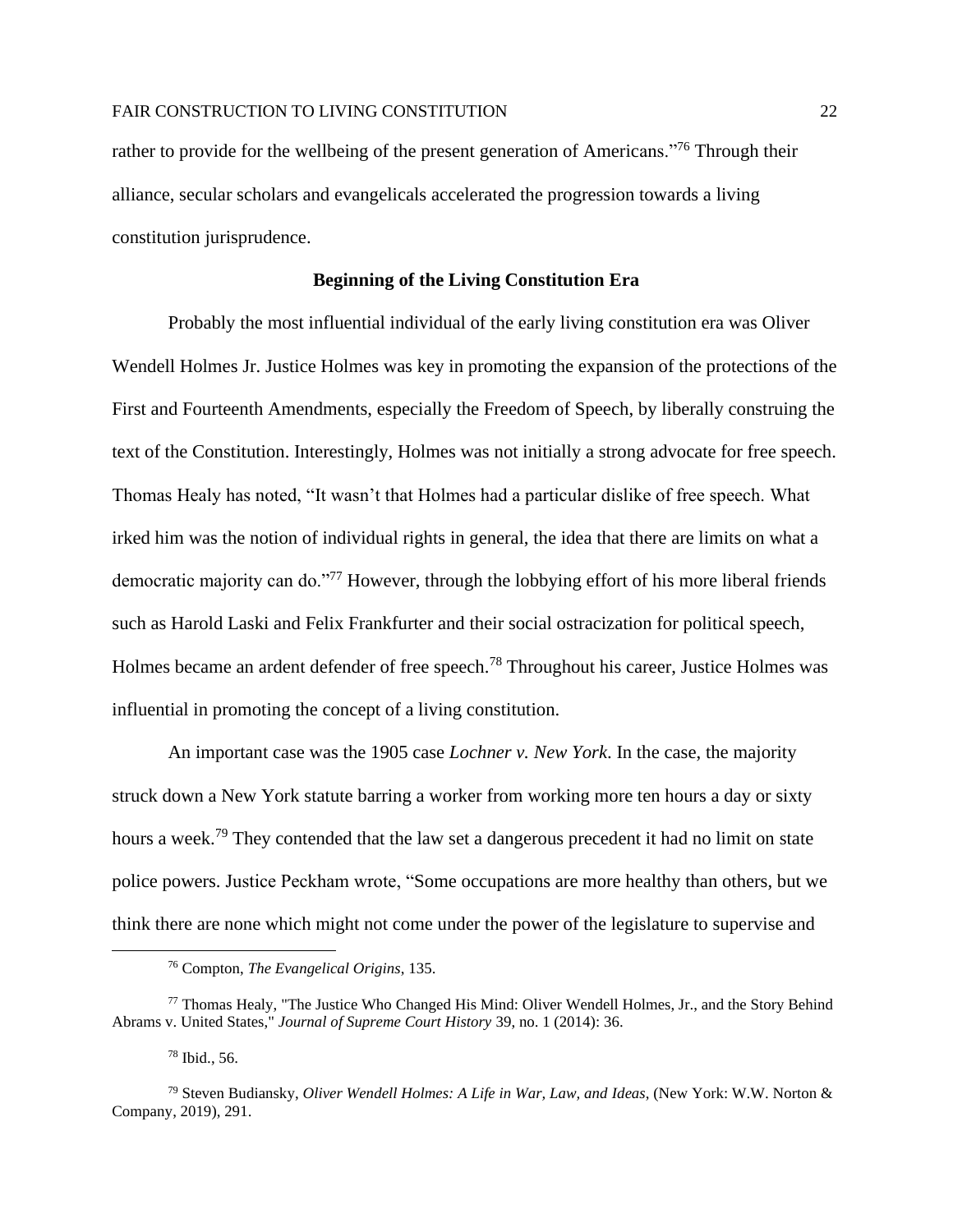control the hours of working therein, if the mere fact that the occupation is not absolutely and perfectly healthy is to confer that right upon the legislative department of the Government."80 The government could not regulate workers for a reason as ambiguous as public health.

In response, Justice Holmes contended that the Constitution did not protect the economic theory of capitalism but the rights of the citizens.<sup>81</sup> In a now popular aphorism, he wrote, "General propositions do not decide concrete cases."<sup>82</sup> The aphorism indicates one should go beyond the dead letter of the Constitution to decide present cases. He also shifted the definition of liberty. He argued, "I think that the word liberty in the Fourteenth Amendment is perverted when it is held to prevent the natural outcome of a dominant opinion, unless it can be said that a rational and fair man necessarily would admit that the statute proposed would infringe fundamental principles as they have been understood by the traditions of our people and our law."<sup>83</sup> Holmes concluded that liberty rested more with the people voting and not with the workers or employers working. By making this shift, Justice Holmes demonstrated his growing use of a living constitution to shift words like liberty to address present debates.

The case that most explicitly signaled Justice Holmes's adherence to a living constitution jurisprudence was the 1914 case *Gompers v. United States*. Samuel Gompers was a labor leader who was given a contempt conviction, but the Supreme Court overturned the verdict because the contempt charge occurred too late (three years after proceedings began).<sup>84</sup> In his opinion, Holmes argued, "the provisions of the Constitution are not mathematical formulas having their

<sup>80</sup> Lochner v. New York, 198 U.S. 45, 59 (1905).

<sup>81</sup> *Id*. at 75-6.

<sup>82</sup> *Id.* at 76.

<sup>83</sup> *Id*.

<sup>84</sup> Gompers v. United States, 233 U.S. 604, 612-13 (1915).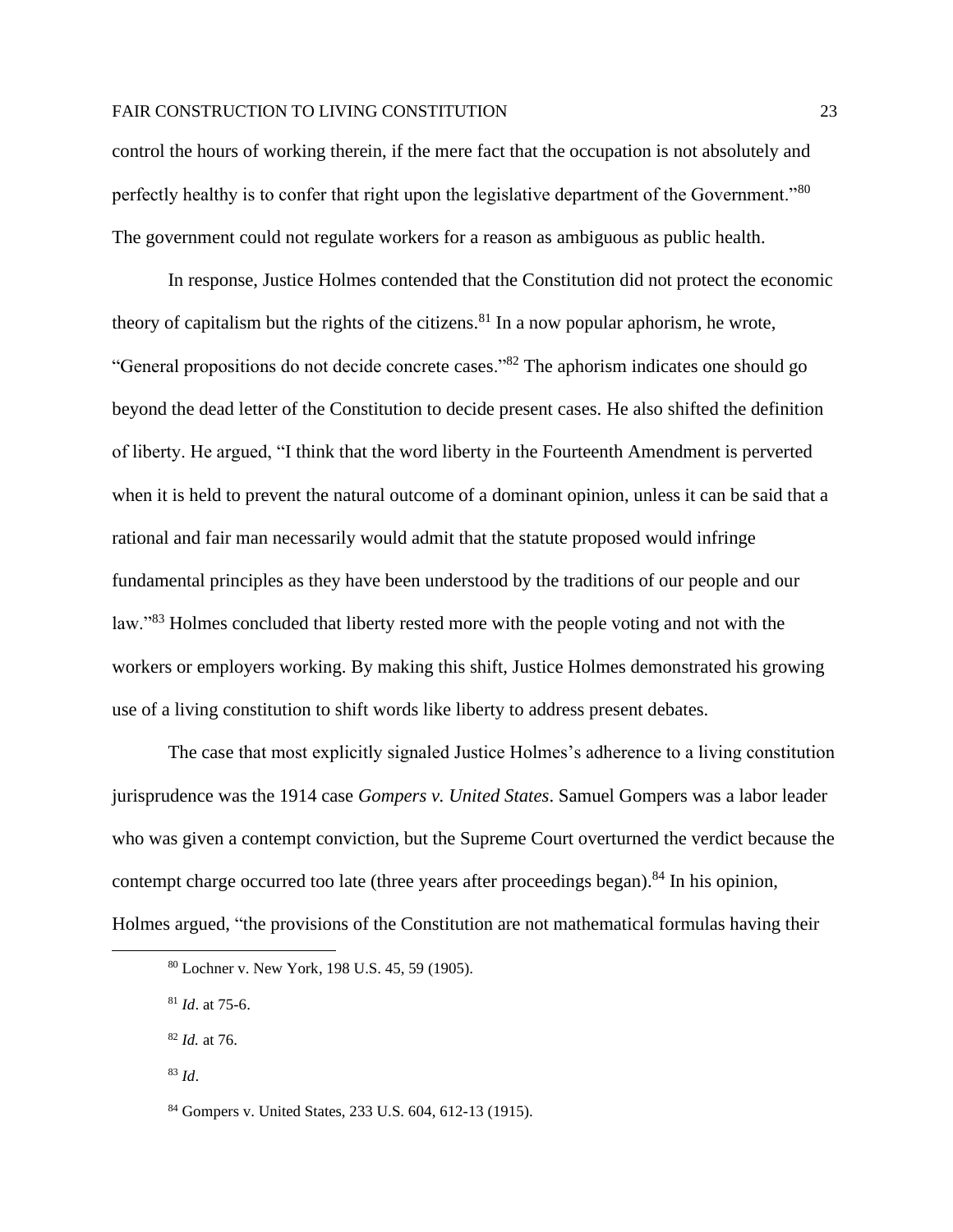essence in their form; they are organic living institutions transplanted from English soil. Their significance is vital not formal; it is to be gathered not simply by taking the words and a dictionary, but by considering their origin and the line of their growth."<sup>85</sup> His argument asserted that the provisions of the Constitution should be viewed as *living* institutions subject to change, not fixed institutions set in stone.<sup>86</sup> The Constitution should not be viewed as static, but capable of transformation outside the normal legislative means. The statement served as the foundation of living constitutionalism. Indeed, Holmes seemingly rejected originalism when he contended that judges should not simply take a dictionary to interpret the words of a legal text.

#### **The New Deal and World War II Court**

Though living constitutionalism rose in popularity and legal acceptance throughout the early 1900s, it was not dominant in Supreme Court jurisprudence when Franklin Roosevelt took office in 1933. In response to the Great Depression, President Roosevelt wished to institute sweeping changes to the relationship between the federal government and the people through his New Deal programs. From 1937 until his death in 1945, Roosevelt successfully nominated nine men to the Supreme Court who were favorable to key aspects of his New Deal legislation.<sup>87</sup> These nominations resulted in an era of the Supreme Court which expanded the role of the federal government and protection of individual civil rights and liberties.<sup>88</sup>

The acceptance of New Deal legislation was largely accomplished through judicial deference in which the Supreme Court acted as subordinate to the Executive and Legislative

*<sup>86</sup> Id.* at 610.

<sup>88</sup> Ibid., 23.

<sup>85</sup> *Gompers*, 233 U.S. at 610.

<sup>87</sup> Joshua E. Kastenberg and Eric Merriam. *In a Time of Total War: The Federal Judiciary and the National Defense - 1940-1954*, (Burlington, VT: Ashgate, 2016), 23.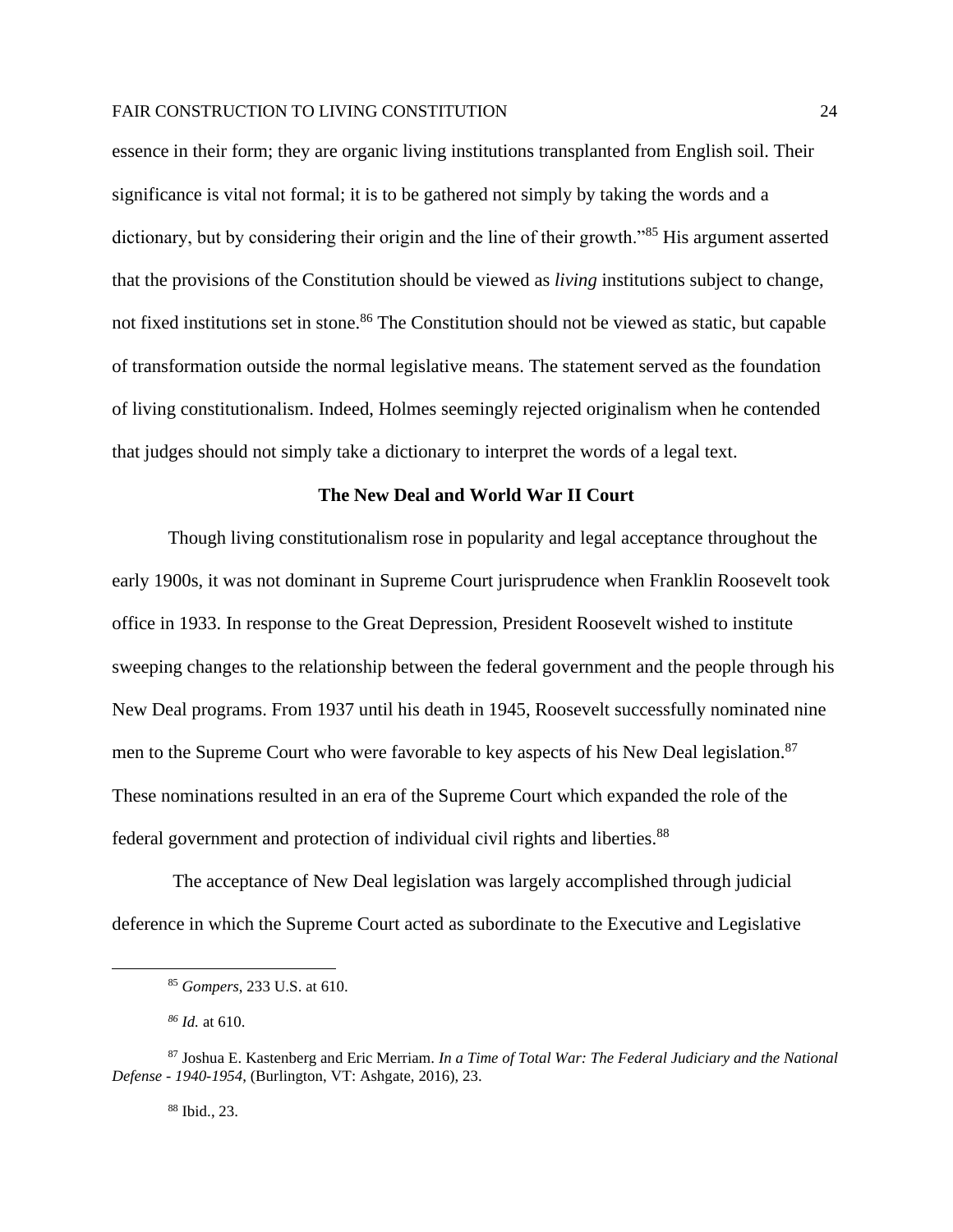branches and judicial activism in which the Court intervened to directly protect political processes and minority populations.<sup>89</sup> Another factor was the growing sentiment of some justices that the foundation of the Supreme Court's federalism and economic due process jurisprudence had become untenable<sup>90</sup> As a result, proponents of living constitutionalism began arguing that the United States had an unwritten Constitution which could be modified over time without any formal, written changes being necessary.<sup>91</sup>

This period was also marked by deference to the military establishment. Joshua Kastenberg and Eric Merriam have argued that no period of the Supreme Court exhibited greater deference to the Executive than 1946 to 1953.<sup>92</sup> This is likely due to the fact that there was, at this time, a very real threat to America's long-term survival in Communism.<sup>93</sup> With the perceived national threat from Communism, the Supreme Court took a more lenient approach to legislative and executive actions allegedly tied to national security. Eventually, possibly when President Truman failed to assert national security as a basis for an industry seizure in Youngstown, a distrust of the executive branch, especially regarding foreign policy, developed.<sup>94</sup>

#### **The Warren Court**

Widely considered the most liberal Supreme Court ever, the Warren Court demonstrated the dominance of the living constitution jurisprudence throughout the mid to late twentieth century. From civil rights to personal liberties, expansive readings of the protections of the first

<sup>89</sup> Belz, *Living Constitution or Fundamental Law?*, 181.

<sup>90</sup> Compton, *The Evangelical Origins*, 10.

<sup>91</sup> Belz, *Living Constitution or Fundamental Law?*, 182.

<sup>92</sup> Kastenberg and Merriam, *Total War*, 128.

<sup>93</sup> Ibid., 179.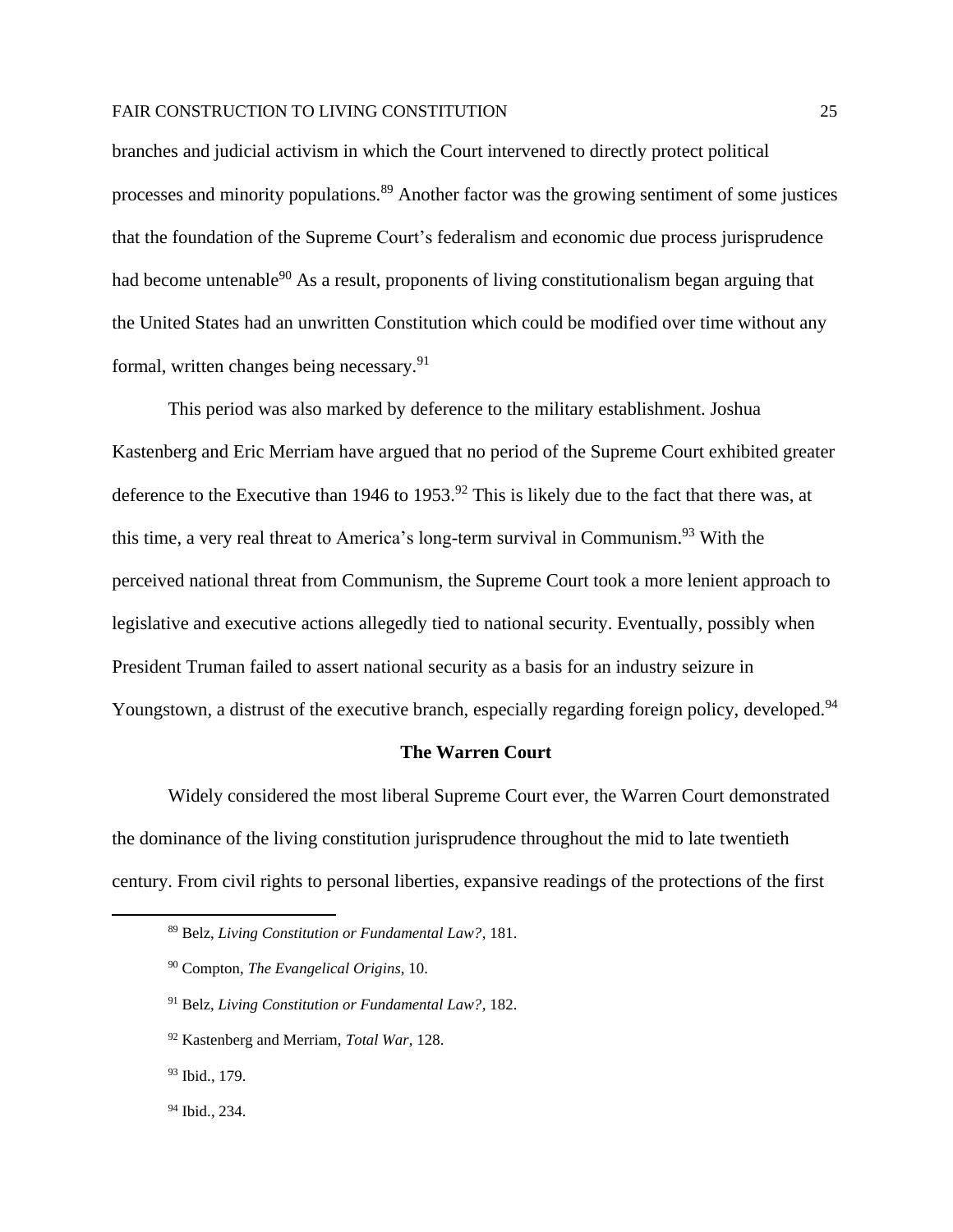eight amendments and the Fourteenth Amendment became routine. Nominated by President Dwight Eisenhower, Earl Warren quickly exhibited the living constitution approach to be taken by the Supreme Court in the coming decades.

The most celebrated case of this era was *Brown v. Board of Education of Topeka*. It ruled segregating public schools based on race was unconstitutional. Justice Warren, writing for a unanimous Supreme Court, insisted, "…we cannot turn the clock back to 1868 when the Amendment was adopted, or even to 1896 when *Plessy v. Ferguson* was written." <sup>95</sup> Instead, the Supreme Court needed to take a more expansive view of the Constitution. He wrote, "We must consider public education in the light of its full development and its present place in American life throughout the Nation. Only in this way can it be determined if segregation in public schools deprives these plaintiffs of the equal protection of the laws."<sup>96</sup> After analyzing the present situation and determining that separating children based on race generated a feeling of inferiority in black children that could not be remedied, the Court determined, "Separate educational facilities are inherently unequal."<sup>97</sup> By relying on the present-day situation of the school systems to determine the validity of the separate but equal policy, the Supreme Court engaged in a living constitution jurisprudence. The Court was less concerned with the Fourteenth Amendment's original meaning than what equal protection meant in the present and the effects of the ruling. In many ways, the *Brown* decision was the pinnacle of living constitutionalism. The justices went beyond the original meaning of the Fourteenth Amendment to produce a morally correct verdict.

<sup>95</sup> Brown v. Bd. of Educ*.*, 347 U.S. 483, 492 (1954).

<sup>96</sup> *Id*. at 492.

<sup>97</sup> *Id*. at 495.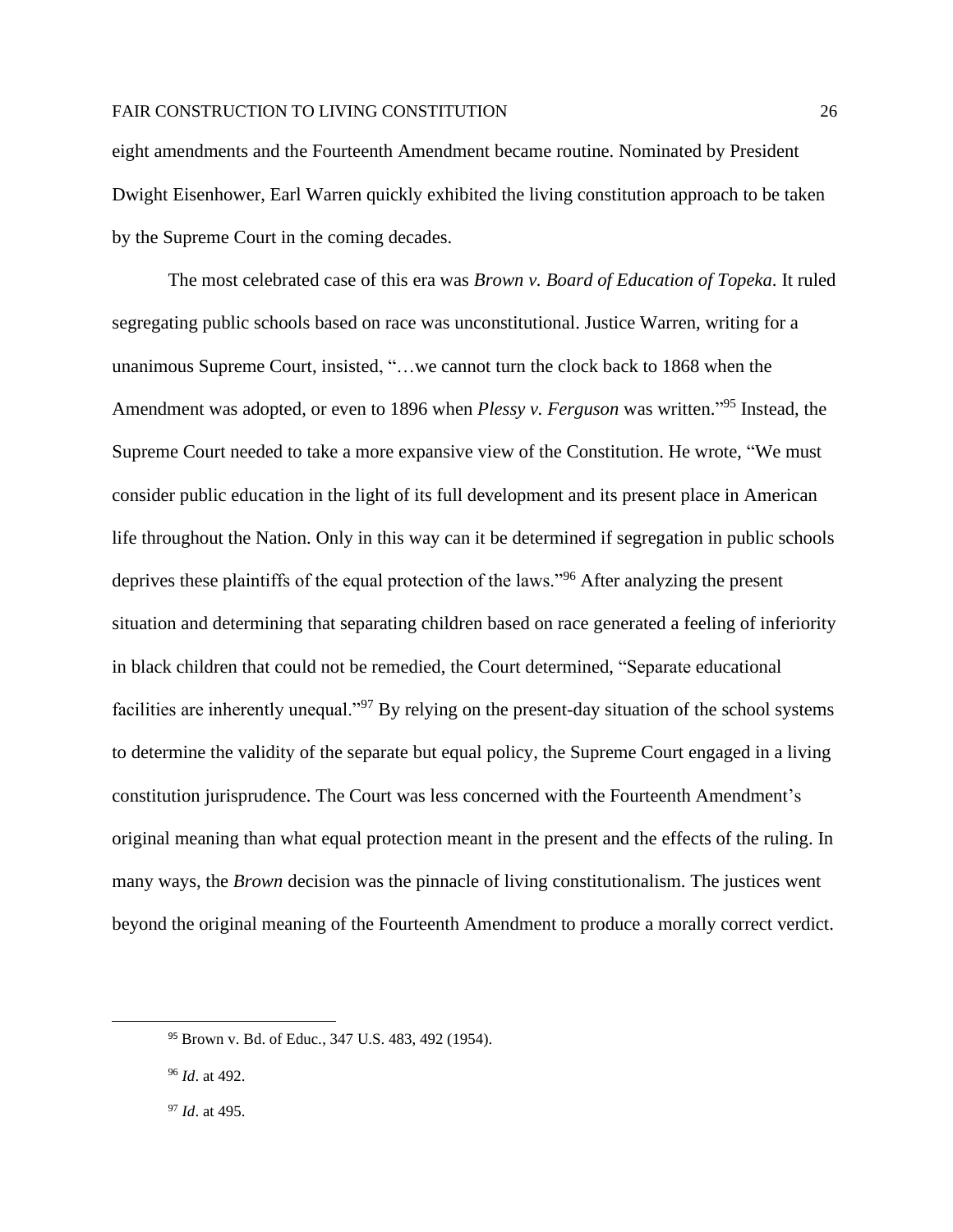Another important case of the era was *Griswold v. Connecticut*. In the case, the Supreme Court ruled that laws forbidding contraceptive use between a married couple were unconstitutional. Writing for the majority, Justice Douglas wrote that "…the First Amendment has a penumbra where privacy is protected from governmental intrusion."<sup>98</sup> He then argued that many of the Amendments (the First, Third, Fourth, Fifth, and Ninth specifically) have emanations of a right to privacy because these amendments create "zones of privacy."<sup>99</sup> These zones indicated the Constitution created a general right to privacy, and this right protected contraceptive use between spouses (though not the manufacture or sale of contraceptives).<sup>100</sup>

The consequences of the ruling for living constitutionalism were substantial. The Court determined that a right existed which was not expressly written in the Constitution. The ruling permitted virtually any right to be discovered if vaguely connected to an enumerated right or to the newly discovered right of privacy. In a concurring opinion, Justice Goldberg made the living constitution influences in the decision more explicit when he wrote, "Although the Constitution does not speak in so many words of the right of privacy in marriage, I cannot believe that it offers these fundamental rights no protection."<sup>101</sup> This logic is consistent with that of the *Brown*  case. A judge needed to examine the effects of a policy and determine whether the effects aligned with the perceived goal of the Fourteenth Amendment in light of modern circumstances.

In his dissent, Justice Black effectively summarized the flaws of the majority opinion. He reasoned, "The Court talks about a constitutional 'right of privacy' as though there is some

<sup>98</sup> Griswold v. Connecticut, 381 U.S. 479, 483 (1965).

<sup>99</sup> *Id*. at 484.

<sup>100</sup> *Id*. at 485*.*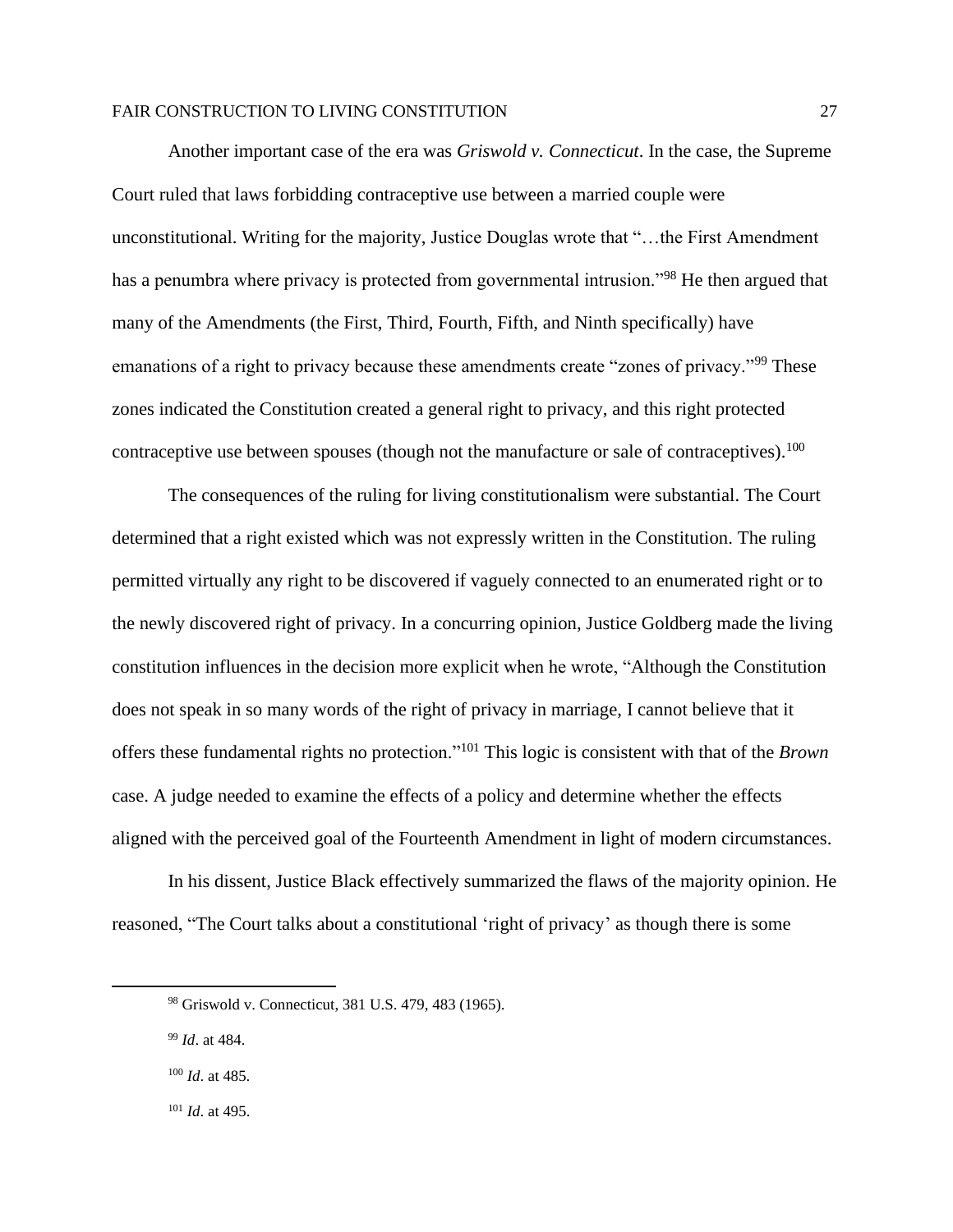constitutional provision or provisions forbidding any law ever to be passed which might abridge the 'privacy' of individuals. But there is not."<sup>102</sup> Concerning the assertion that the Ninth Amendment permitted a freedom of privacy not specifically enumerated in the Bill of Rights, he retorted, "That Amendment was passed, not to broaden the powers of this Court or any other department of 'the General Government,' but as every student of history knows, to assure the people that the Constitution in all its provisions was intended to limit the Federal Government to the powers granted expressly or by necessary implication." <sup>103</sup> Justice Black used the historical context of the Ninth Amendment to determine its original meaning indicating a segment of the Supreme Court was still unwilling or unable to fully adopt the living constitution framework that had become dominant. The *Griswold* decision became the foundation of the most contentious modern Supreme Court ruling and was important in driving many individuals back to a jurisprudence of originalism. However, widespread embrace of originalism would not occur until polarizing case of *Roe v. Wade* in the 1970s.

#### **Post-Warren Court**

Following the End of the Warren Court in 1969, the jurisprudence of living constitutionalism continued to enjoy supremacy in legal thought and Supreme Court jurisprudence. However, the issue of abortion shattered this supremacy.

# *Roe v. Wade*

Few cases have been as lastingly contentious as *Roe v. Wade*. In the decision, the Supreme Court ruled that state laws regulating abortion were unconstitutional until the baby

<sup>102</sup> *Griswold*, 381 U.S. at 508.

<sup>103</sup> *Id*. at 520.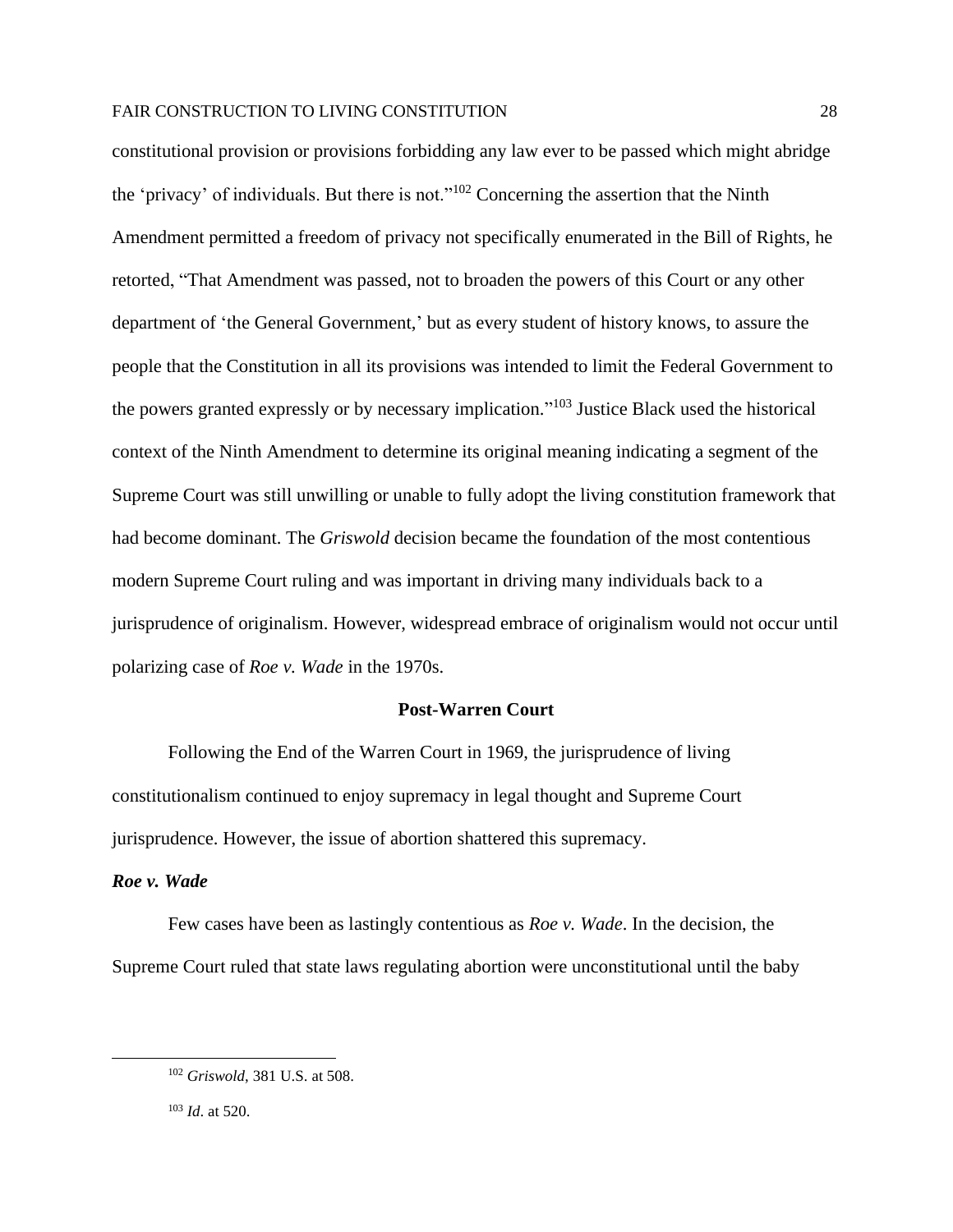reached viability.<sup>104</sup> Writing for the majority, Justice Blackmun argued that the right of privacy was a factor in the case, but it was not sufficient. He wrote. "...the right of personal privacy includes the abortion decision, but that this right is not unqualified and must be considered against important state interests in regulation."<sup>105</sup> He concluded that the state could regulate abortion when the baby becomes viable because at this point the baby has the capability of having a meaningful life outside of the womb.<sup>106</sup> The majority once again embraced the theory of living constitutionalism. It allowed for the existence of a right of privacy not expressed in the Constitution and from this right derived the right to abortion by concluding that abortion was a private act until the baby was viable.

In his dissent, Justice Rehnquist argued that Roe was not an appropriate plaintiff because she was not in her first trimester when she brought suit and the Supreme Court had ruled on the constitutionality of first trimester abortion laws.<sup>107</sup> Further, even if the right to privacy existed, it was not a factor in the case. He wrote:

I have difficulty in concluding, as the Court does, that the right of 'privacy' is involved in this case. Texas, by the statute here challenged, bars the performance of a medical abortion by a licensed physician on a plaintiff such as Roe. A transaction resulting in an operation such as this is not 'private' in the ordinary usage of that word. Nor is the 'privacy' that the Court finds here even a distant relative of the freedom from searches and seizures protected by the Fourth Amendment to the Constitution, which the Court has referred to as embodying a right to privacy. $108$ 

<sup>105</sup> *Id*. at 154.

- <sup>106</sup> *Id*. at 164.
- <sup>107</sup> *Id.* at 196.
- <sup>108</sup> *Id*. at 197.

<sup>104</sup> Roe v. Wade*,* 410 U.S. 113, 164 (1973).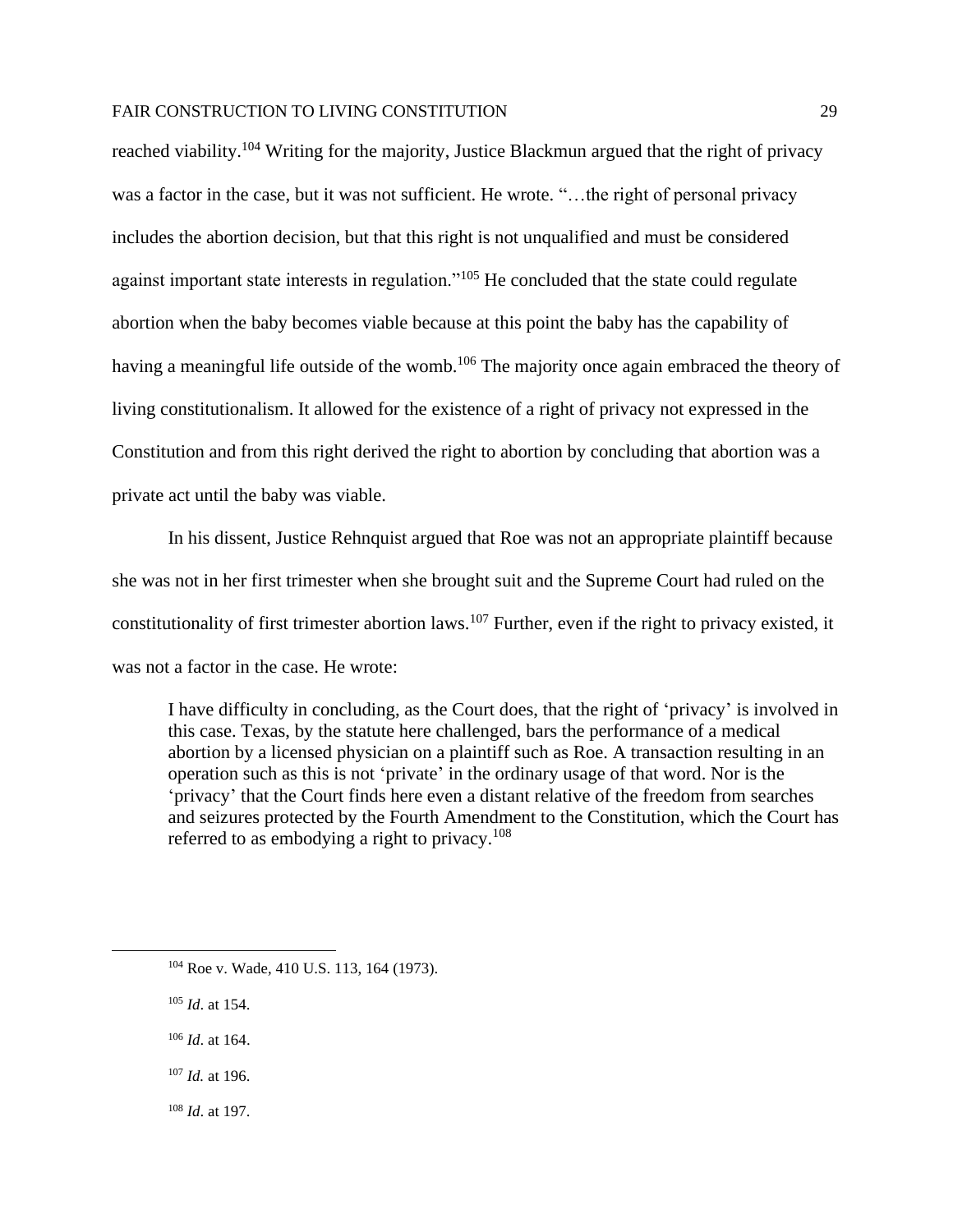Justice Rehnquist concluded by stating that, though society was shifting in a pro-abortion direction, abortion was not as societally accepted as the majority contended.<sup>109</sup>

The public was both outraged and overjoyed with the ruling. Conservatives condemned the ruling as a travesty of justice which trampled over the life of the unborn. Conversely, progressives championed the ruling as correctly acknowledging the bodily autonomy of the mother. The ruling resulted in a dramatic shift in public perception of the Supreme Court. Evangelicals realized the living constitution approach they had helped to foster in the late  $19<sup>th</sup>$ and early 20<sup>th</sup> Century had been used against them to justify an action to which they were morally opposed. As they had done when the Court ruled immorally regarding lotteries and alcohol, evangelicals began searching for a jurisprudential philosophy that better aligned with their moral framework. They eventually found that philosophy in originalism.

#### **Rejuvenation of Originalism**

After *Roe,* large segments of the population believed the Supreme Court was engaging in illegitimate judicial activism. Though they supported judicial activism to create morality laws regulating lotteries and alcohol, the use of judicial activism to destroy morality laws was unacceptable. <sup>110</sup> Culminating in the *Roe* decision, large segments of the Christian population became disenchanted with the idea of a living constitution.<sup>111</sup> In response, they began to return to originalism as a viable method of constitutional interpretation.

Though *Roe* was the catalyst for the rejuvenation of originalism, it had been developing under the surface for decades. James Bradley Thayer, a Harvard Law professor, called for a

<sup>109</sup> *Roe,* 410 U.S. at 198.

<sup>110</sup> Compton, *The Evangelical Origins*, 38.

<sup>111</sup> Mary Ziegler, "Originalism Talk: A Legal History," *Brigham Young University Law Review* 2014, no. 4 (2014): 895.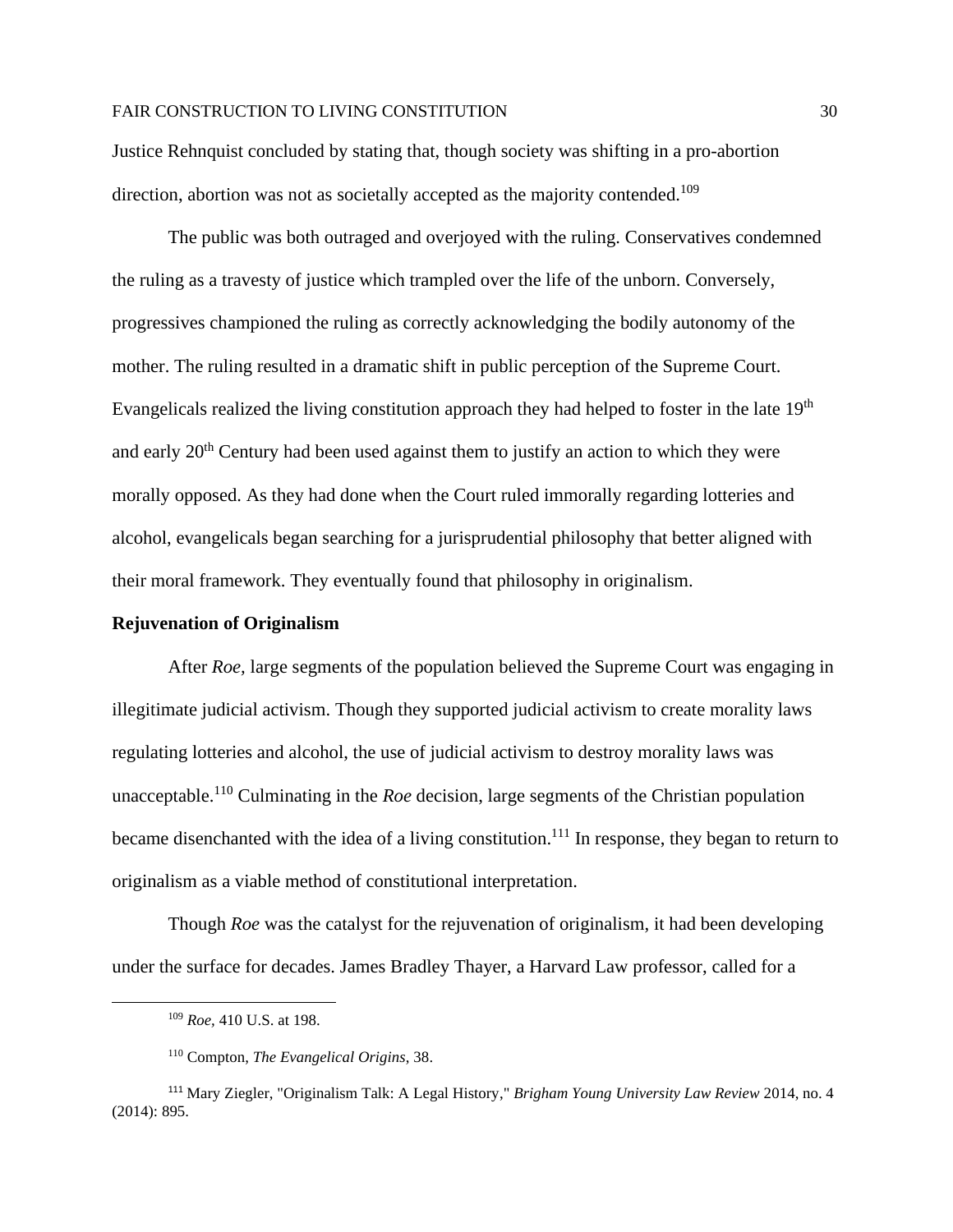return to judicial restraint as early as 1893.<sup>112</sup> During the 1940s and 1950s conservative jurists were divided between moderates afraid of alienating centrists and activists wishing to promote essential principles.<sup>113</sup> By the 1960s and 1970s, the idea of original intent had become influential as a critique of the Warren Court.<sup>114</sup> Robert Bork had vocally supported originalism, and his nomination to the Supreme Court in 1987, though he was not confirmed, was important because he openly challenged the living constitution consensus in a large public forum.<sup>115</sup> His book *The Tempting of America*, which documented his judicial philosophy and confirmation hearing, was also influential in gaining adherents. $116$ 

A major factor in originalism's appeal was its perceived objectivity. Robert Bork asserted, "When lawmakers use words, the law that results is what those words ordinarily mean."<sup>117</sup> This perception of objectivity was comforting to large swaths of the public. Further, by adopting originalism, one was able to promote a constitutional stability that had been in flux during the Warren Court.<sup>118</sup> The Constitution once again had a fixed meaning that could not be openly rejected by the judicial system in favor of social improvement.

Another important factor in the shift to originalism was the political sacrifices of its proponents. In the early 1970s, pro-life advocates, many of them evangelicals, attempted to build on living constitutionalism to establish a fundamental right to life rooted in the Fourteenth

<sup>112</sup> Ziegler, "Originalism Talk," 877.

<sup>113</sup> Ibid., 875.

<sup>114</sup> Ibid., 877.

<sup>115</sup> Belz, *Living Constitution or Fundamental Law?*, 221.

<sup>116</sup> Ibid., 228.

<sup>117</sup> Bork, *The Tempting of America*, 144.

<sup>118</sup> Belz, *Living Constitution or Fundamental Law?*, 185.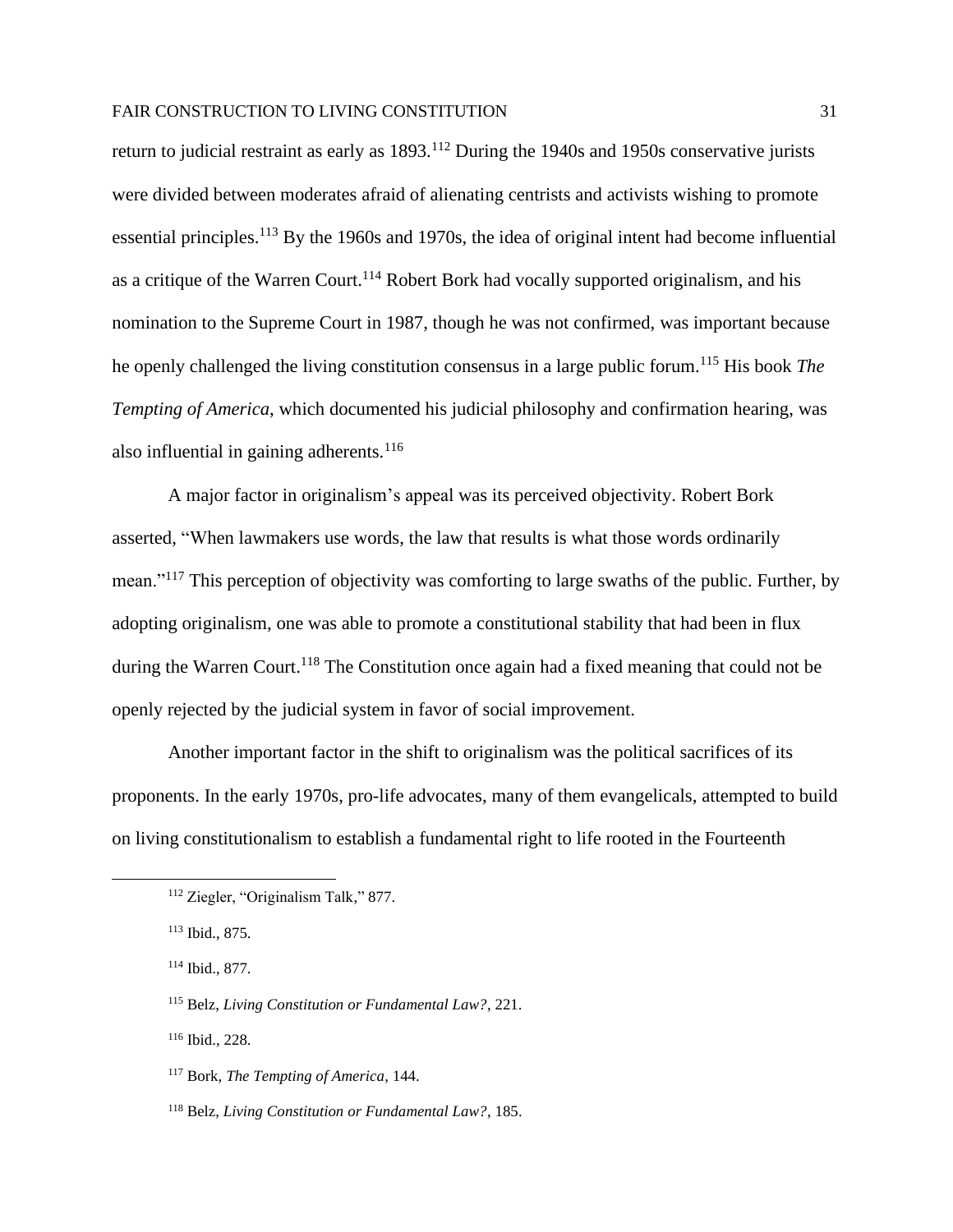Amendment.<sup>119</sup> After *Roe*, these advocates attempted to pass a constitutional amendment prohibiting abortion, but the amendment was too vague and difficult to implement.<sup>120</sup> Bork's nomination hearing caused pro-life advocates to become more favorable towards originalism because they realized it was the best path forward. In order to accept this position, though, they were forced to give up their most desired wish: to make abortion illegal nationwide through the courts. As Mary Ziegler has noted, "The stated position of Bork and other originalists was not that the Constitution protected a right to life but rather that the Constitution did not protect a right to abortion."<sup>121</sup> Though originalist rulings would not make abortion illegal, it would ensure abortion was not a protected right. Pro-life advocates accepted this framework and adopted an originalist jurisprudence. In doing so, they formed a solid base of support for originalism to find judicial success on the road to legislative success. The rapid rise of originalism in the post-*Roe*  era was due to a variety of factors including the perceived overreach of the Supreme Court regarding morality laws.

# **Antonin Scalia**

The rejuvenation of originalism reached its fulfillment with the confirmation of Justice Antonin Scalia to the Supreme Court in 1986. Justice Scalia utilized a strict textualist jurisprudence.<sup>122</sup> Scalia wrote, "What I look for in that Constitution is precisely what I look for in a statute: the original meaning of the text, not what the original draftsmen intended." $123$ 

<sup>119</sup> Ziegler, "Originalism Talk," 897.

<sup>120</sup> Ibid., 899-900.

<sup>121</sup> Ibid., 919.

<sup>122</sup> Ralph A Rossum, *Antonin Scalia's Jurisprudence: Text and Tradition* (Lawrence: University Press of Kansas, 2006), 3.

<sup>123</sup> Scalia and Gutman, *A Matter of Interpretation*, 38.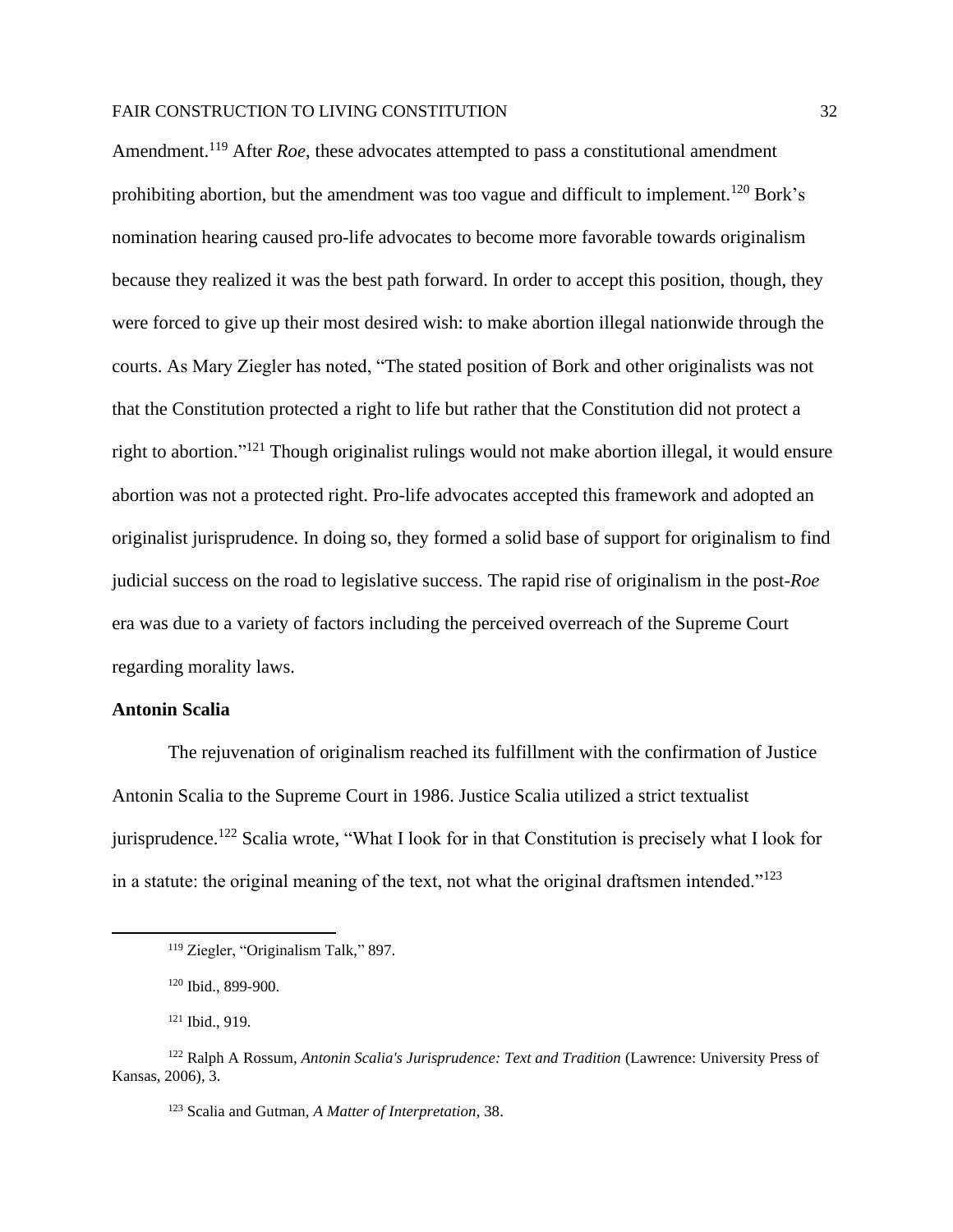However, if a text is ambiguous, he believed adherence to the traditions of the past was vital to preserve the values of the past and prevent backsliding in society.<sup>124</sup> Further, he was confident that the meaning of the Constitution did not change. He argued, "It certainly cannot be said that a constitution naturally suggests changeability; to the contrary, its whole purpose is to prevent change – to embed certain rights in such a manner that future generations cannot readily take them away."<sup>125</sup> Never one to back down from a debate, Scalia employed his sharp wit and incisive legal reasoning to demolish fellow justice's opinions he believed were based on faulty living constitutionalism. This ability is especially evident in his opinions of social issues cases.

In the 1992 case *Planned Parenthood v. Casey*, the Supreme Court reaffirmed the ruling in *Roe.* The plurality opinion, penned by Justices O'Connor, Kennedy, and Souter, demonstrated the continued strength of living constitutionalism with declarations such as, "At the heart of liberty is the right to define one's own concept of existence, of meaning, of the universe, and of the mystery of human life. Beliefs about these matters could not define the attributes of personhood were they formed under compulsion of the State."<sup>126</sup> This statement represented the base assertion of the living constitution framework. Not only could the Supreme Court shift the definition of liberty to match the times, but each individual could define liberty for himself or herself. It was against this framework Justice Scalia responded.

In his dissent, Scalia asserted that the issue was "…not whether the power of a woman to abort her unborn child is a "liberty" in the absolute sense; or even whether it is a liberty of great importance to many women. Of course it is both. The issue is whether it is a liberty protected by

<sup>124</sup> Rossum, *Antonin Scalia's Jurisprudence*, 51.

<sup>125</sup> Scalia and Gutman, *A Matter of Interpretation*, 40.

<sup>126</sup> Planned Parenthood v. Casey, 505 U.S. 833, 851 (1992).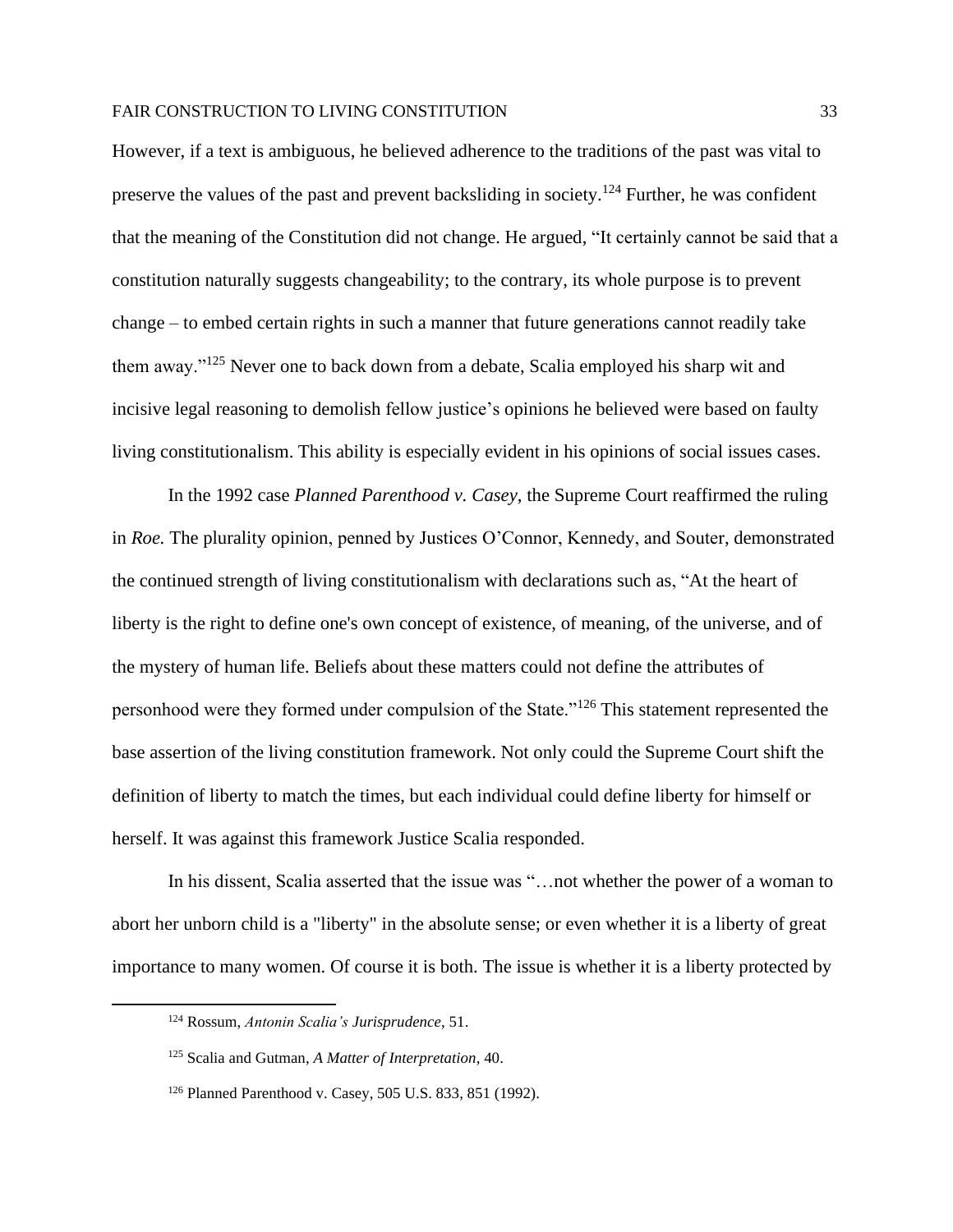the Constitution of the United States. I am sure it is not."<sup>127</sup> People have a general ability or liberty to do whatever they want. This does not mean they have a constitutional right to that action. To reach this answer he employed the standard he always did in culturally significant constitutional issues. He wrote, "I reach it for the same reason I reach the conclusion that bigamy is not constitutionally protected – because of two simple facts: (1) the Constitution says absolutely nothing about it, and (2) the longstanding traditions of American society have permitted it to be legally proscribed."<sup>128</sup> The text of the Constitution did not grant a woman the right to an abortion, and American history had been consistently opposed to the practice until recently. Scalia appealed to the words of Justice Curtis in the *Dred Scott* decision and warned that abandoning a strict interpretation of the Constitution would only lead to a government of men and not of laws.<sup>129</sup> By not utilizing a textualist strategy, the Court was making the situation more confusing, not more legitimate. Scalia concluded with a warning, stating, "We should get out of this area, where we have no right to be, and where we do neither ourselves nor the country any good by remaining."<sup>130</sup> Justice Scalia used his textualist jurisprudence able to identify the flaws of the reasoning of the majority and explain why the Supreme Court should not be involved in the abortion debate.

Another example of his textualist approach was the 2003 case *Lawrence v. Texas*. In this case, the Court ruled that laws prohibiting homosexual behavior were unconstitutional. In his

<sup>128</sup> *Id*.

<sup>129</sup> *Id.* at 985.

<sup>130</sup> *Id*. at 1002.

<sup>127</sup> *Planned Parenthood*, 505 U.S. at 960.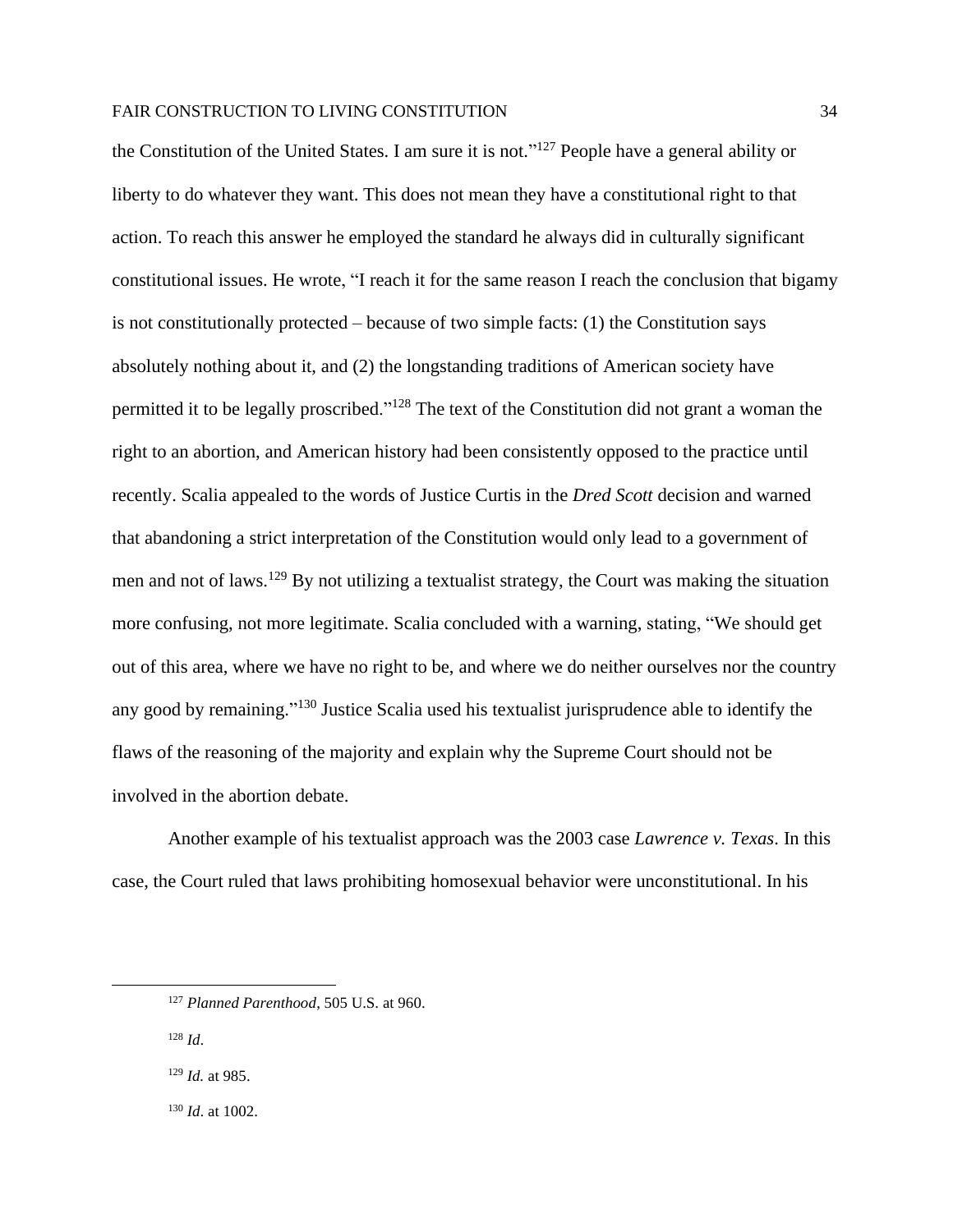dissent, Justice Scalia began with a blistering rebuke of the majority opinion given its previous ruling in *Planned Parenthood v Casey*. He maintained:

Today's approach to *stare decisis* invites us to overrule an erroneously decided precedent (including an "intensely divisive" decision) *if*: (1) its foundations have been "eroded" by subsequent decisions... (2) it has been subject to "substantial and continuing" criticism... and (3) it has not induced "individual or societal reliance" that counsels against overturning... The problem is that *Roe* itself--which today's majority surely has no disposition to overrule--satisfies these conditions to at least the same degree as *Bowers*. 131

Before venturing into the facts of *Planned Parenthood*, Scalia undermined the majority's reasoning by highlighting its inconsistency with previous cases. The Supreme Court had previously been unwilling to overrule *Roe* by the standard it was now using to justify overturning *Bowers v. Hardwick*. The implied reason for this discrepancy was that the Court liked the result of the ruling in *Roe* but did not like the result in *Bowers* which ruled sodomy laws constitutional. The majority used stare decisis as a pretense to rule in accordance with personal political desires.

Having dismantled the Court's stare decisis reasoning, Scalia turned to its use of the Fourteenth Amendment. He argued, "The Fourteenth Amendment expressly allows States to deprive their citizens of 'liberty,' so long as 'due process of law' is provided."<sup>132</sup> As long as the action is not deeply rooted in the history of the nation, it may be restricted by a law that is legitimately related to a state interest.<sup>133</sup> Even though there were not homosexual laws deep in American history, it was undeniable that general sodomy laws had been on the books since the Founding. Regarding the majority's contention that other countries had loosened sodomy laws, Justice Scalia retorted, "Constitutional entitlements do not spring into existence because some

<sup>131</sup> Lawrence v. Texas*,* 539 U.S. 558, 588 (2003).

<sup>132</sup> *Id*. at 592.

<sup>133</sup> *Id*. at 593.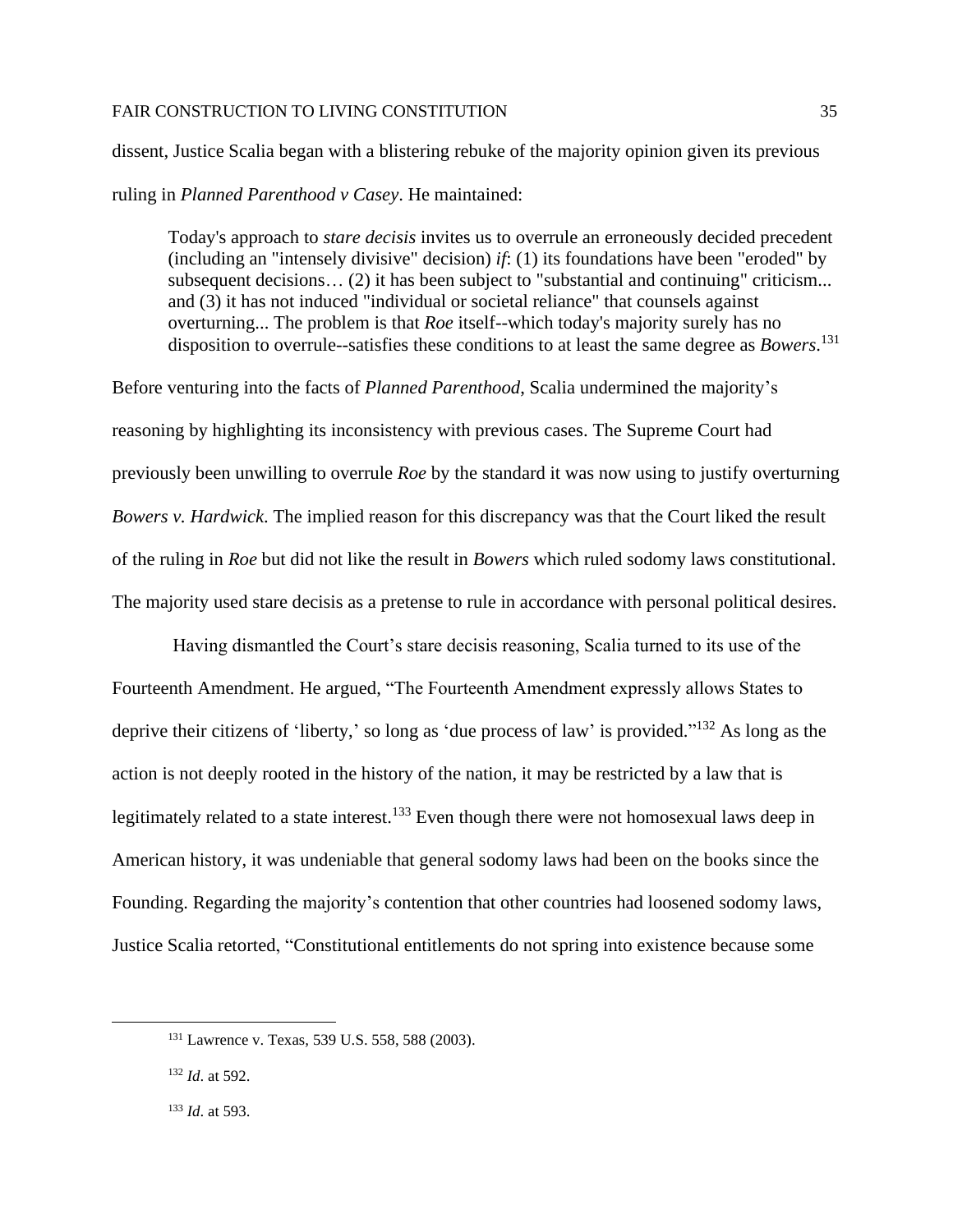States choose to lessen or eliminate criminal sanctions on certain behavior."<sup>134</sup> The Supreme Court should care only about the Constitution and the statutes of the United States.

Scalia concluded his dissent by arguing that public morality was a rational basis for the challenged law. He asserted that there are many different types of moral conduct, such as bigamy, fornication, adultery, and obscenity, which are still enforced but would be undermined by the ruling in *Lawrence*. He wrote, "If, as the Court asserts, the promotion of majoritarian sexual morality is not even a legitimate state interest, none of the above-mentioned laws can survive rational basis review."<sup>135</sup> He continued by accusing the majority of taking a side in the culture wars by arguing that the criminalization of homosexuality was "an invitation to subject homosexual persons to discrimination both in the public and in the private spheres."<sup>136</sup> In doing so, they had allowed their politics to enter their decision-making process. A strict interpretation of the text of the Constitution would have allowed the majority to realize they had incorrectly decided the case. In his opinion, Scalia demonstrated his adherence to a textualist originalism in order to determine that the law was not unconstitutional.

Throughout his tenure, Justice Scalia demonstrated an adherence to the text of the Constitution that became the backbone of the modern Originalism movement in the United States. Though he did not always rule in perfect alignment with his textualist sensibilities, he demonstrated the constructive rulings that could occur using an Originalist jurisprudence. Since Justice Scalia's ascendancy to the Supreme Court, several Justices have been confirmed who adhere to a strong Originalist framework. Notable Justices have been Justice Clarence Thomas,

<sup>134</sup> *Lawrence,* 539 U.S. at 598.

<sup>135</sup> *Id*. at 599.

<sup>136</sup> *Id.* at 523.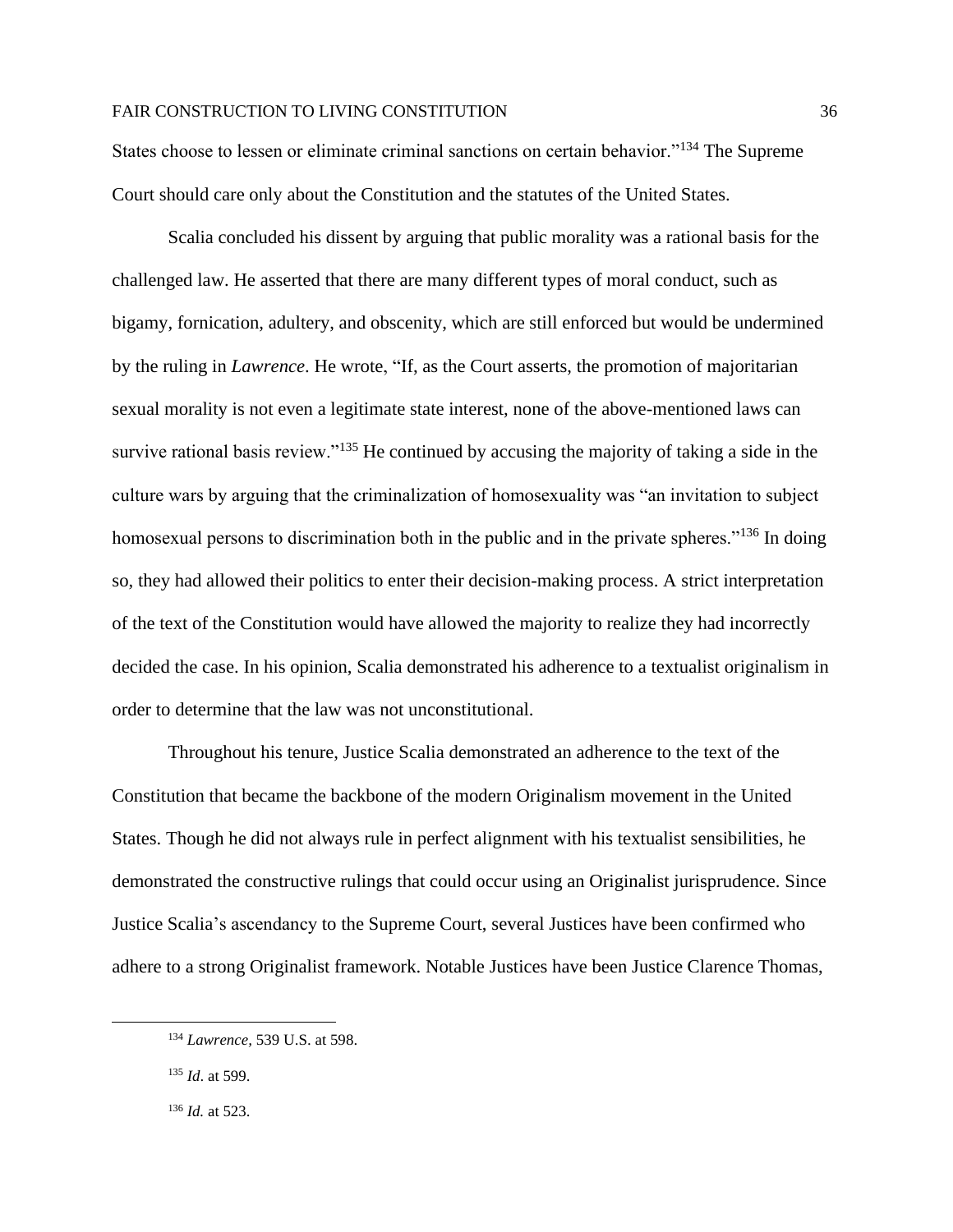Justice Samuel Alito, and Justice Neil Gorsuch. In the current court, there is significant division between the liberal and conservative wings of the aisle with Conservatives adhering to an originalist jurisprudence and Liberals using a living constitution jurisprudence.

This division was exemplified in the 2015 case *Obergefell v. Hodges*. In the case, the Supreme Court ruled in 5-4 majority that same-sex marriage was a constitutional right. Justice Kennedy, writing for the majority, stated, "The generations that wrote and ratified the Bill of Rights and the Fourteenth Amendment did not presume to know the extent of freedom in all of its dimensions, and so they entrusted to future generations a charter protecting the right of all persons to enjoy liberty as we learn its meaning." <sup>137</sup> Same-sex marriage had been recently discovered to be a part of liberty. Regarding the contention that *Lawrence* had already protected homosexual activity, Kennedy contended, "it does not follow that freedom stops there. Outlaw to outcast may be a step forward, but it does not achieve the full promise of liberty."<sup>138</sup> Thus, it was essential for the court to recognize the institution of marriage for same-sex couples. The majority opinion clearly revealed the continued success of living constitutionalism. The foundation of the argument was that the writers of the Constitution and Fourteenth Amendment intended for the definition of liberty to change over time to encompass the modern morals of America (or at least the morals of a majority of the Justices).

Each dissenting Justice wrote his own opinion strongly denouncing the majority's use of living constitutionalism. Chief Justice Roberts wrote, "Those who founded our country would not recognize the majority's conception of the judicial role. They after all risked their lives and fortunes for the precious right to govern themselves. They would never have imagined yielding

<sup>137</sup> Obergefell v. Hodges, 576 U.S. 644, 664 (2015).

<sup>138</sup> *Id.* at 667.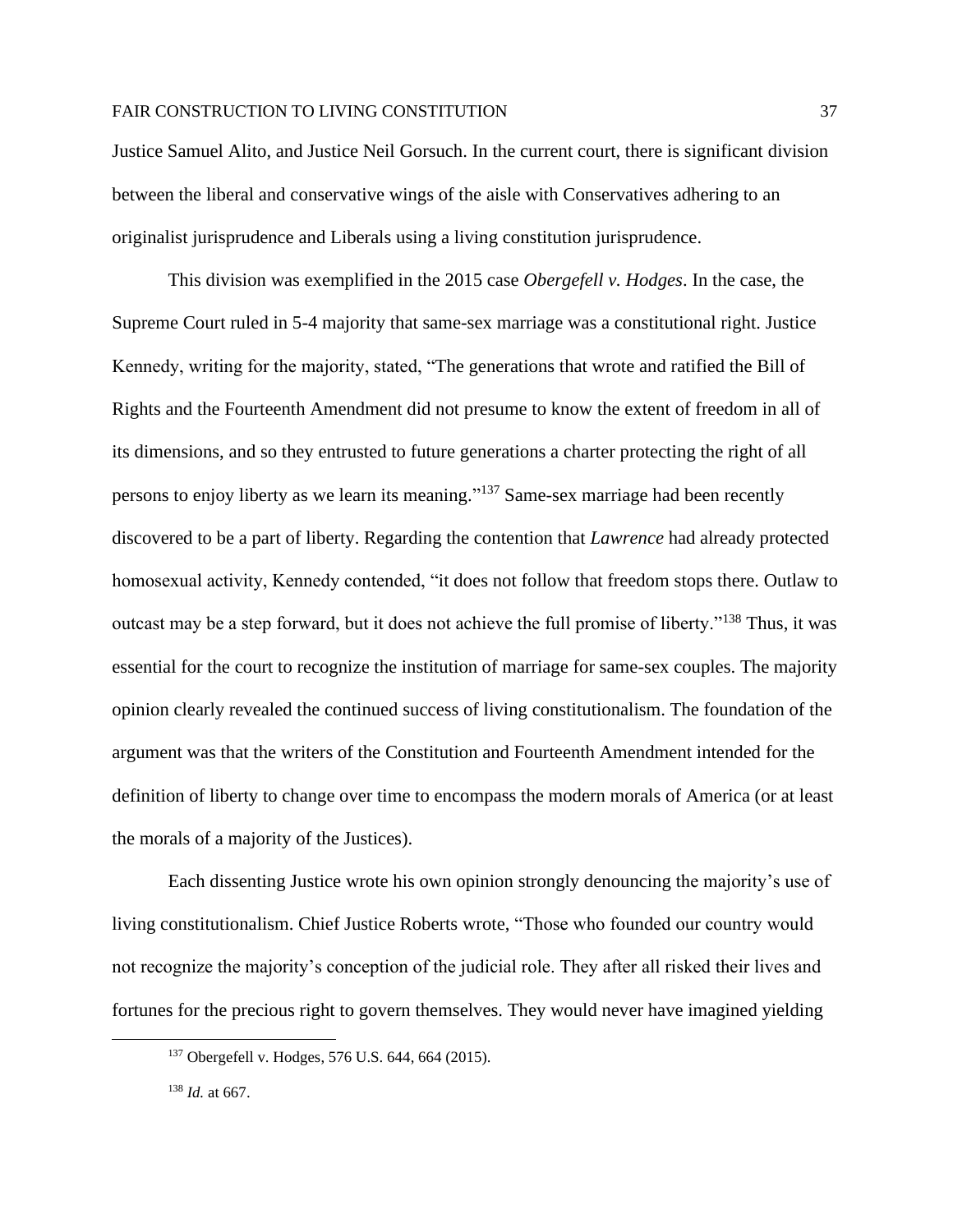that right on a question of social policy to unaccountable and unelected judges."<sup>139</sup> Justice Scalia, in his own dissent, remarked, "When the Fourteenth Amendment was ratified in 1868, every State limited marriage to one man and one woman, and no one doubted the constitutionality of doing so. That resolves these cases."<sup>140</sup> Justice Thomas observed, "By straying from the text of the Constitution, substantive due process exalts judges at the expense of the People from whom they derive their authority."<sup>141</sup> Finally, Justice Alito echoed his fellow Justices' concerns, writing, "If a bare majority of Justices can invent a new right and impose that right on the rest of the country, the only real limit on what future majorities will be able to do is their own sense of what those with political power and cultural influence are willing to tolerate."<sup>142</sup> The dissenting Justices refused to accede the idea that word liberty in the Constitution and Fourteenth Amendment could encompass actions not accepted as liberty by anyone of the time period the statute was written. Thus, the general divide in the public was represented on the Supreme Court Roughly half were committed to a living constitutionalism while the other half was committed to originalism. However, such narrow margins mean neither side is dominant. It remains to be seen which side will prevail.

# **Conclusion**

In conclusion, the history of Supreme Court jurisprudence provides an interesting framework to understand the modern-day tension between living constitutionalists and originalists. Originalists argue that the original purpose, meaning, or intent of the Constitution

<sup>142</sup> *Id.* at 742.

<sup>139</sup> *Obergefell*, 576 U.S. at 709.

<sup>140</sup> *Id*. at 715.

<sup>141</sup> *Id*. at 722.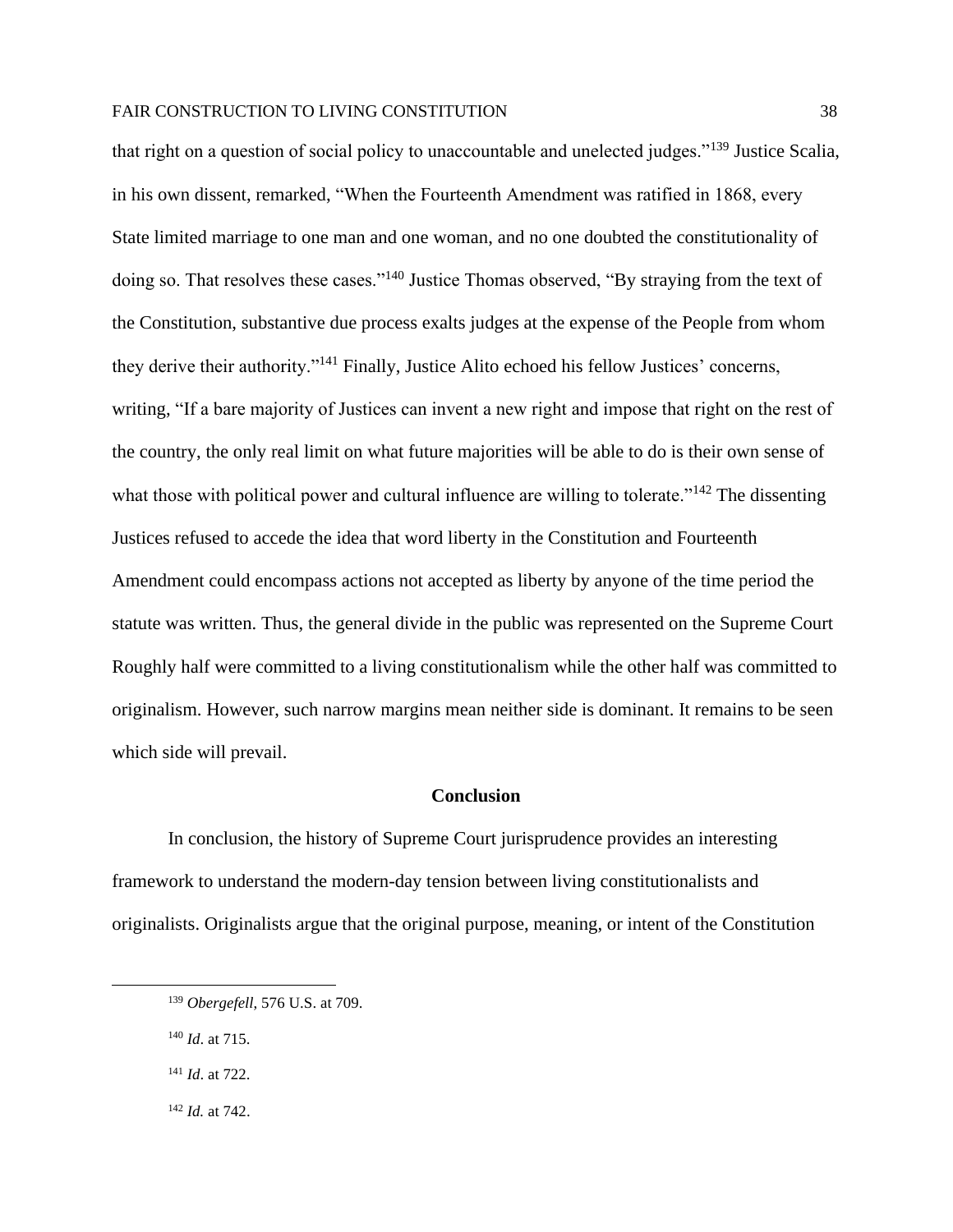must be strictly adhered to in order to derive judicial results that are just. In contrast, living constitutionalists argue a broader approach is necessary when interpreting the Constitution to allow the Constitution to adapt to societal changes.

In the foundational years of the American Supreme Court, a fair construction originalist jurisprudence was used to determine outcomes. The Jay, Marshall, and Taney Courts all used this strategy and demonstrated its associated advantages and disadvantages. The cases of *Chisholm v. Georgia*, *Marbury v. Madison*, and Justice Curtis's dissent in *Dred Scott v. Sandford* demonstrated that morally, legally, and jurisprudentially correct verdicts could be derived using an originalist jurisprudence. However, the majority opinions of *Dred Scott v. Sandford* and *Plessy v. Ferguson* demonstrated how this jurisprudence could be abused to allow politically beneficial rulings to be reached undermining the legitimacy of the method.

The failure of fair construction to facilitate social change allowed living constitutionalism to develop. An alliance between late nineteenth century evangelicals who wished to impose moral reforms but had been unable to do so legislatively and twentieth century progressives who wished to promote societal wellbeing in the present generation produced this development. As a result, expansions in the meanings of free speech, due process, and equality occurred. Justice Holmes was key in advocating for a living constitution in his *Lochner v. New York* and *Gompers v. United States* opinions. These advances culminated in *Brown v. Board of Education of Topeka* when the previous separate but equal standard was abandoned. However, the alliance slowly eroded through social cases such as *Griswold v. Connecticut* which offended the moral beliefs of evangelicals. This erosion culminated in the dissolution of the alliance following *Roe v. Wade*. Having realized the judicial activism of living constitutionalism could be used against them, evangelicals searched for a new jurisprudential framework.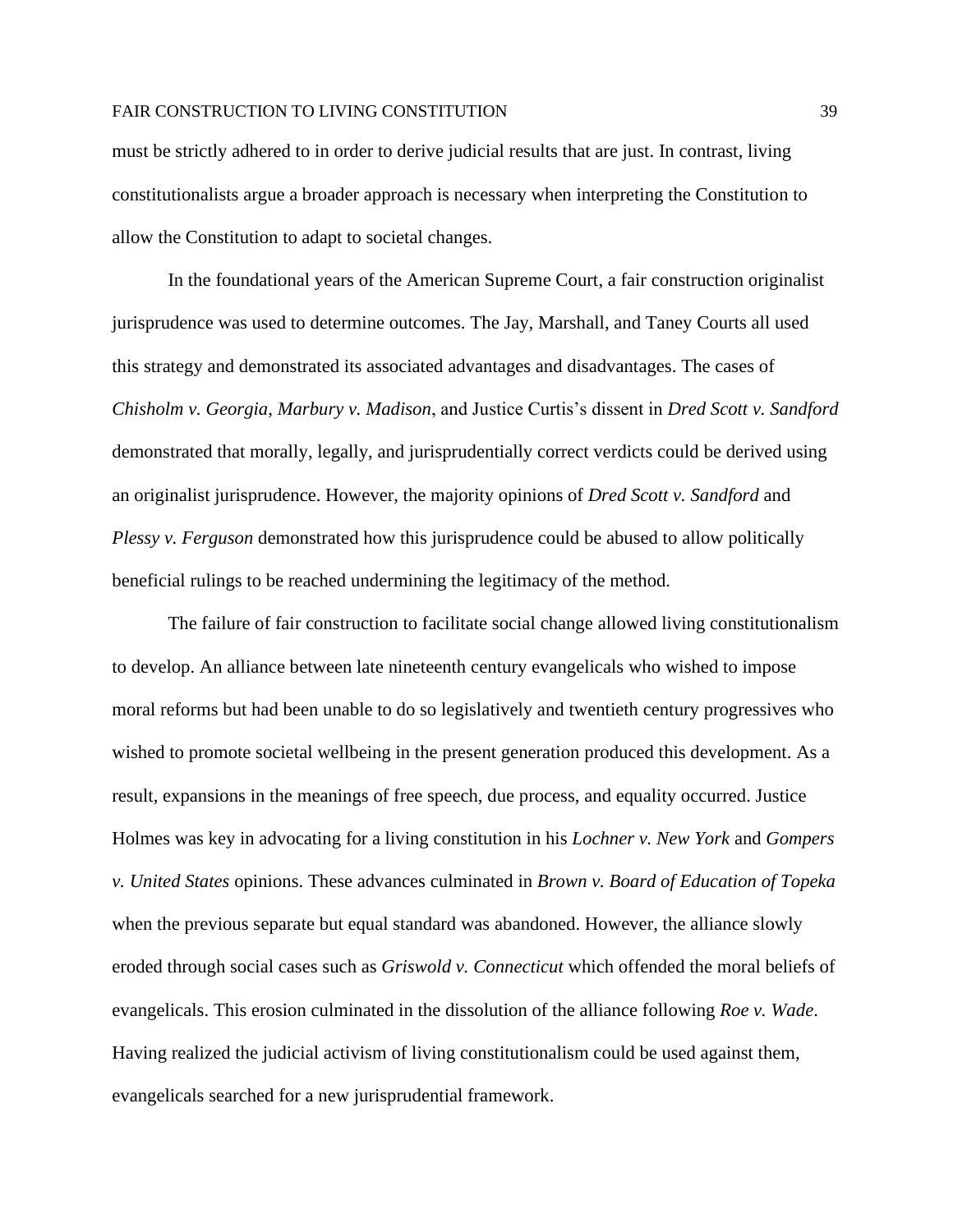Eventually, evangelicals found this framework in the modern originalist movement. This movement emphasized a stable Constitution and allowed them to join originalists such a Robert Bork in advocating judicial restraint. However, they were forced to give up their goal of nationally prohibiting abortion through the Supreme Court in favor of joining a successful political movement that would at least make abortion regulation in states legal. A key figure of the originalist movement was Justice Scalia who argued forcefully in favor of textualism in the social cases of *Planned Parenthood v. Casey* and *Lawrence v. Texas*. As a result of this movement, the modern Supreme Court is sharply divided between originalists and living constitutionalists, and it remains to be seen which will achieve dominance.

After analyzing the history of American jurisprudence, it appears that one of the most essential factors in determining the dominant jurisprudential philosophy is evangelicals. During the early years of the United States, evangelicals were a smaller portion of the population and had little jurisprudential influence. However, after the Second Great Awakening, evangelicals began to assert their dominance in politics and embraced living constitutionalism. Over time, largely due to the cultural sway of these evangelicals, living constitutionalism became dominant in America. Later, when the living constitutions jurisprudence moved away from their policy goals in the 1960s and 1970s, they embraced originalism. In about a decade, originalism rose in prominence and became a viable interpretive method on the national stage. This was in large part due to the strong evangelical cultural support for the judges promoting originalist jurisprudence. Therefore, the future of American jurisprudence may lie with evangelicals and whether they continue to embrace originalism as their preferred jurisprudence.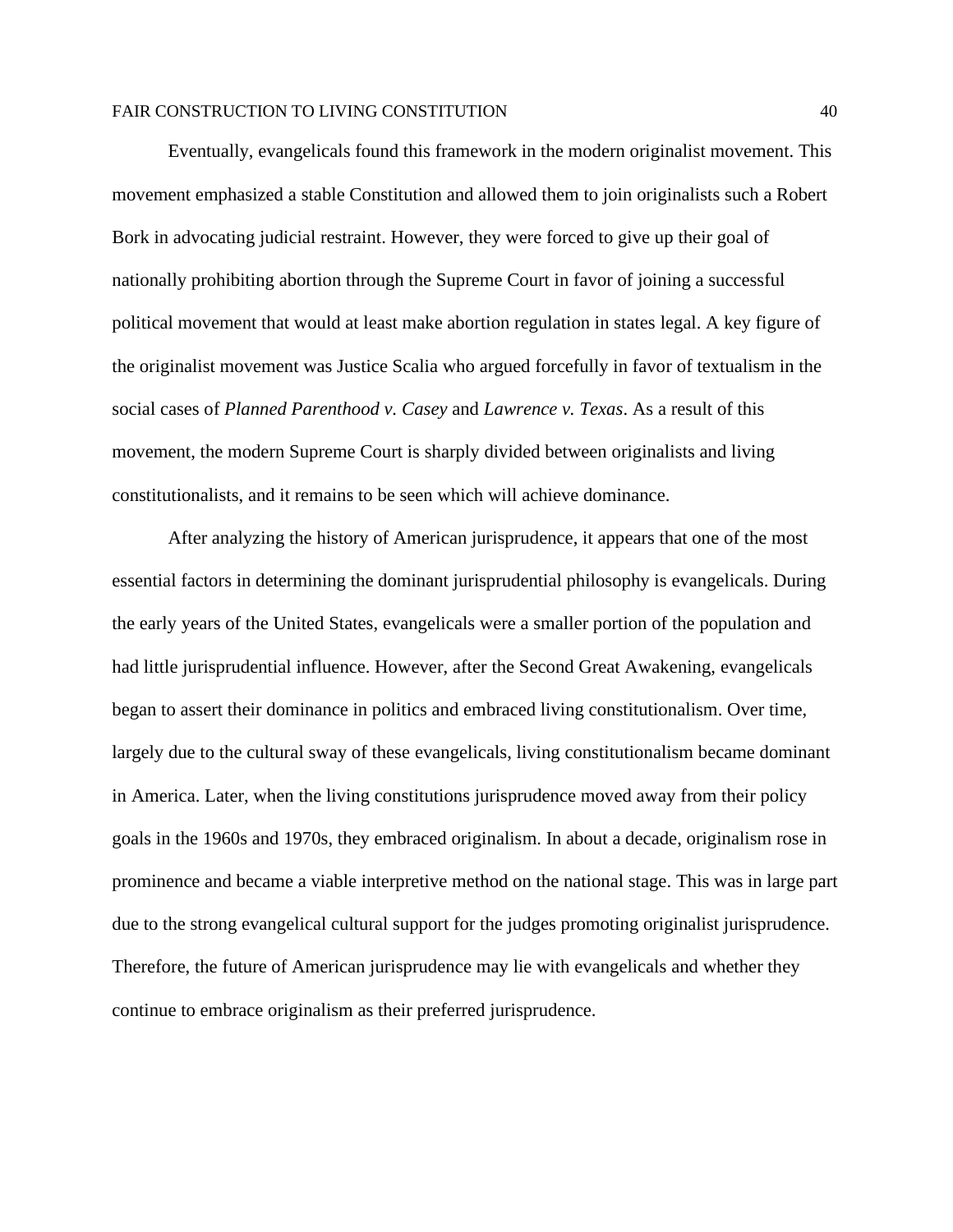#### **Bibliography**

- Belz, Herman. *A Living Constitution Or Fundamental Law?: American Constitutionalism in Historical Perspective*. Lanham, MD: Rowman & Littlefield, 1998.
- Bork, Robert H. *The Tempting of America: The Political Seduction of the Law*. New York: Free Press, 1990.
- Brookhiser, Richard. *John Marshall: The Man Who Made the Supreme Court*. New York: Basic Books, 2018.
- *Brown v. Bd. of Educ.*, 347 U.S. 483 (1954).
- Budiansky, Stephen. *Oliver Wendell Holmes: A Life in War, Law, and Ideas*. New York: W.W. Norton & Company, 2019.
- Cantor, Norman F. *Imagining the Law: Common Law and the Foundations of the American Legal System*. New York: HarperCollins Publishers, 1997.
- *Chisholm v. Georgia*, 2 U.S. 419 (1793).
- Collins, Michael and Ann Woolhandler. "Judicial Federalism Under Marshall and Taney." *The Supreme Court Review* 2017, no. 1 (2018): 337-384.
- Compton, John W. *The Evangelical Origins of the Living Constitution*. Cambridge, MA: Harvard University Press, 2014.
- Cornell, Saul. "Reading the Constitution, 1787–91: History, Originalism, and Constitutional Meaning." *Law and History Review* 37, no. 3 (2019): 821-845.
- *Dred Scott v. Sandford*, 60 U.S. 393 (1857).
- Finkelman, Paul. "The Living Constitution and the Second Amendment: Poor History, False Originalism, and a Very Confused Court." *Cardozo Law Review* 37, no. 2 (2015): 623- 662.
- Garner, Bryan A., and Henry Campbell Black. *Black's Law Dictionary*. 11<sup>th</sup> ed. St. Paul. MN: Thomson Reuters, 2019.
- *Gompers v. United States*, 233 U.S. 604 (1915).
- Graber, Mark A. *Dred Scott and the Problem of Constitutional Evil*. Cambridge: Cambridge University Press, 2006.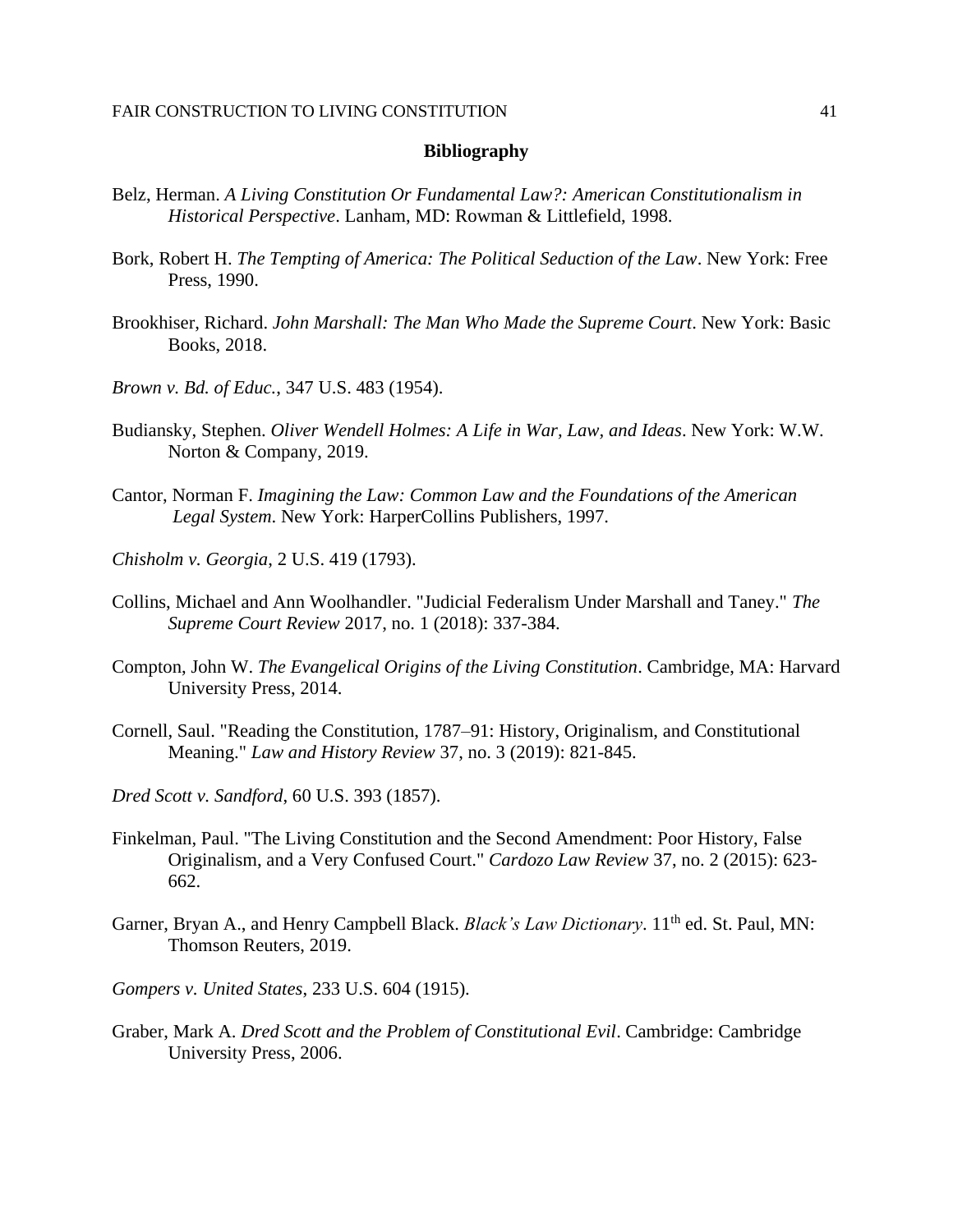- Greenberg, Ethan. *Dred Scott and the Dangers of a Political Court*. Lanham, MD: Lexington Books, 2009.
- *Griswold v. Connecticut*, 381 U.S. 479 (1965).
- Healy, Thomas. "The Justice Who Changed His Mind: Oliver Wendell Holmes, Jr., and the Story Behind Abrams v. United States." *Journal of Supreme Court History* 39, no. 1 (2014): 35-78.
- Hobson, Charles F. *The Great Chief Justice: John Marshall and the Rule of Law*. Lawrence: University Press of Kansas, 1996.
- Johnson, Herbert A. "John Jay and the Supreme Court." *New York History* 81, no. 1 (2000): 59- 90.
- Kastenberg, Joshua E. and Eric Merriam. *In a Time of Total War: The Federal Judiciary and the National Defense - 1940-1954*. Burlington, VT: Ashgate, 2016.
- *Lawrence v. Texas*, 539 U.S. 558 (2003).
- *Lochner v. New York*, 198 U.S. 45 (1905).
- Manion, Clarence. "The Founding Fathers and the Natural Law: A Study of the Source of our Legal Institutions." *American Bar Association Journal* 35, no. 6 (1949): 461-529.
- *Marbury v. Madison*, 5 U.S. 137 (1803).
- Marshall, Thurgood. "The Constitution: A Living Document." *Howard Law Journal* 30, no. 4 (1987): 915-920.
- McGinnis, John O., and Michael B. Rappaport. *Originalism and the Good Constitution*. Cambridge, MA: Harvard University Press, 2013.
- Meyler, Bernadette. "Towards a Common Law Originalism." *Stanford Law Review* 59, no. 3 (2006): 551-600.
- *Obergefell v. Hodges*, 576 U.S. 644 (2015).
- *Planned Parenthood v. Casey*, 505 U.S. 833 (1992).
- *Plessy v. Ferguson*, 163 U.S. 537 (1896).
- Rehnquist, William H. "The Notion of a Living Constitution." *Texas Law Review.* 54, no. 4 (1976): 693-706.